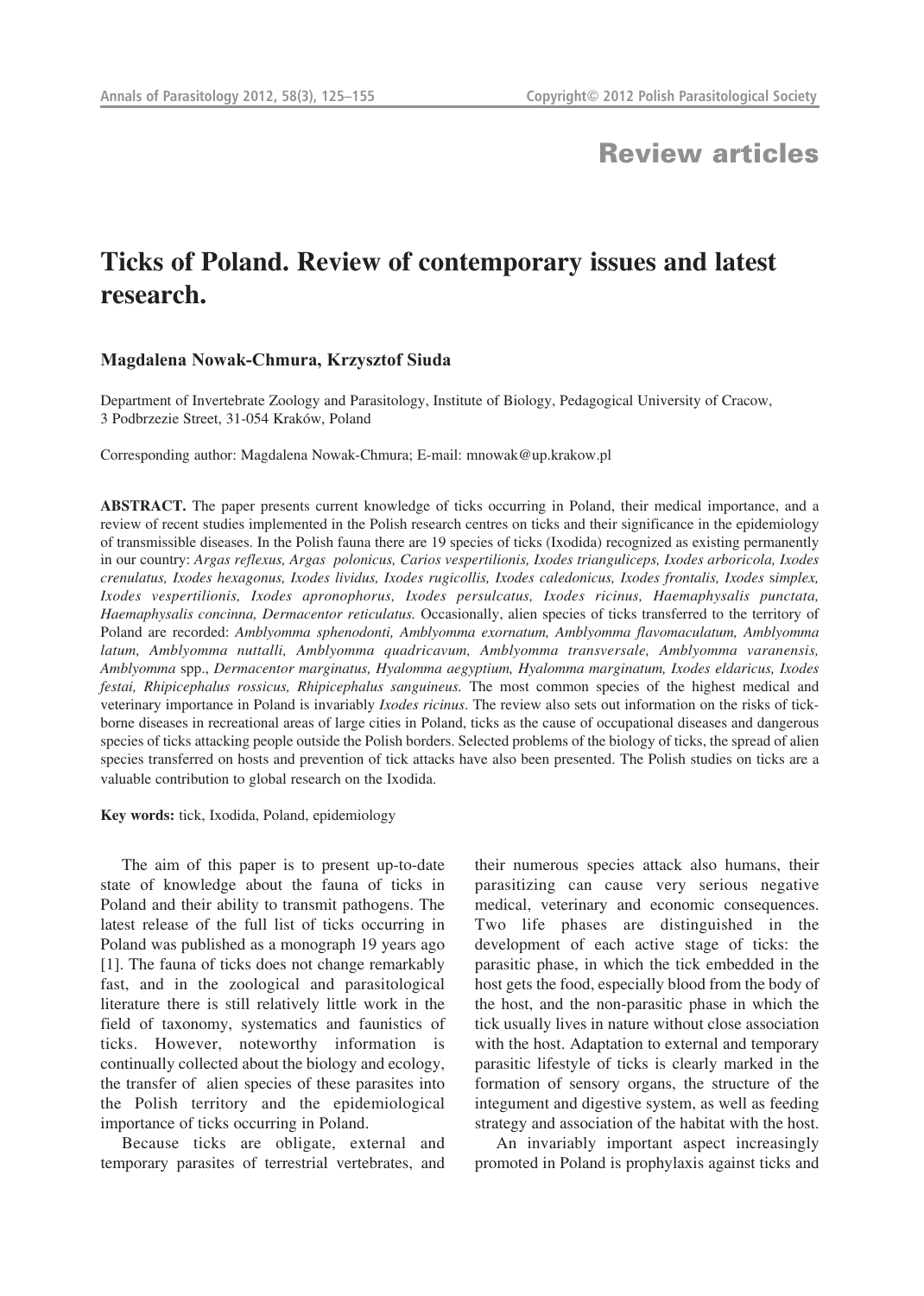dissemination of information to society groups who, for professional, tourist or other reasons, stay in areas of occurrence and feeding grounds of ticks. Enhancing public awareness about the dangers posed by tick attacks and disease transmission is increasingly being promoted by various media, which is beneficial and essential in prophylaxis. However, the main responsibility lies with academic lecturers who prepare teachers of biology and nature to work in schools with children and adolescents, as well as doctors of medical and veterinary sciences.

# **Systematic classification of ticks and representatives in the world fauna**

Ticks are classified in a separate order Ixodida, superorder Parasitiformes, class Arachnida, subphylum Chelicerata, phylum Arthropoda. Currently, the order Ixodida is divided into two suborders: Argasina and Ixodina. Suborder Argasina with one family Argasidae and two subfamilies: Argasinae with one genus *Argas* (57 species) and Ornithodorinae with genera *Carios* (88 species), *Ornithodoros* (37 species) and *Otobius* (3 species); suborder Ixodina with three families; Nuttalliellidae with subfamily Nuttalliellinae including a single genus and species *Nuttalliella namaqua* Bedford, 1931; Ixodidae with subfamily Ixodinae and one genus *Ixodes* (249 species); Amblyommidae with subfamilies and genera: Amblyomminae: *Amblyomma* (142 species), *Cornupalpatum* (1 species *Cornupalpatum burmanicum* Poinar et Bron, 2003), Bothriocrotoninae: *Bothriocroton* (5 species), Haemaphysalinae: *Haemaphysalis* (166 species), Hyalomminae: *Hyalomma* (25 species) and *Nosomma* (1 species – *Nosomma monstrosum* (Nuttall et Warburton, 1908)), Rhipicephalinae with genera: *Anomalohimalaya* (3 species), *Cosmiomma* (1 species – *Cosmiomma hippopotamensis* (Denny, 1843)), *Dermacentor* (36 species), *Margaropus* (3 species), *Rhipicentor* (2 species) and *Rhipicephalus* (79 species).

There are also other monographs on world's tick fauna in which researchers generally agree on the actual existence of 896 species of ticks, while still debatable is the taxonomic division into genera and higher systematic units of the Ixodida order [2].

Worldwide tick fauna comprises about 900 recognized species, of which 77 belong to the European fauna. Currently, the Polish fauna includes 19 species of ticks (Ixodida) identified as permanent residents in our country, and the species occasionally recorded as transferred to the Polish territory are entered into the database ...Alien species in Poland" (www.iop.krakow.pl/ias). The most common species of the highest medical and veterinary importance in Poland and almost all over Europe is still *Ixodes ricinus* (Linnaeus, 1756).

### **Distribution of ticks on Earth and in Poland**

Ticks inhabit all types of terrestrial environments, from tropical to sub-polar regions, from the sea level to high mountain ice zone, in highly humid habitats, but also on the steppes, semideserts and deserts where few other haematophagous arthropods survive. In tropical countries tick species representation is richer, but in our latitudes with a small number of species they can also reach very high abundance. An example would be the size of the Polish common tick population. Cases were recorded when propitious for ticks microclimatic conditions in the habitat and host availability resulted in abundance of *I. ricinus* exceeding 100 specimens per 100 square meters.

Argasidae are more thermophilic. It is generally accepted that the northern border of their range in Europe extends along the 50°N, but in Poland two species expand further to the north: *Argas reflexus* Fabricius, 1794 and *Carios vespertilionis* Latreille, 1802. Ixodidae have a more global range reaching beyond the polar circles, where exists widespread *Ixodes* (*Ceratixodes*) *uriae* White, 1852, a nidicolous parasite of marine birds.

All species of ticks occurring in Poland have probably been already identified, but knowledge of their distribution in our country is inadequate. Most information is available on *I. ricinus* – the most common and most easily collected species in Poland. Likewise, distribution of *Dermacentor reticulatus* (Fabricius, 1794) in Poland is relatively well-known, and recent studies have shown that its range of occurrence is much more extended in western Poland than expected [3,4].

Specific microclimatic conditions of the habitat have an effect on selection of living space by ticks. Consequently, in case of many species their presence in the area of coverage is restricted to a number of "islands" and "islets". An example is dispersion of *I. ricinus* ticks, which are usually not evenly distributed within the habitat and their number may change even at intervals of a few meters – the so called "mosaic distribution".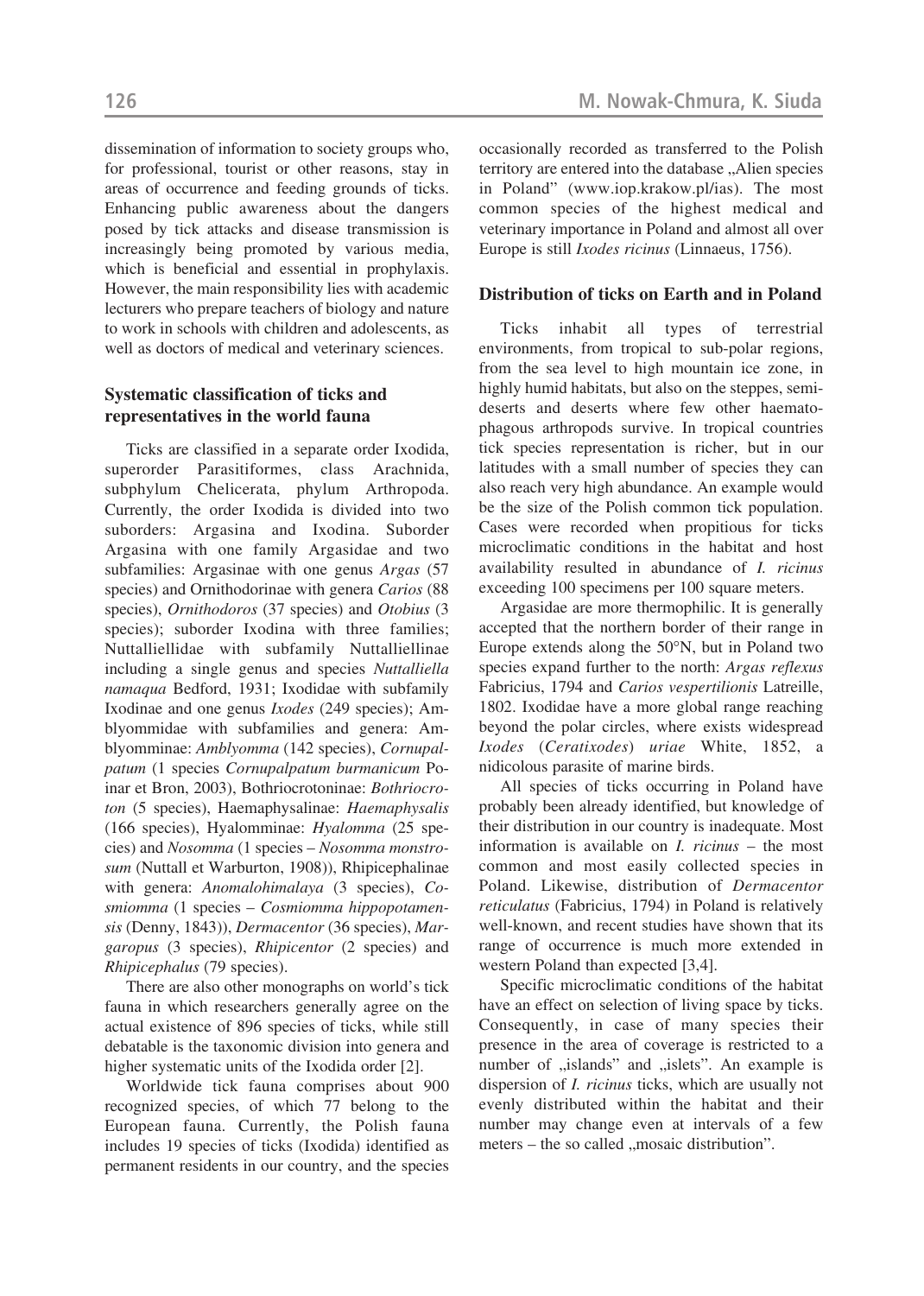# **Fauna of ticks in Poland and their ability to transmit pathogens**

#### **Family Argasidae**

*Argas* **(***Argas***)** *polonicus* **Siuda, Hoogstraal, Clifford et Wassef, 1979**. In Poland the localities of this species have been found in Cracow (in the Śródmieście and Podgórze district). The attic of St. Mary's Church is *locus typicus* of this species [5]. Several foci have been registered in the Czech Republic and Slovakia [6]. *A. polonicus* is a nestsand burrows-dwelling parasite. It exists mainly in synanthropic habitats in towers and attics of buildings, where its main hosts are rock pigeons (*Columba livia*) [5,6], but incidents of attacks on humans have also been recorded [7,8]. In Cracow, the one peak annual activity cycle of *A. polonicus* begins in early April and lasts until the end of October. Maximum abundance falls in July and August and during warmer summers to early September. Throughout the entire period of activity all developmental stages are observed in various states of repletion. The larvae are more numerous in late summer (predominantly unfed specimens) and spring (most replete specimens). *A. polonicus* is a parasite of nocturnal activity. It feeds in a manner typical of ticks, i.e. the larvae slowly for about 6 days, nymphs and adults quickly, from several minutes to about 2 hours. They spend the day hiding in cracks in beams and walls; usually in one crevice a few specimens in different developmental stages and different repletion states are gathered. Predominantly nocturnal activities of these ticks and their absence at the ground level of St. Mary's Church do not pose the risk of attacking people who visit the church during the day. However, tick attacks on trumpeters performing night shifts on the church tower have been reported [1,8]. Studies to date on the role of *A. polonicus* as a vector of transmission of disease pathogens have been negative. Direct adverse effects of attacks by soft ticks of the genus *Argas* are shown in the table (Table 1).

*Argas* **(***Argas***)** *reflexus* **(Fabricius, 1794).** On the Polish territory most localities of *A. reflexus* are found to the west of the Vistula River, it is probably a common tick in the western part of Poland. *A. reflexus* is a nests- and burrows-dwelling parasite. All the known Polish localities are found in synanthropic habitats (attics, church attics, houses and lofts), in all places where pigeons nest, the main hosts of these ticks [1,68]. Outside Poland sporadic cases of attacking other bird species by *A. reflexus* have been reported. It often attacks people, especially in cases where there is no access to pigeons. Behaviour and activities (annual rhythm, circadian rhythm) of *A. reflexus* are similar to those of *A. polonicus*. Parasitizing ticks cause in infested humans stress, allergic reactions and toxicoses (oedema and erythema, itching, pain, fever, weakness, nausea, diarrhoea, dizziness, headaches, anxiety, increased heart and breathing rate, fainting with varying degrees of severity), which may pose threat to health and even lives of victims [69–71] (Table 1). Large populations of *A. reflexus* threaten farms of pigeons which die when attacked en masse. Pigeons abandoning nests with nestlings have also been observed [72].

*Carios vespertilionis* **Latreille, 1802.** In Poland localities of this species are recorded across the country [1,73]. *C. vespertilionis* belongs to a nestsand burrows-dwelling type of species, parasitizing bats in natural, synanthropic and semi-synanthropic habitats where it hides in the cracks of walls of buildings and caves, also under piles of guano. Moreover, it is found in tree hollows inhabited by bats. The annual rhythm of activity in the acquisition of hosts in Central Europe is not fully understood; in the circadian rhythm ticks are active during the day. The argasids can attack humans [17,74] (Table 1), but in Poland no such case has been reported.

#### **Family Ixodidae**

*Ixodes* **(***Exopalpiger***)** *trianguliceps* **Birula, 1895.** In Poland *I. trianguliceps* occurs across the country (from the subalpine zone of the Tatra mountains to the coast of the Baltic Sea) and is one of the most common parasites of small mammals [1,75,76]. Most of localities of *I. trianguliceps* in Poland are found in the foothills and mountain areas. It lives in moderately humid habitats, mostly in shady mixed and deciduous forests. There is no evidence of existence of these ticks in the swamp forests with heavily watered ground and in dry woods, on sandy soil with a thin layer of litter and bare grassland sites. It is out of nest dwelling parasite and polyphagous species of a three-host development cycle. It feeds mainly on small mammals (about 50 species); among its hosts several species of birds and a viviparous lizard (*Lacerta vivipara*) have been reported [1]. Adult ticks are active from April to October, nymphs from April to September, and the larvae for the whole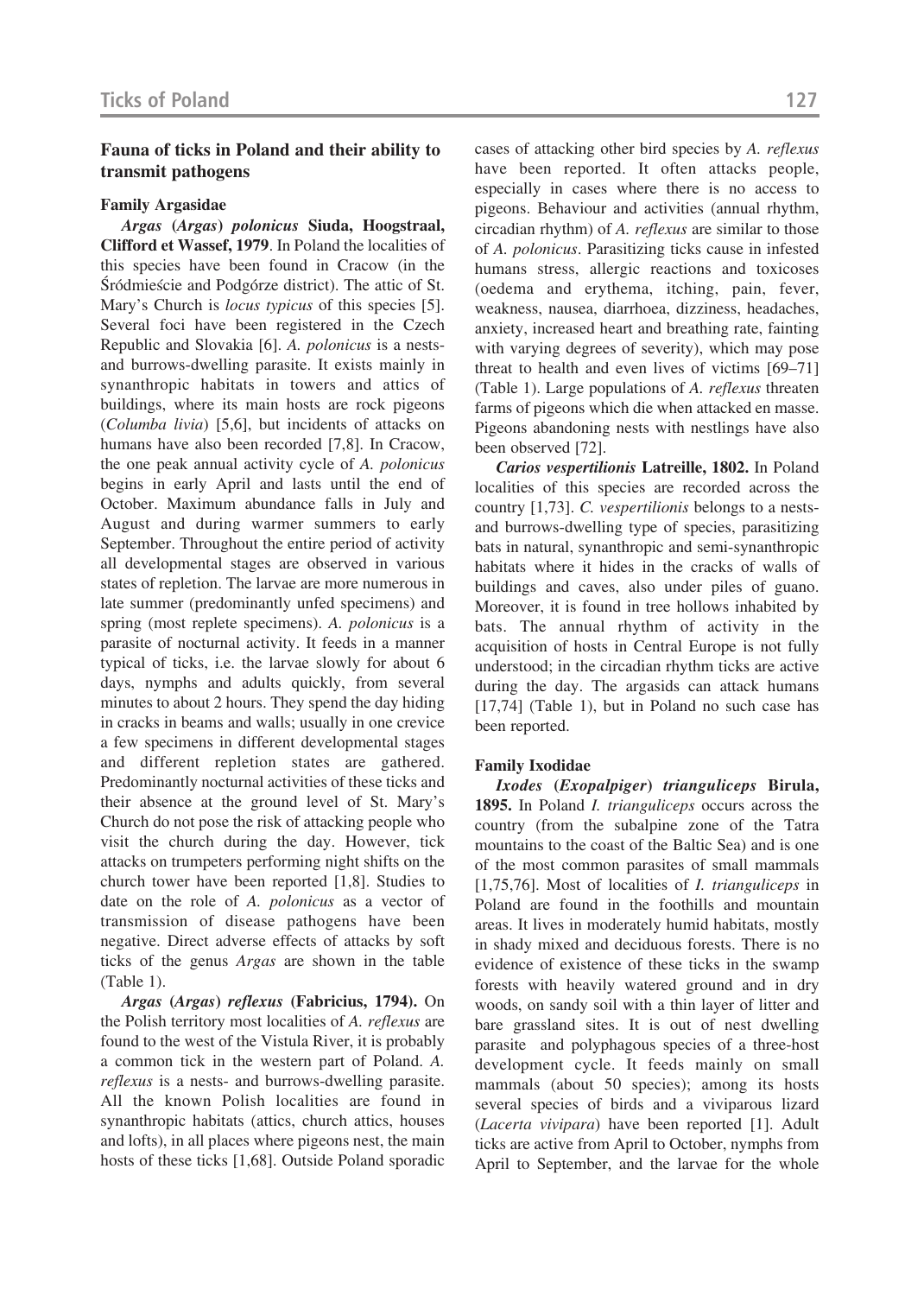year [77]. It is believed that *I. trianguliceps* is the main vector and the reservoir of tick-borne encephalitis virus (Togaviridae: *Flavivirus*) among populations of small mammals (Table 1).

*Ixodes* **(***Pholeoixodes***)** *arboricola* **Schulze et Schlottke**. *I. arboricola* probably occurs across the whole of Poland, but most of the localities of the ticks have been recorded in the western part of the country. *I. arboricola* is a nests- and burrowsdwelling parasite, strictly ornithophilic, associated with birds nesting in tree hollows and bird booths, rarely in burrows carved in the ground. In Central and Western Europe *I. arboricola* attacks hosts throughout the year, its abundance falls in the winter, the maximum activity of females is in the spring, in other seasons there is preponderance of larvae and nymphs, adult males do not feed [78]. There is little data about the medical, veterinary and economic importance of *I. arboricola* (Table 1).

*Ixodes* **(***Pholeoixodes***)** *crenulatus* **Koch, 1844**. In Poland over a dozen localities have been recorded across the country. This is a nests- and burrowsdwelling parasite, dwelling in burrows of rodents and predatory mammals, also found in caves. The hosts of immature stages and females are insectivorous mammals, rodents, predatory mammals and birds in contact with mammal burrows. Adult males do not attack a host. These ticks may attack humans, domestic animals and livestock: dogs, cats, horses, sheep. In annual rhythm the highest intensity of invasion of females and immature stages of *I. crenulatus* is recorded in spring (April), followed by reduction in the intensity of invasion in summer, and its increase again in autumn. Medical and veterinary importance of this species is little known (Table 1).

*Ixodes* **(***Pholeoixodes***)** *hexagonus* **Leach, 1815**. In Poland it is likely to occur across the whole country, but most of the known foci are situated in the southern Poland. The largest concentration of these ticks has been observed at a beaver farm in Popielno in Masuria [1,79,80]. This nests- and burrows-dwelling parasite inhabits different types of hollows, also in buildings, in caves, rock shelters and dog kennels [1,81]. There is no precise data on the course of the seasonal rhythm of activity of *I. hexagonus* on the Polish territory. In the United Kingdom these ticks are active throughout the year with increased activity of the attacks on hosts in April and May, and from August to October [78]. *I. hexagonus* is counted among the species causing tick paralysis [82], and is important in the

epidemiology of transmissible diseases in Europe (Table 1).

*Ixodes lividus* **Koch, 1844**. *I. lividus* occurs across the whole of Poland. It is a nidicolous parasite, specifically ornithophillic, closely related to the *Riparia riparia*. It nests in burrows carved in the ground by these birds. In Poland it is most frequently recorded in the central and northern parts. *I. lividus* has a one-year life cycle involving three hosts and is time-dependent on the nesting and development rhythm of *R. riparia*. It may be important in transmission of pathogens (Table 1).

*Ixodes* **(***Pholeoixodes***)** *rugicollis* **Schulze et Schlottke, 1929**. Geographical borders of *I. rugicollis* are not fully known. In Poland its prevalence has been found near Wroclaw [83] and Przemyśl [84]. *I. rugicollis* is a nests- and burrowsdwelling parasite of a three-host development cycle. It lives in burrows and shelters, mostly of predatory mammals of the family Mustelidae. In Poland cases of *I. rugicollis* parasitism have been detected on dogs and cats. No data on the epidemiological importance of *I. rugicollis* is available.

*Ixodes* **(***Scaphixodes***)** *caledonicus* **Nuttall, 1910**. Localities of *I. caledonicus* are rarely recorded, in Poland found in Pomerania, a parasite of *Apus* spp. [85]. *I. caledonicus* is a nests- and burrows-dwelling parasite, absolutely ornithophillic. It attacks birds nesting and living in the rocky hideouts. Biology of this species and its medical and veterinary importance are poorly known.

*Ixodes* **(***Trichotoixodes***)** *frontalis* **(Panzer, 1798**). In Poland the occurrence of *I. frontal*is has been identified on the Vistula Spit [86] and on birds during their spring migration (own unpublished studies). *I. frontalis* is an absolutely ornithophillic, out of nest dwelling parasite with a three-host development cycle. It attacks ground feeding birds that nest in trees. The importance of this species in the epidemiology has been demonstrated (Table 1).

*Ixodes* **(***Pomerantzevella***)** *simplex* **Neumann, 1906**. In Poland one location in Bukowiec near Nowy Sącz is known [87] Subsequent studies on ticks parasitizing bats have not shown the increase in the number of localities of *I. simplex* in Poland [73]. It is a nests- and burrows-dwelling tick, a parasite of bats, living in caves and grottos, and its main host is considered to be the bat *Miniopterus schreibersi*. In Poland it has been collected from *Myotis myotis* [87]. There is no data of medical and veterinary importance.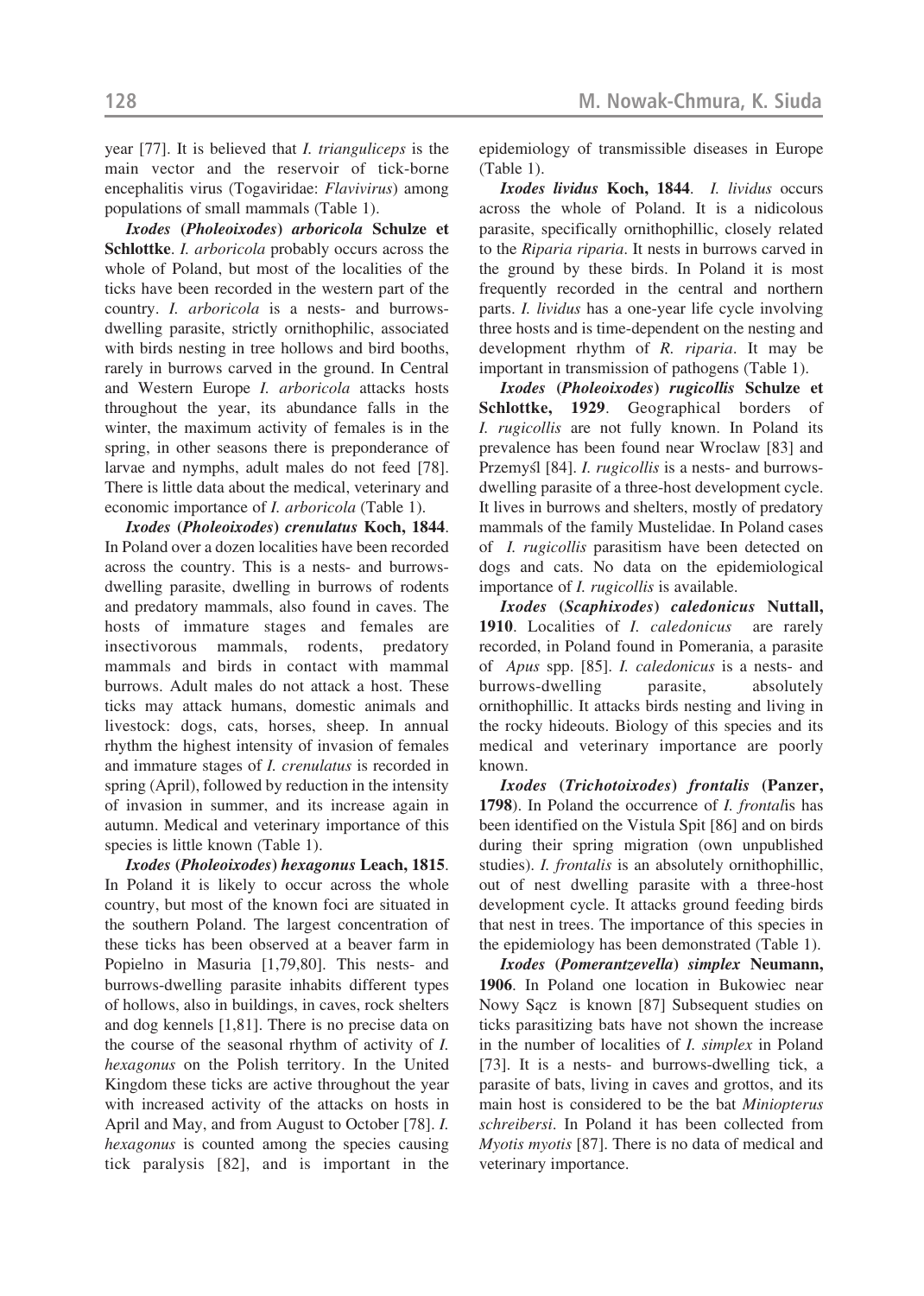*Ixodes* **(***Eschatocephalus***)** *vespertilionis* **Koch, 1844.** In Poland 22 sites have been registered, one in Samogoszcz in Mazovia, others in caves in the Polish Jura Krakowsko-Częstochowska and in the Carpathians [73]. *I. vespertilionis* is a nests- and burrows-dwelling oligoxenous parasite of bats with three-host development cycle. The course of the seasonal cycle of activity is closely associated with the rhythm of activity and hibernation of bats. Females and immature forms attack hosts from November to May, adult males do not feed. There is no data on their medical and veterinary importance.

*Ixodes* **(***Ixodes***)** *apronophorus* **Schulze, 1924**. The distribution of this species in Poland is little known, several localities have been registered in Pomerania, Masuria, in the Białowieża Forest and in the Lublin region [80,85,88–90]. *I. apronophorus* is a three-host, nests- and burrows-dwelling, hygrophilous parasite occurring in wetlands, overgrown banks of water reservoirs, muddy rivers and streams, islands and islets, marshes and swamps with sedge clumps in which it lives in the nests and burrows of small mammals and birds [1]. Adult males probably do not feed. The ability of this species to transmit pathogens has been demonstrated (Table 1).

*Ixodes* **(***Ixodes***)** *persulcatus* **Schulce, 1930**. Poland is outside the compact range of *I. persulcatus*, a few records of the tick have been reported from the Białowieża Forest [85,91]. *I. persulcatus* is out of nest dwelling parasite of a three-host development cycle. It is a species with a broad food specificity and can attack all species of terrestrial vertebrates, including humans. The species is of great medical and veterinary importance (Table 1).

*Ixodes* **(***Ixodes***)** *ricinus* **(Linnaeus, 1758).** In Poland it exists throughout the country, hundreds of locations have been recorded [92]. It occurs in damp habitats (about 80-100% relative humidity), mainly in deciduous and mixed forests, or bushy thickets. These ticks are not usually found in dry pine forests on sandy soils and coniferous forests without undergrowth. It does not occur in swamps and bogs. *I. ricinus* ticks are unevenly distributed in habitats, and their number may change every few meters. They tend to gather along narrow roads and forest paths overgrown with grass vegetation along animal trails where they have a greater chance of contact with the host. *I. ricinus* is out of nest dwelling parasite of three-host development cycle with broad food specificity. It attacks terrestrial animals, mammals, birds and reptiles. It prefers warmblooded animal hosts, all active stages attack humans, mostly nymphs and females. *I. ricinus* is counted among the arthropods of the greatest significance in the epidemiology of transmissible diseases (Table 1).

#### **Family Amblyommidae**

*Haemaphysalis* **(***Aboimisalis***)** *punctata* **Canestrini et Fanzago, 1877.** In Poland two localities have been registered in West Pomerania province [93,94]. *H. punctata* is a polixenic, out of nest dwelling parasite of a three-host development cycle. Larvae and nymphs attack mainly small-sized animals (mammals, birds, domestic fowls among others), hosts of the adult forms are mainly domestic and wild ungulates, in Poland it has been collected from cows [93]. *H. punctata* attacks also humans and can cause tick paralysis in the host [82] (Table 1).

*Haemaphysalis* **(***Haemaphysalis***)** *concinna* **Koch, 1844.** In Poland one locality of *H. concinna* has been recorded in Troszyn in West Pomerania [93]. *H. concinna* lives in well-lit, thin, moist deciduous and mixed forests with rich bushy undergrowth, forest steppes and wet steppe habitats, overgrown lake districts and river valleys. It is also found in thickets of reeds on the banks of lakes [95]. *H. concinna* is a polixenic, exophilic parasite of three-host development cycle. Its hosts are numerous species of reptiles, birds, mammals and, among others, domestic cattle, goats and sheep. Humans are attacked by nymphs and adult ticks. In Slovakia adult *H. concinna* are active from mid-April to mid-August with maximum activity in June, nymphs from mid-April to mid-October, larvae from late May to mid-October [95]. All active development stages are active day and night. High epidemiological importance of these ticks has been demonstrated (Table 1).

*Dermacentor* **(***Dermacentor***)** *reticulatus* **(Fabricius, 1794).** In Poland most of the known locations are found in the north-eastern and eastern parts of the country [1,44,96], but also in the western Poland natural occurrence of *D. reticulatus* has been recorded [3,4,97]. In Poland *D. reticulatus* exists mainly in wooded or bushy valleys of rivers, streams and drainage channels, in mixed swamp forests, mid-forest glades and meadows, clearings and bushy pastures on small hills among marshes covered with gray willow [98]. *D. reticulatus* is a polygenic, nests- and burrows-dwelling parasite of three-host development cycle. Immatures live in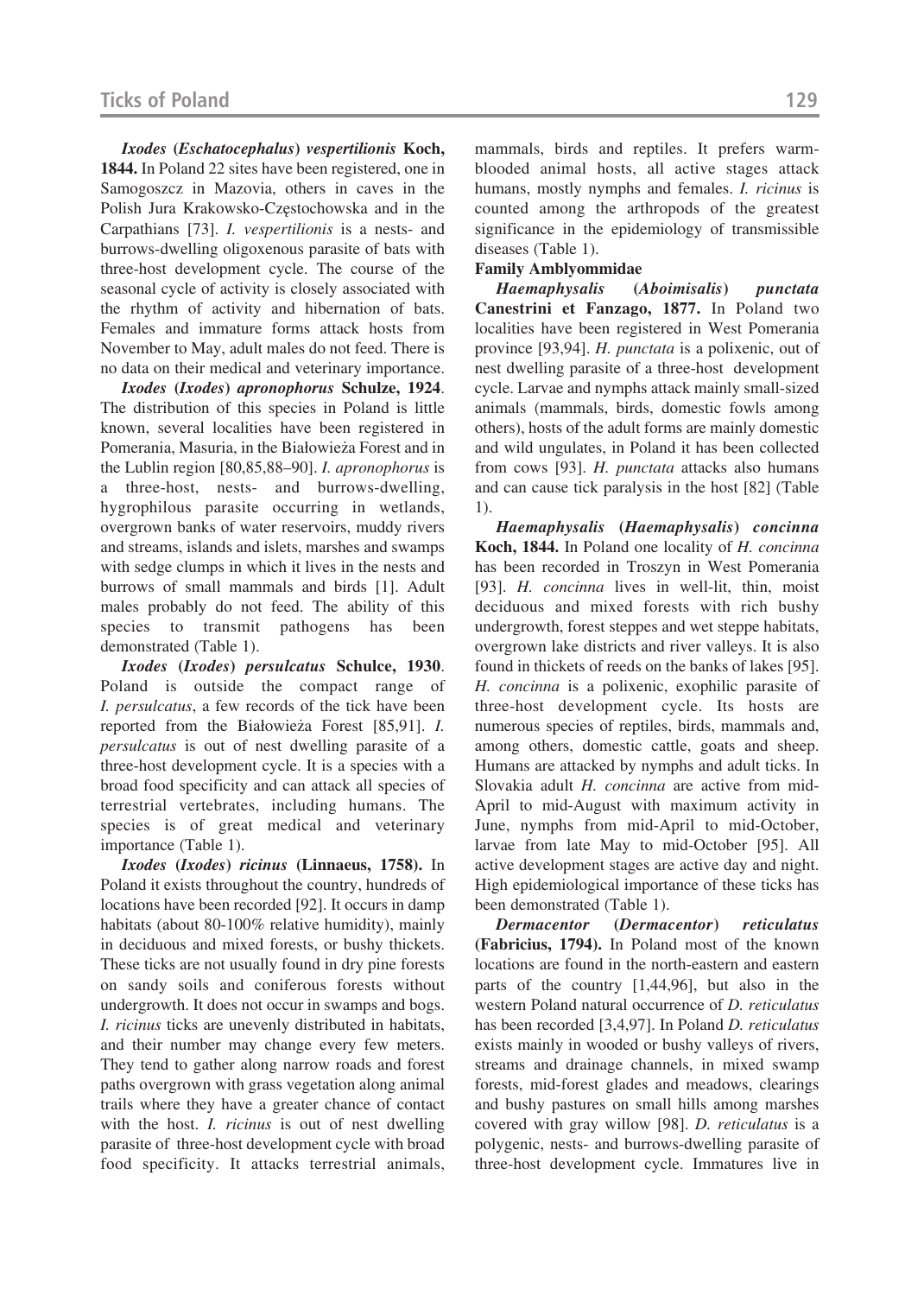burrows and corridors of burrows of small mammals. The hosts of adult *D. reticulatus* are medium-sized and large mammals. It rarely attacks humans, but is important in the epidemiology of transmissible diseases (Table 1).

# **Migration of ticks beyond their natural range**

In Poland sporadic cases of natural and unnatural transfer of alien tick species whose natural range of

| Species                                                                                                                                                                                                                                                                                                                                                                                                                                                                                                                                                                                                                                                  | Medical significance                                                                                                                                                                                                                                                                                                                              | References        |  |
|----------------------------------------------------------------------------------------------------------------------------------------------------------------------------------------------------------------------------------------------------------------------------------------------------------------------------------------------------------------------------------------------------------------------------------------------------------------------------------------------------------------------------------------------------------------------------------------------------------------------------------------------------------|---------------------------------------------------------------------------------------------------------------------------------------------------------------------------------------------------------------------------------------------------------------------------------------------------------------------------------------------------|-------------------|--|
| Argas reflexus                                                                                                                                                                                                                                                                                                                                                                                                                                                                                                                                                                                                                                           | localized allergic skin reactions, systemic allergic reactions manifesting as<br>generalized urticaria and asthma; transmission: tick-borne encephalitis<br>virus, Grand Arbaud virus and Ponteves virus, Crimean-Congo<br>$[9 - 12]$<br>hemorrhagic fever, Coxiella burnetii, Salmonella enteritidis; it can cause<br>tick paralysis in the host |                   |  |
| Argas polonicus                                                                                                                                                                                                                                                                                                                                                                                                                                                                                                                                                                                                                                          | local allergic skin reactions similar to the effects of A. reflexus attack,<br>no data on transmission of pathogens                                                                                                                                                                                                                               | [10]              |  |
| Carios vespertilionis                                                                                                                                                                                                                                                                                                                                                                                                                                                                                                                                                                                                                                    | in humans local mild itching lasting several weeks, transmission:<br>tick-borne encephalitis virus, Sokuluk virus, Issyk-Kul virus,<br>Borrelia burgdorferi s. l., Coxiella burnetii, Wolbachia sp.                                                                                                                                               | $[13-18]$         |  |
| Argas spp.                                                                                                                                                                                                                                                                                                                                                                                                                                                                                                                                                                                                                                               | transmission: <i>Borrelia anserina, Anaplasma (Aegyptianella) pullorum</i>                                                                                                                                                                                                                                                                        | $[19]$            |  |
| Ixodes trianguliceps                                                                                                                                                                                                                                                                                                                                                                                                                                                                                                                                                                                                                                     | transmission: tick-borne encephalitis virus, Borrelia burgdorferi s. l.,<br>B. afzelii, B. garinii, Coxiella burnetii, Anaplasma phagocytophilum,<br>$[10, 19-23]$<br>Babesia microti                                                                                                                                                             |                   |  |
| Ixodes arboricola                                                                                                                                                                                                                                                                                                                                                                                                                                                                                                                                                                                                                                        | transmission: <i>Borrelia burgdorferi</i> s. l., <i>Rickettsia</i> spp., involved in the<br>spread of ornithosis in birds                                                                                                                                                                                                                         | [24, 25]          |  |
| Ixodes crenulatus                                                                                                                                                                                                                                                                                                                                                                                                                                                                                                                                                                                                                                        | transmission: Coxiella burnetii, Yersinia pestis; it can cause tick paralysis<br>in the host                                                                                                                                                                                                                                                      | $[26]$            |  |
| transmission: tick-borne encephalitis virus, Borrelia burgdorferi s.l.,<br>Anaplasma phagocytophilum, Rickettsia helvetica, R. conorii, Babesia<br>Ixodes hexagonus<br>canis, B. divergens, B. microti; it can cause tick paralysis in the host                                                                                                                                                                                                                                                                                                                                                                                                          |                                                                                                                                                                                                                                                                                                                                                   | [10, 19, 27]      |  |
| Ixodes lividus                                                                                                                                                                                                                                                                                                                                                                                                                                                                                                                                                                                                                                           | transmission: the virus of Russian spring-summer encephalitis, Kama<br>virus, Coxiella burnetii, Rickettsia sibirica, Rickettsia spp.                                                                                                                                                                                                             | [26, 28, 29]      |  |
| Ixodes rugicollis                                                                                                                                                                                                                                                                                                                                                                                                                                                                                                                                                                                                                                        | no data                                                                                                                                                                                                                                                                                                                                           |                   |  |
| Ixodes caledonicus                                                                                                                                                                                                                                                                                                                                                                                                                                                                                                                                                                                                                                       | no data                                                                                                                                                                                                                                                                                                                                           |                   |  |
| Ixodes frontalis                                                                                                                                                                                                                                                                                                                                                                                                                                                                                                                                                                                                                                         | transmission: tick-borne encephalitis virus, Chizè virus, Bahig virus,<br>[19, 26, 30]<br>Kemerovo virus, Coxiella burnetii                                                                                                                                                                                                                       |                   |  |
| Ixodes simplex                                                                                                                                                                                                                                                                                                                                                                                                                                                                                                                                                                                                                                           | no data                                                                                                                                                                                                                                                                                                                                           |                   |  |
| Ixodes vespertilionis                                                                                                                                                                                                                                                                                                                                                                                                                                                                                                                                                                                                                                    | no data                                                                                                                                                                                                                                                                                                                                           |                   |  |
| Ixodes apronophorus                                                                                                                                                                                                                                                                                                                                                                                                                                                                                                                                                                                                                                      | transmission: Omsk hemorrhagic fever virus, Rickettsia sibirica, Coxiella<br>burnetii, Francisella tularensis                                                                                                                                                                                                                                     |                   |  |
| transmission: spring-summer tick-borne encephalitis virus, Powassan<br>virus, Omsk hemorrhagic fever virus, West Nile virus, Langat virus,<br>Uukuniemi virus, Kemerovo virus, Sichote-Alin virus, Borrelia<br>burgdorferi, B. garinii, B. afzelii, B. valaisiana, B. miyamotoi, Rickettsia<br>tarasevichiae, R. sibirica, R. helvetica, Anaplasma phagocytophilum,<br>Ixodes persulcatus<br>A. marginale, A. centrale, Coxiella burnetii, Francisella tularensis,<br>Erysipelothrix rhusiopathiae, Yersinia pseudotuberculosis,<br>Salmonella sp., Theileria sergenti, Babesia divergens, B. ovis,<br>Babesia sp., Bartonella henselae, Bartonella spp. |                                                                                                                                                                                                                                                                                                                                                   | $[10, 19, 31-40]$ |  |

Table 1. Medical significance of ticks occurring in the Polish fauna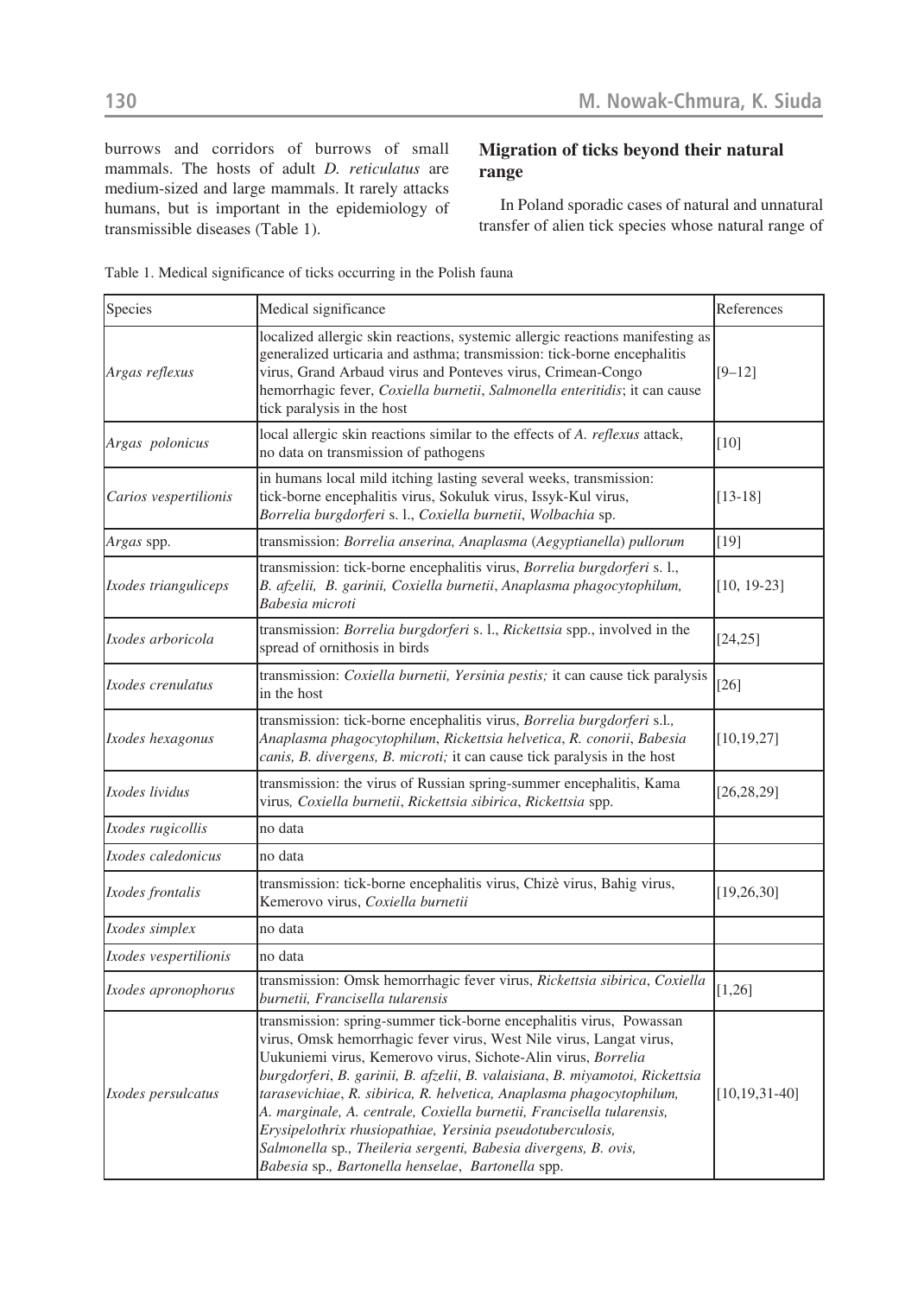| Ixodes ricinus             | transmission: tick-borne encephalitis virus, Shetland encephalitis virus,<br>Crimean-Congo haemorrhagic fever virus, Uukuniemi virus, Kemerovo<br>virus (Koliba, Lipovnik, Tribec), Louping ill virus, Borrelia burgdorferi<br>s.l., B. garinii, B. afzelii, B. valaisiana, B. lusitaniae, B. bissettii,<br>B. spielmani, Rickettsia slovaca, R. helvetica, R. monacensis, R. conorii,<br>R. aeschilmannii, Anaplasma phagocytophilum, A. marginale,<br>A. centrale, Coxiella burnetii, Ehrlichia chaffeensis, Salmonella<br>enteritidis, Francisella tularensis, Listeria monocytogenes, Pasteurella,<br>Erysipelothrix rhusiopathiae, Brucella melitensis, Theileria mutans,<br>T. sergenti, Bartonella vinsonii, B. henselae, Babesia divergens,<br>B. microti, B. caballi, B. bigemina, B. ovis, B. bovis, B. major, B. canis,<br>B. capreoli, B. motasi, B. venatorum, Toxoplasma gondii; can cause tick<br>paralysis in the host | $[10, 19, 31, 41-59]$ |
|----------------------------|----------------------------------------------------------------------------------------------------------------------------------------------------------------------------------------------------------------------------------------------------------------------------------------------------------------------------------------------------------------------------------------------------------------------------------------------------------------------------------------------------------------------------------------------------------------------------------------------------------------------------------------------------------------------------------------------------------------------------------------------------------------------------------------------------------------------------------------------------------------------------------------------------------------------------------------|-----------------------|
| Haemaphysalis<br>punctata  | transmission: tick-borne encephalitis virus (Western subtype), Crimean-<br>Congo haemorrhagic fever virus, Bhanja virus, Tribec virus, Rickettsia<br>sibirica, R. aeschlimannii, Coxiella burnetii, Anaplasma phagocytophilum,<br>Francisella tularensis, Salmonella pullorum, S. enteritidis, Brucella sp.,<br>Theileria mutans, T. buffeli/orientalia, Babesia motasi, B. bovis,<br>B. bigeminia, B. major; it can cause tick paralysis in the host                                                                                                                                                                                                                                                                                                                                                                                                                                                                                  | [1, 19, 60, 61]       |
| Haemaphysalis<br>concinna  | transmission: tick-borne encephalitis virus (Western and Eastern<br>subtypes), Borrelia burgdorferi s.l., Rickettsia hulinii, R. sibirica, Coxiella [[1,19,62-64]<br>burnetii, Francisella tularensis, Salmonella pullorum, Brucella sp.                                                                                                                                                                                                                                                                                                                                                                                                                                                                                                                                                                                                                                                                                               |                       |
| Dermacentor<br>reticulatus | transmission: tick-borne encephalitis virus, Omsk hemorrhagic fever virus,<br>Rickettsia conori, R. slovaca, R. sibirica, R. honei, R. raoulti, Rickettsia<br>spp., Coxiella burnetii, Francisella tularensis, Salmonella sp., Brucella<br>abortus, B. melitensis, Erysipelothrix rhusiopathiae, Listeria<br>monocytogenes, Theileria rossica, T.equi, Nicollia equi, N. ninense,<br>Clostridium sp., Brucella sp., Babesia canis, B. microti, B. caballi,<br>B. divergens, Hepatozoon canis                                                                                                                                                                                                                                                                                                                                                                                                                                           | [10, 19, 44, 65, 67]  |

occurrence is remote from the Polish territory have been recorded. Geographical transference of ticks on migrating hosts, referred to as natural transfer, occurs in nature and is independent of human activity. Cases of unnatural tick transfer are associated with deliberate or accidental human activity (Table 2). Each described case of ticks transfer into new territory is valuable information for faunists and epidemiologists, because expansion of ticks is epizootiologically and epidemiologically important.

Migratory birds are the most common group of hosts which can easily introduce alien species of ticks into the Polish fauna. Probably every year, during bird migrations to the southern part of Central Europe and further north, alien species of ticks are imported to Poland. During the study of birds in the Hel Peninsula (the Baltic coast in Poland), four specimens of *Ixodes eldaricus* were recorded for the first time in Poland [99].

It is assumed that species brought for climatic reasons cannot acclimatize in natural conditions of our country, but their transfer may cause increased risk of tick-borne diseases. The general tendency of climate warming in Poland, well-conducted breeding of terrarium animals, potential hosts for ticks, and formation of new parasite-host systems, create greater opportunities for acclimatization of tick species brought from warmer areas of the Earth, and therefore open up new vectors of disease transmission. Reported cases of tick feeding on host indicate numerous direct consequences of parasitism. These are local, systemic changes causing disturbances in normal development of the host.

In the course of studies conducted on reptiles [100], isolated cases of lizards and pythons infested with exceptionally large number of ticks were found (from 1 to 68 specimens of ticks on 1 host). Apathetic and slow behaviour of the reptiles and observable weakened life activity showed the direct consequences of high number of ticks parasitizing them. It was noted that ticks parasitizing in clusters obstructed nasal and ear openings of *Varanus*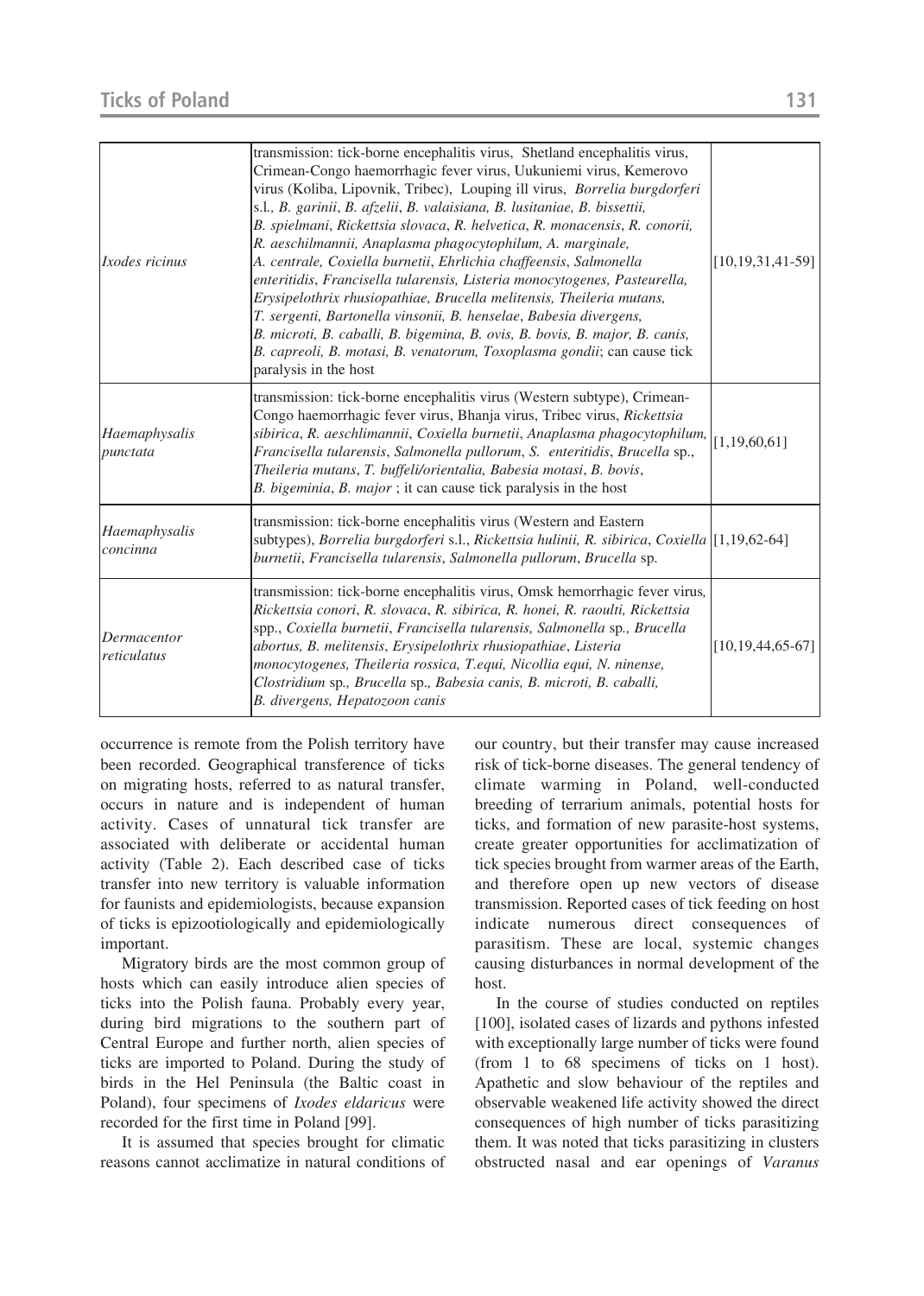| Species                                                           | Host                                                           |                                                                              | Country from<br>which animals<br>were imported<br>* refers to reptiles |  |
|-------------------------------------------------------------------|----------------------------------------------------------------|------------------------------------------------------------------------------|------------------------------------------------------------------------|--|
| Amblyomma exornatum<br>(Koch, 1844)                               | Świętochłowice<br>Varanus exanthematicus<br>(Silesia province) |                                                                              | Ghana                                                                  |  |
| Amblyomma flavomaculatum                                          | Iguana iguana                                                  | Świętochłowice<br>(Silesia province)                                         | El Salvador                                                            |  |
| (Lucas, 1846)                                                     | Varanus exanthematicus                                         | Świętochłowice<br>(Silesia province)                                         | Ghana                                                                  |  |
| Amblyomma latum                                                   | Varanus exanthematicus                                         | Świętochłowice<br>(Silesia province)                                         | Ghana                                                                  |  |
| (Koch, 1844)                                                      | Python regius                                                  | Świętochłowice<br>(Silesia province)                                         | Ghana                                                                  |  |
| Amblyomma nuttalli<br>Dőnitz, 1909                                | Varanus exanthematicus                                         | Świętochłowice<br>(Silesia province)                                         | Ghana                                                                  |  |
| Amblyomma quadricavum<br>Schulze, 1941                            | Iguana iguana                                                  | Świętochłowice<br>(Silesia province)                                         | El Salvador                                                            |  |
| Amblyomma sphenodonti<br>Dumbleton, 1943                          | Sphenodon punctatus                                            | Cracow                                                                       | New Zealand                                                            |  |
| Amblyomma transversale<br>(Lucas, 1845)                           | Python regius                                                  | Świętochłowice<br>(Silesia province)                                         | Ghana                                                                  |  |
| Amblyomma varanensis<br>(Supino, 1897)                            | Varanus salvator                                               | Świętochłowice<br>(Silesia province)                                         | Indonesia                                                              |  |
| Amblyomma spp.<br>Koch, 1844                                      | Varanus exanthematicus<br>Python regius                        | Świętochłowice<br>(Silesia province)<br>Świętochłowice<br>(Silesia province) | Ghana<br>Ghana                                                         |  |
| Dermacentor marginatus<br>(Sulzer, 1776)                          | Sus scrofta                                                    | The Kłodzko Valley                                                           |                                                                        |  |
| Hyalomma aegyptium<br>(Linnaeus, 1758)                            | Testudo sp.<br>Testudo graeca<br>Testudo marginata             | Wieliczka, Chorzów<br>Świętochłowice<br>(Silesia province)                   | Greece                                                                 |  |
| Hyalomma marginatum                                               | Motacilla flava                                                | Popielno<br>(Warmia-Masuria province)                                        |                                                                        |  |
| Koch, 1844                                                        | Acrocephalus schoenobaenus                                     | Umianowice, Pińczów region,<br>(Świętokrzyskie province)                     |                                                                        |  |
| Ixodes eldaricus<br>Djaparidze, 1950                              | Prunella modularis,<br>Erithacus rubecula                      | The Hel Peninsula                                                            |                                                                        |  |
| Ixodes festai<br>Rondelli, 1926                                   | Turdus merula                                                  | The Hel Peninsula                                                            |                                                                        |  |
| Rhipicephalus rossicus<br>Jakimov et Kohl-Jakimova,<br>1911       | ?                                                              | Machnów (Lublin province)                                                    |                                                                        |  |
| Rhipicephalus sanguineus<br>Canis familiaris<br>(Latreille, 1806) |                                                                | Warsaw                                                                       |                                                                        |  |

# Table 2. Registered cases of ticks transfer to Poland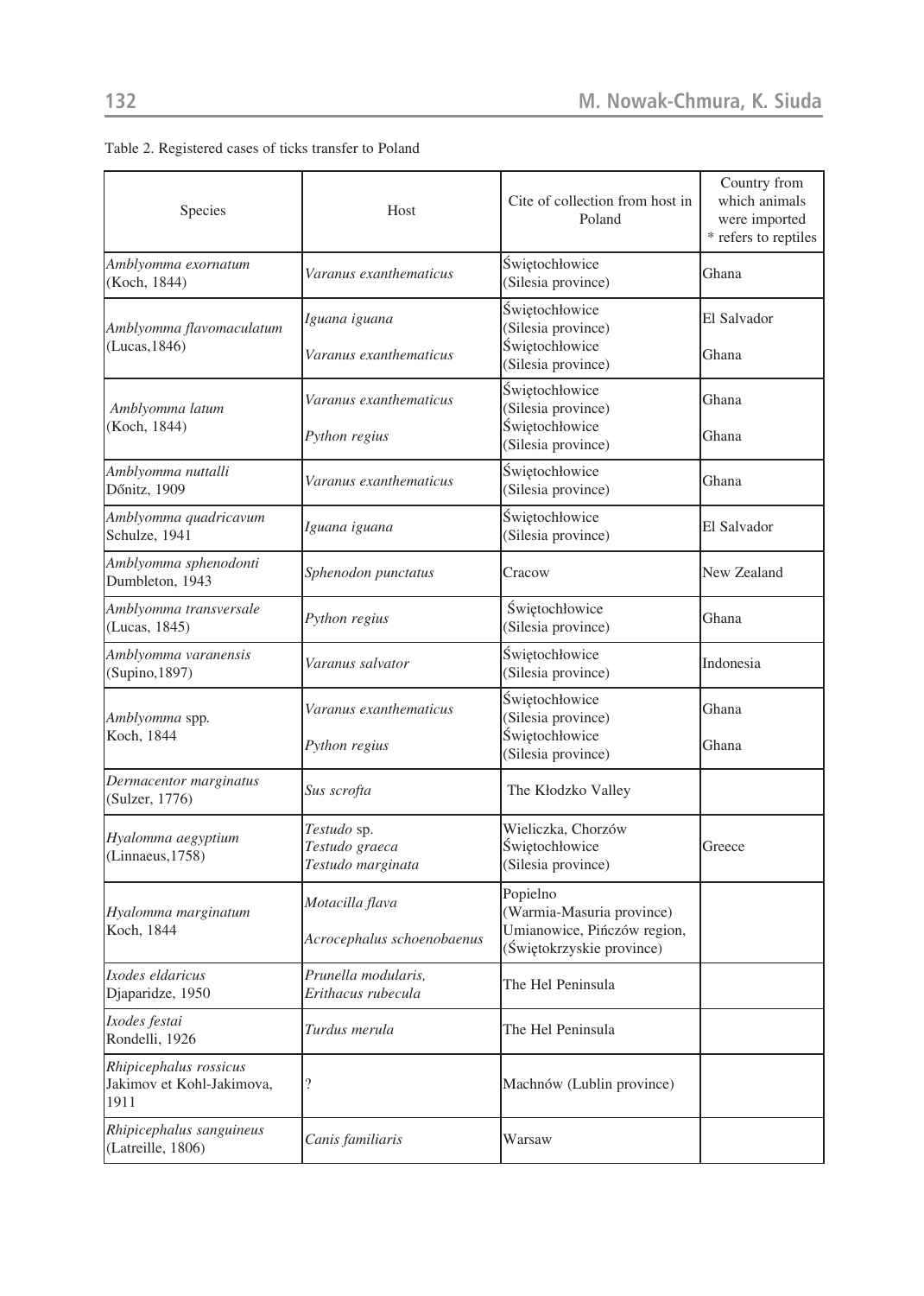|                         | Hosts     |           |           |           |           |  |  |
|-------------------------|-----------|-----------|-----------|-----------|-----------|--|--|
| Species                 | Amphibia  | Reptilia  | Aves      | Mammalia  | Homo      |  |  |
| Argas reflexus          |           |           | $+ + +$   |           | $+ +$     |  |  |
| Argas polonicus         |           |           | $++$      |           | $+ +$     |  |  |
| Argas vespertilionis    |           |           |           | $+ + + +$ | $\ddot{}$ |  |  |
| Ixodes trianguliceps    |           | $\ddot{}$ | $+$       | $++$      |           |  |  |
| Ixodes arboricola       |           |           | $+ + + +$ |           |           |  |  |
| Ixodes crenulatus       |           |           | $^{+}$    | $+ + +$   | $+$       |  |  |
| Ixodes hexagonus        |           |           | $+$       | $++$      | $+$       |  |  |
| Ixodes lividus          |           |           | $+ + + +$ |           |           |  |  |
| Ixodes rugicollis       |           |           |           | $+ + + +$ |           |  |  |
| Ixodes caledonicus      |           |           | $+ + + +$ |           |           |  |  |
| Ixodes frontalis        |           |           | $+ + + +$ |           |           |  |  |
| Ixodes simplex          |           |           |           | $+ + + +$ |           |  |  |
| Ixodes vespertilionis   |           |           |           | $+ + + +$ |           |  |  |
| Ixodes apronophorus     |           |           | $^{+}$    | $++$      |           |  |  |
| Ixodes persulcatus      | <b>NS</b> | <b>NS</b> | <b>NS</b> | <b>NS</b> | <b>NS</b> |  |  |
| Ixodes ricinus          | <b>NS</b> | NS        | <b>NS</b> | <b>NS</b> | <b>NS</b> |  |  |
| Haemaphysalis punctata  |           | $^{+}$    | $+ +$     | $+ +$     | $+$       |  |  |
| Haemaphysalis concinna  |           | $+$       | $+ +$     | $+ +$     | $+$       |  |  |
| Dermacentor reticulatus |           | $\ddot{}$ | $^{+}$    | $++$      | $+$       |  |  |

|  | Table 3. Tick-host specificity of Ixodida species recorded in Poland |  |  |  |
|--|----------------------------------------------------------------------|--|--|--|
|  |                                                                      |  |  |  |

Explanations:

+ + + + strictly specific host group

+ + + moderately specific host group

+ + relatively specific host group

+ accidental host group

NS non-specific host group attacking all available hosts

*exanthematicus*. In the eye and its close vicinity a few replete tick specimens restricted the field of view. The overall prevalence of ticks infestation was 77.6%, 81.2% thereof for the host group of snakes (pythons) and 78.7% for lizards (monitor lizards). Therefore, breeders of exotic animals are warned to purchase animals from licensed brokers and not from casual sellers, and an animal examined by a veterinarian and an experienced breeder reduces the risk of introducing a host with parasites into the terrarium. Moreover, ticks transfer into home herpetoculture may detach unnoticed from the body of the host and move around the terrarium or the room in which they are held. In consequence, it might result in a tick transmission to an accidental host. Such an incident occurred in a breeding room, where the African tick *Amblyomma flavomaculatum* was collected from *Iguana iguana* imported from Central America [101].

Polish research on infection caused by pathogenic micro-organisms in humans and animals conducted on ticks imported on reptiles confirmed in two *Amblyomma flavomaculatum* specimens the presence of *Anaplasma phagocytophilum*, and hence indicated a new epidemiological problem in our country – the problem of transmissible diseases pathogens in ticks brought on imported reptiles. The findings also suggest that *A. flavomaculatum* ticks may participate in the natural circulation of *A. phagocytophilum* in Africa. No bacteria of *Rickettsia* spp. causing spotted fevers were found in the examined ticks [102].

## **Selected aspects of the biology of ticks**

**Host specificity.** The relationship between a tick species and a vertebrate species – the host, which is essential for the development and survival of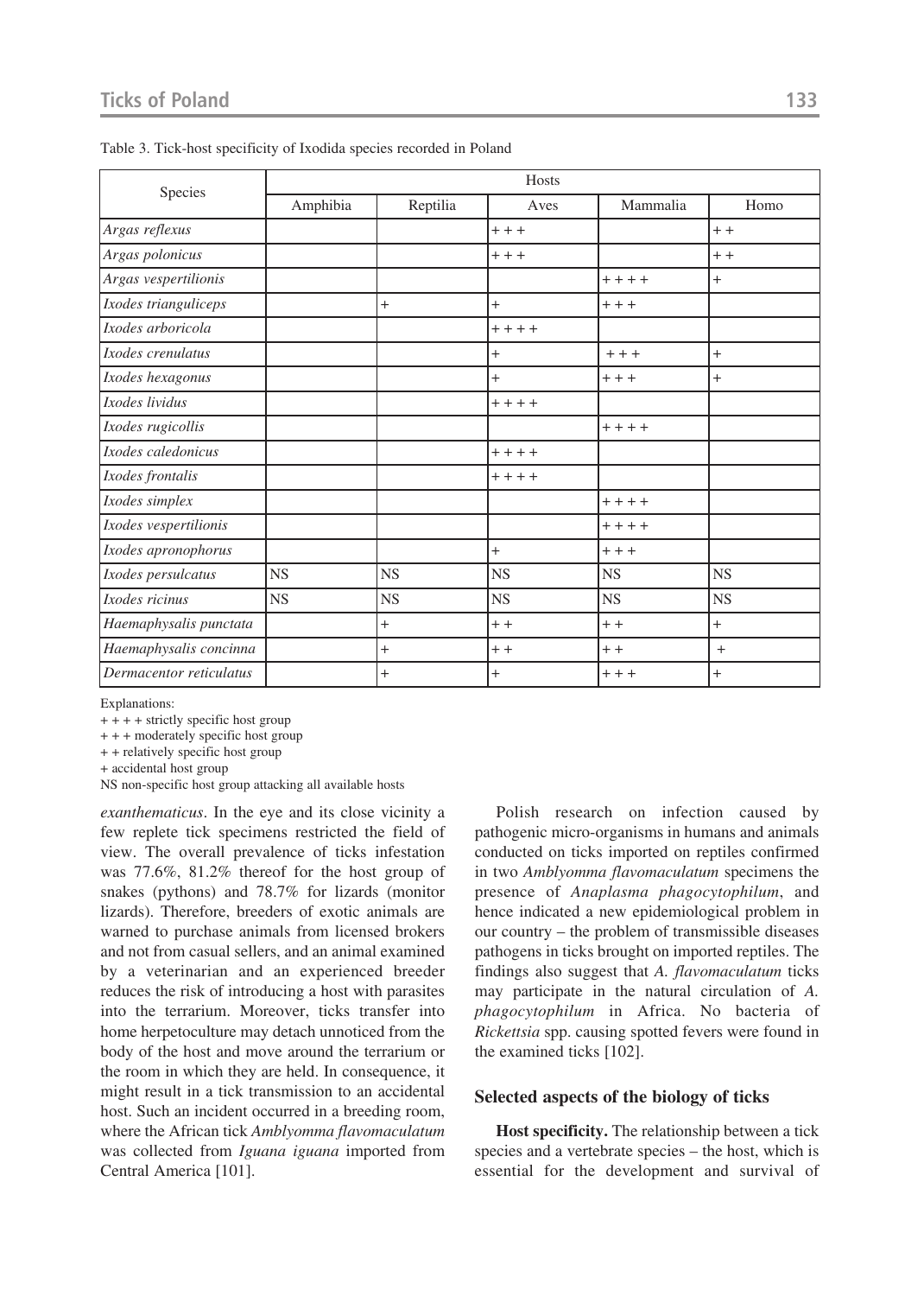populations of a given species of ticks, is known as host specificity. Out of approximately 900 species of ticks in the world only a few have very strict host specificity, feeding solely on one host species. In the Polish fauna it is *I. lividus* – the parasite of Sand Martin (*R. riparia*). Ticks characterized by strict host specificity seek their hosts within a group of closely related species of vertebrates. For instance, in the Polish fauna these are such parasites of bats as *C. vespertilionis*, *I. vespertilionis*, *I. simplex*, or species ecologically associated with habitat, e.g. ticks dwelling and feeding in tree hollows of birds. Moderate host specificity is exhibited mainly by ticks from ecological group of nidicolous species that choose for hosts related host groups, but also feed on vertebrates which accidently occur at the site and are not related, for example, representatives of the genus *Argas*, or subgenus *Pholeoixodes*. It has been shown that about 100 species of ticks of the world fauna are host nonspecific. These are mainly exophilic species, such as in the Polish fauna *I. ricinus* which feeds on all terrestrial vertebrates. Until now no species of ticks (Ixodida) has been recognized as specific for humans. Among the ticks found in Poland we can distinguish several groups as regards the types of host specificity or lack thereof (Table 3). Most of these species of ticks feed on atypical and accidental hosts, such as *A. reflexus* and *A. polonicus* regarded as specific parasites of pigeons willing to attack distantly related humans. Feeding on species atypical for the parasite may in host-specialized ticks cause disturbances in development or incomplete engorgement. In the Polish fauna no ticks specific for amphibians (Amphibia) and reptiles (Reptilia) have been recognized.

Host specificity of ticks is in natural conditions one of biological factors limiting the geographic distribution and population density of ticks. Modern man-made changes in the environment, as well as transport of animals over longer distances, facilitate the spread of ticks to new areas and questing for new hosts.

**Morphological characteristics of active stages of development of ticks.** In the life cycle of ticks there are three active developmental stages: larva, nymph and adult (male or female). In the development of argasids (Argasina) there are two to eight nymphal instars, their number may be different in individuals of the same species. In the development of ixodid ticks (Ixodina) there is only one nymphal instar. Ticks are dioecious, but in

Argasidae sexual dimorphism is poorly marked, the differences are visible in the construction of genital aperture positioned at the rear edge of the coxae of the first pair of legs.

In Ixodidae and Amblyommidae larva, nymph and female have a very similar structure. Their gnathosoma is mounted on the anterior edge of idiosoma, dorsal scutum is adjacent to the base of the gnathosoma, in unfed specimens it covers the anterior dorsal part of the idiosoma. Their idiosoma greatly increases their body size in the course of feeding. Differentiating characteristics of these developmental stages are as follows: larva has three pairs of legs, there are no developed spiracular and genital orifices; nymph has four pairs of legs, spiracles and beginnings of future genital aperture; the female has four pairs of legs, spiracles, developed genital aperture and on the dorsal surface of the base of gnathosoma the so called porose areas, i.e. two clusters of glands outlets. Sexual dimorphism is evident. In males the entire dorsal surface of idiosoma is covered with dorsal scutum. Besides, in males of the Ixodidae family practically the entire ventral surface of idiosoma is covered with abdominal scuta; in males of the Amblyommidae they cover the rear of the ventral surface of idiosoma, or there are no abdominal scuta and then coxae of legs are more strongly developed.

**Development cycles of ticks.** Life cycle includes egg, larva, nymph and adult stage. A common feature of all development cycles of ticks is that females of nearly all the species lay their eggs outside the body of the host, on the ground, in the litter, walls, cracks in buildings, etc., and the fact of a single long-term, from a few to several days, larvae feeding. Notable exceptions are the larvae of *Ornithodoros* s.s (Argasidae) which transform into stage I nymphs without feeding.

Hosts of ticks may belong to the same or different species of vertebrates. Active developmental stages are present on the body of the host usually only during feeding. Oviposition, embryonic development and moulting of each life stage take place outside the body of the host. There are four main types of development cycles of ticks (multi-host, three-host, two-host, one-host), the division of which is based on differences in the relationships between developing ticks and the host.

**Multi-host development cycle of Argasidae**. Argasidae can attack practically all vertebrates nesting or staying temporarily in their hideout. Life cycle: egg – larva – nymph (usually 2–4 stages, but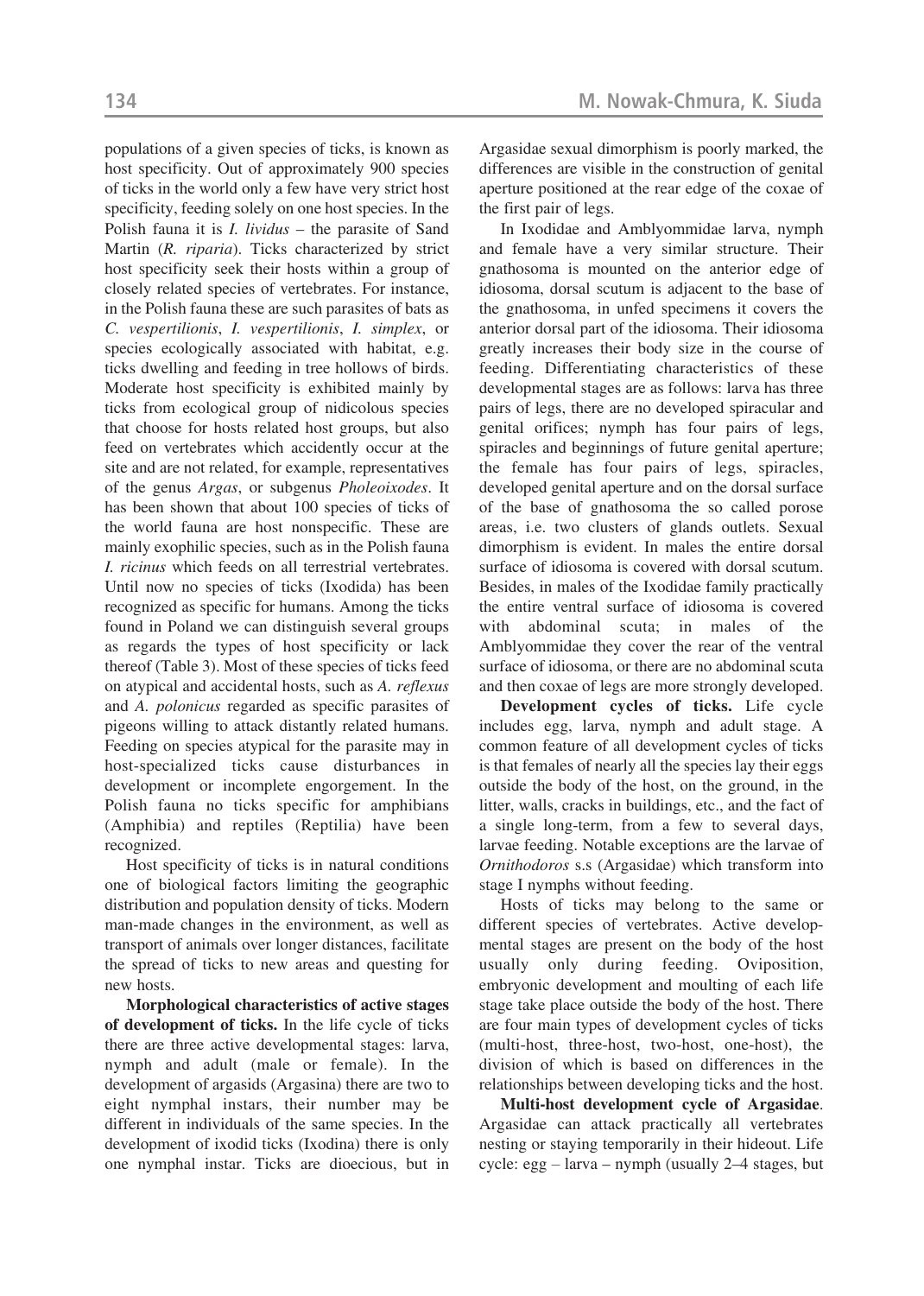may be up to eight nymphal instars) – an adult form (male or female). Larva after hatching from eggs and growing attaches to the first host and feeds from a few to several days. Nymphs and adults feed for a short time, from several minutes to two hours. Adults can feed several times and after each feeding the females lay new batches of eggs. This is an example of gonotrophic harmony, which is an expression of compatibility between the processes of digestion of food and the development of the ovaries – the adoption of one blood meal from the host secures maturation of one portion of eggs in the female tick. After engorgement the nymphs and adults detach from the host and hide in the host's nest.

**Development cycles of ticks from the families Ixodidae and Amblyommidae.** Life cycle: egg – larva – nymph – adult (male or female). Each active stage of development feeds once from a few to several days, and feeding time is usually longer in each further life stage. In the development there is a close harmony between feeding and subsequent moulting in immature stages as well as between feeding, development and oviposition by females (gonotrophic cycle). Taking into account the number of hosts, the following development cycles are distinguished in Ixodidae and Amblyommidae:

*Development cycle of three-host ticks.* In this type of life cycle each growing tick has three hosts, one for each active stage of development. Threehost development is the oldest and most common form of the development of ixodid ticks, including all the species of Ixodidae and Amblyommidae in the Polish fauna.

*Development cycle of two-host ticks.* Each tick has two hosts in its development. Larvae and nymphs feed on one host, and adults feed on another. An example of this type of development is the life cycle of *H. marginatum* which is brought into Poland by migratory birds.

*Life cycle of one-host ticks.* The entire life cycle of the tick is associated with one individual vertebrate host. The subgenus *Boophilus* ticks of the genus *Rhipicephalus* parasitizing large grass-eating mammals in tropical countries reproduce in this way.

**Ecological groups of ticks acquiring hosts.** Ticks attack their hosts in conditions of natural occurrence in a variety of habitats. These are often diversified environmental conditions, e.g. altered by human activity, or dictated by the current climate. There are several ecological groups of tick as

regards the habitat of host acquisition:

*Nests- and burrows-dwelling ticks*. Natural conditions of existence of Argasidae are burrows, pits, caves, bird nests, hollows, crevices in the rock in warm and hot countries. In the biotopes altered by human activity, especially in the temperate climate, Argasidae find their hiding places in synanthropic environment. Some Ixodina have also specialized as nidicolous parasites. In the Polish fauna, species of the subgenus *Pholeoixodes* (Ixodidae) which, like nidicolous Argasidae, spend their whole lives in burrows, caves, hollows and other hiding places where they can feed on the host that lives there, sleeps, reproduces and overwinters, or finds temporary shelter. These tick species usually exhibit varying degrees of host specificity (e.g. monophagous *I. lividus* tick or oligophagous *I. arboricola* tick parasitizing titmice). Additional factors favouring survival of ticks adapted to life in such hidden habitats are usually little fluctuations of climatic conditions such as temperature, humidity or light.

*Out of nest dwelling ticks*. Most ixodid ticks (Ixodidae and Amblyommidae) living today are out of nest dwelling parasites that have adapted to living in exposed habitats and feeding on motile hosts that migrate and are not strictly associated with definite places of residence and reproduction. These ticks are usually moderately host-specific or hostnonspecific (e.g. poliphagous *I. ricinus* in the Polish fauna). In this ecological group of ticks host acquisition is associated with high risk of failure to get the host in time and, consequently, with death from exhaustion after using energy reserves accumulated in the previous stage of development, or on account of the occurrence of environmental conditions preventing the tick survival. Survival of a hungry tick is highly dependent, especially in such conditions, on its tolerance to temperature and light changes, and relative humidity. In the case of open habitats many ticks die before they manage to find their host and feed. Especially high mortality rate, depending on environmental conditions, occurs among the larvae. Most species of nonnidicolous ticks cling to plants passively waiting for a host. When ticks locate approaching host, they extend the first pair of legs with Haller's sensory organ positioned on feet and, if contact is made, catch the host with legs and pass on to his body. These ticks have little mobility and do not move further than a few meters away. A chance to find a host is created by narrow forest tracks and paths that are often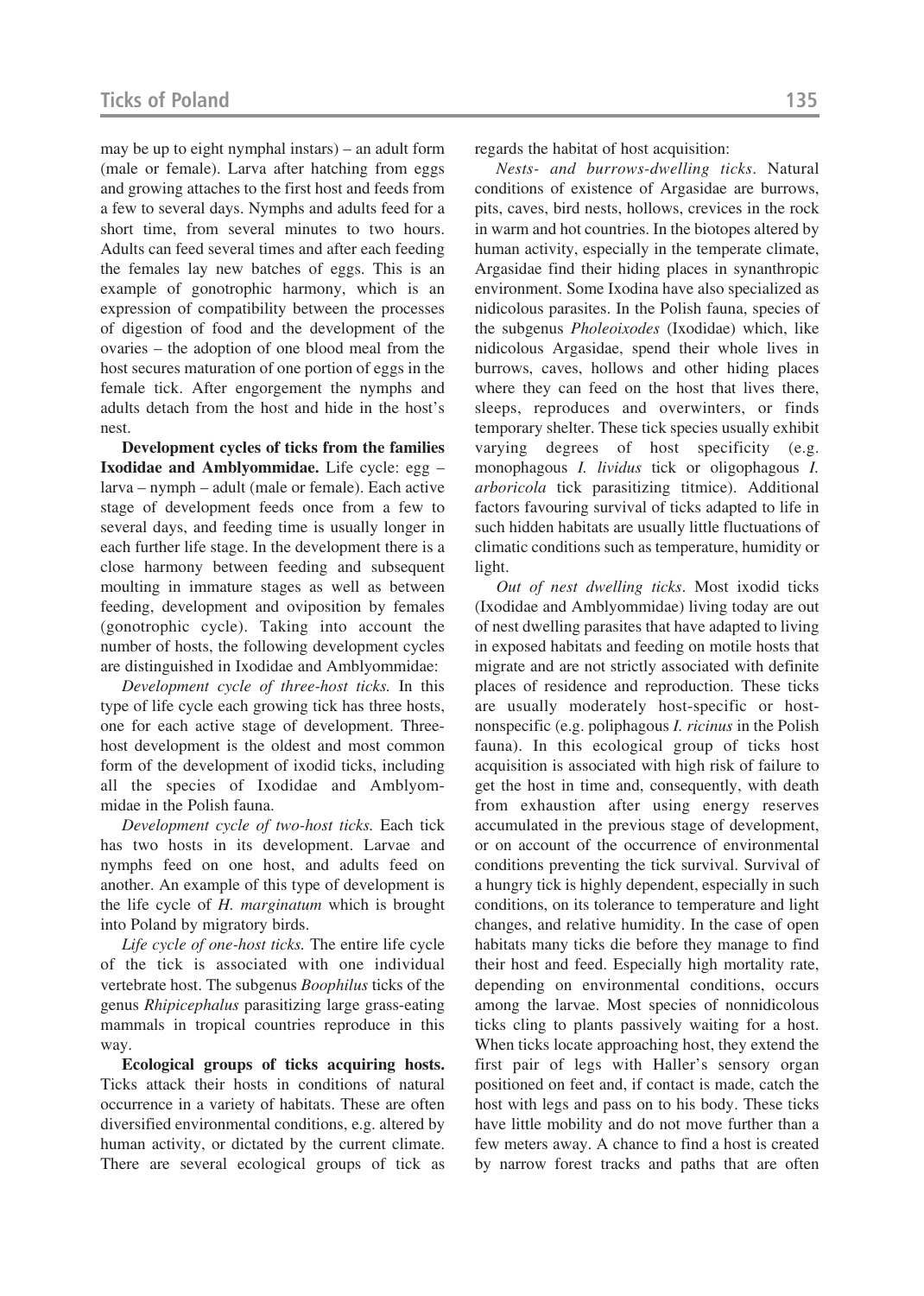movement trails of animals and humans. There is a group of species, e.g. of the genus *Hyalomma*, inhabiting steppe and desert environments that can actively seek their host. They are more mobile and can move within several hundred meters.

*Out of nest- and burrows-dwelling ticks.* Adult forms of certain species of ixodid ticks are exophilic parasites and immature forms adapted to nidicolous parasitism. In such cases, only adult forms and larvae are exposed to severe climatic changes and the difficulties associated with obtaining a suitable host. In the Polish fauna such species is *D. reticulatus*.

*Out of nest dwelling-stationary ticks.* There are a small number of tick species which develop a close and more durable relationship with the host. These ticks tend to move from nonnidicolous type of parasitism to a permanent existence on the body of the host. Larvae hatched on the ground after obtaining host spend entire life cycle on it until engorged and fertilized females detach from the host to lay eggs on the ground. In such form of parasitism only the hungry larva is exposed to dangers associated with finding a host. Ticks of this type of parasitism are not found in the Polish fauna. A typical example is the species of subgenus *Boophilus* of the genus *Rhipicephalus*.

**Seasonal and circadian rhythms of host acquisition by hungry ticks.** There are two groups of ecological rhythms of ticks: seasonal rhythms related to annual changes in the external environment and the circadian (daily) rhythms associated with the rhythms of daily changes in the external environment.

In Ixodida seasonal rhythms are manifested by interweaving of periods of active life: host acquisition, feeding, growth, metamorphosis, reproduction, with periods of "biological rest": diapause synchronized with specific seasons of the annual climate rhythm of the external environment. The model of seasonal rhythms of life activity of ticks may be different depending on the geographical location of population within the range of a given species.

Argasidae found in Poland residing in synanthropic and semi-synanthropic habitats, medium wet or dry, about 50–70% of relative humidity, have the peak of activity in the middle of summer.

In Poland *I. ricinus* is active from early spring to late autumn, but has two seasons of peak activity of hungry specimens – spring (spring peak) and in late

summer and fall (autumn peak). During the spring peak the abundance of hungry ticks is definitely the highest, the autumn peak may occur in the years in which there are very hot and dry summer months. Very characteristic is the pattern of activity of hungry *D. reticulatus* ticks, adults have two clearly separated periods of activity during the year. Spring activity falls in the second half of March (in some years from February) to the first decade of June, with the peak of activity in the third decade of April. Autumn activity occurs from mid-August to mid-November, with the peak of activity at the end of the first and second decade of October. In spring the number of active ticks is much greater. Immature forms of *D. reticulatus* are active in the summer, from June to September. The daily rhythms of hungry ticks' activity in host acquisition are associated with circadian rhythms of activity of their hosts and microclimatic changes in the habitat at certain times of the day.

Argasidae, nidicolous parasites of birds, are usually characterized by strictly nocturnal pattern of locomotor activity, e.g. *A. polonicus*. However, Argasidae, nidicolous parasites of mammals active at night, are generally parasites of diurnal locomotor activity of unfed specimens, e.g. *C. vespertilionis*. Their rhythm of activity is adapted to the circadian rhythm of activities of their hosts.

In case of ixodid ticks (Ixodidae and Amblyommidae) circadian rhythm of activity is endogenously generated and the main exogenous factors are diel microclimatic changes in the habitat of ticks: the degree of solar radiation and lighting, humidity and temperature. An example is the pattern of circadian activity of *I. ricinus.* They are active all day and night but are most active in the morning (about 8–9) and at night (about 23–24). Increased tick activity is also observed in the evening (about 18–19), especially during autumn activity of these parasites. The lowest activity of all developmental stages is recorded during midday hours [103].

## **Ticks attacking humans in Poland**

It has not been found that any tick species inhabiting the Polish and world fauna is a specific human parasite. On the Polish territory people can be attacked by ticks of the family Argasidae: *A. reflexus* and *A. polonicus*. From the family Ixodidae, to which most ticks occurring in Poland belong, humans are mainly attacked by *I. ricinus*, a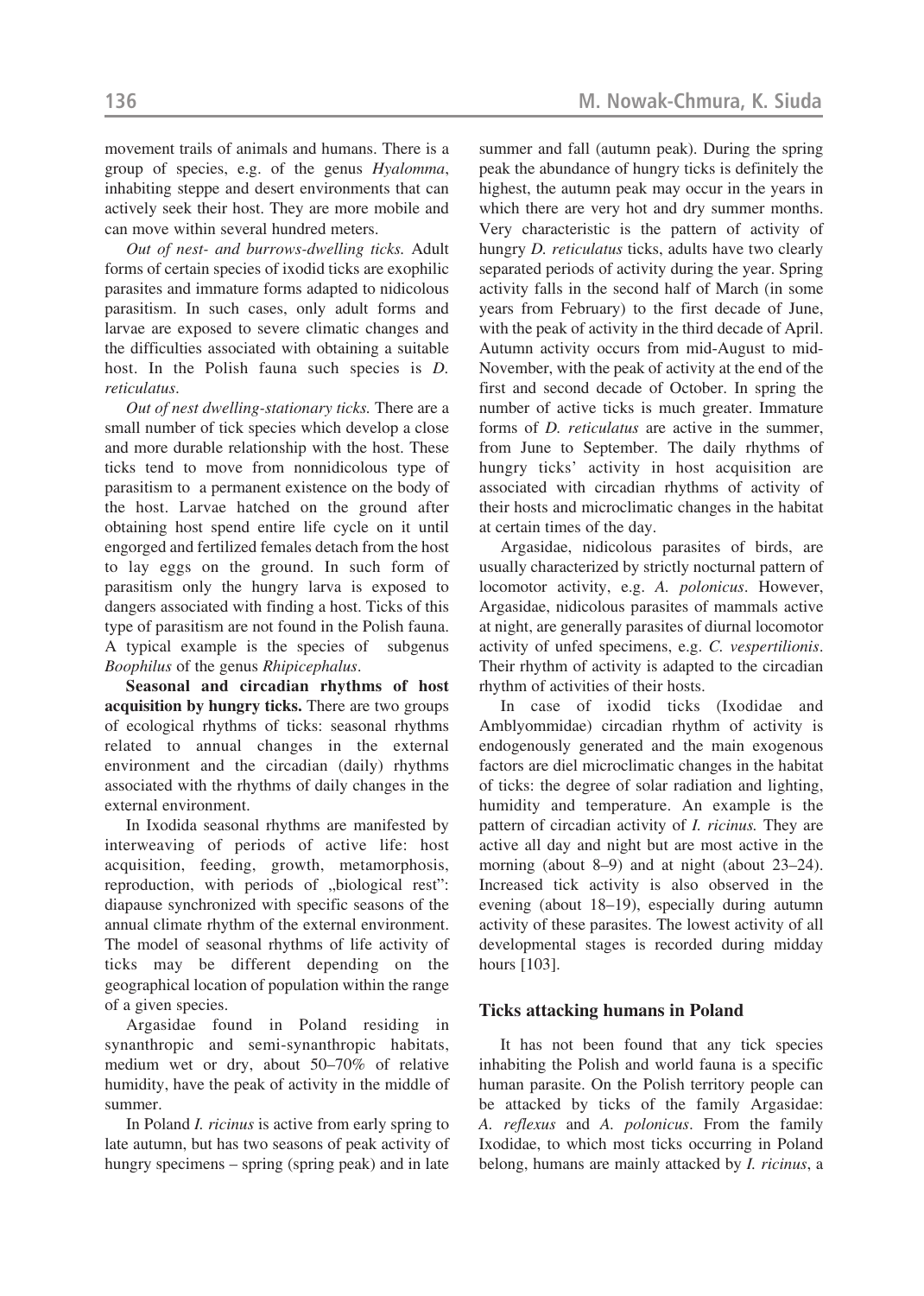non-host-specific species. Therefore, it is the most important tick in the epidemiology of transmissible diseases in our country (Table 1). In Poland there is a risk of attacking humans by a taiga tick *I. persulcatus* which, like *I. ricinus*, is of utmost importance in the epidemiology of transmissible diseases (Table 1). The tick species with high epidemiological significance which can also feed on man in Poland is *I. hexagonus* (Table 1). It can inhabit dog kennels and even human quarters where there are permanent beddings for dogs and cats. Incidents of infesting people in Poland by *D. reticulatus* from the family Amblyommidae have also been recorded.

Outside Polish borders isolated cases of people attacked by ticks *C. vespertilionis*, *I. crenulatus*, *H. concinna* and *H. punctata* have been reported.

#### **Ticks as the cause of occupational disease**

While intruding into tick habitat, man can become an accidental host of any specimen, and hence a genuine risk of being infected with tickborne diseases. Particularly vulnerable are social groups whose work or interests require constant or seasonal stay outdoors. Foresters, farmers, gardeners, orchard men, enthusiasts of hunting, hunters, border guards, seasonal collectors of forest fruits, tourists, naturalists, people resting in parks and forests are particularly exposed to attacks by ticks, and noteworthy is the fact that in Poland there are no safe areas in this respect.

According to the National Institute of Hygiene, tick-borne diseases in Poland constitute an increasingly growing problem, and each year the incidence of infection in humans, especially with borreliosis, is consistently high. For instance, 8 225 persons contracted borreliosis in 2008, 10 333 people in 2009, 9 011 persons in 2010 and 6 775 individuals in 2011 (until November 15th). 351 humans were infected with tick-borne encephalitis virus in 2009, 292 persons in 2010 and 172 people in 2011 (up to November 15th).

For some occupational groups (forestry, agriculture, hunting) borreliosis is regarded as a work-related disease, but the diagnosis is difficult owing to cumbersome procedures, lack of full documentation of the disease and relevant legal regulations. Forest workers need to be screened with serological tests, which are the only reliable method to detect infection, and the results from different areas of Poland confirm high proportion of infected individuals, which is validated by studies carried out in various research centres in Poland. Only some of them are presented below.

The presence of antibodies against the antigens of *Borrelia burgdorferi* was detected in 23.8% of foresters from areas of the north-eastern Poland, in 40.7% from the south-eastern Poland, in 66.67% of the workers from forestry of Lower Silesia, in 35–61.9% of foresters from the area of the West Pomerania province [104]. The forestry staff of Roztocze National Park in south-eastern Poland is often exposed to attacks of *I. ricinus* infected with *B. burgdorferi* and *A. phagocytophilum*. In 40.7% of forestry workers the presence of specific IgG and / or IgM antibodies against *B. burgdorferi* s.1. was detected. The prevalence of IgG antibodies against *A. phagocytophilum* was 17.7% [105].

In the woods near Bialystok the presence of *A. phagocytophilum* infections in *I. ricinus* ticks (14.5%) was found, and the prevalence of IgG antibodies against *A. phagocytophilum* (3.9%) in the forest guards from the same region was determined, as well as IgM anti-*B. burgdorferi* antibodies (26.4%) and IgG (18.6%) [106].

The presence of antibodies against *A. phagocytophilum* and *B. burgdorferi* was also tested among forestry workers from the Lublin region [107].

Detection and diagnostics of borreliosis is still associated with interpretation difficulties frequently complicated by coinfections with other pathogens, as well as high costs and longevity of treatment. Understanding the principles of personal protection against ticks is the cheapest and most certain way recommended for all professional groups residing in habitats and feeding grounds of ticks.

Rules of hygiene and safety at work should be applied especially in cases where the material with which people work is blood and tissues of animals – a potentially infectious material. This may be important for those involved in meat processing (hunters, butchers, game meat harvesters).

# **Risk of tick-borne diseases in recreational areas of large cities in Poland**

The expansion of ticks into cities, especially urban green areas, is considered to be a natural phenomenon of the spread of parasites in search of hosts. The presence of urban vacancies, illegal waste dumps, small crops in home gardens and urban allotments leads to enhancement and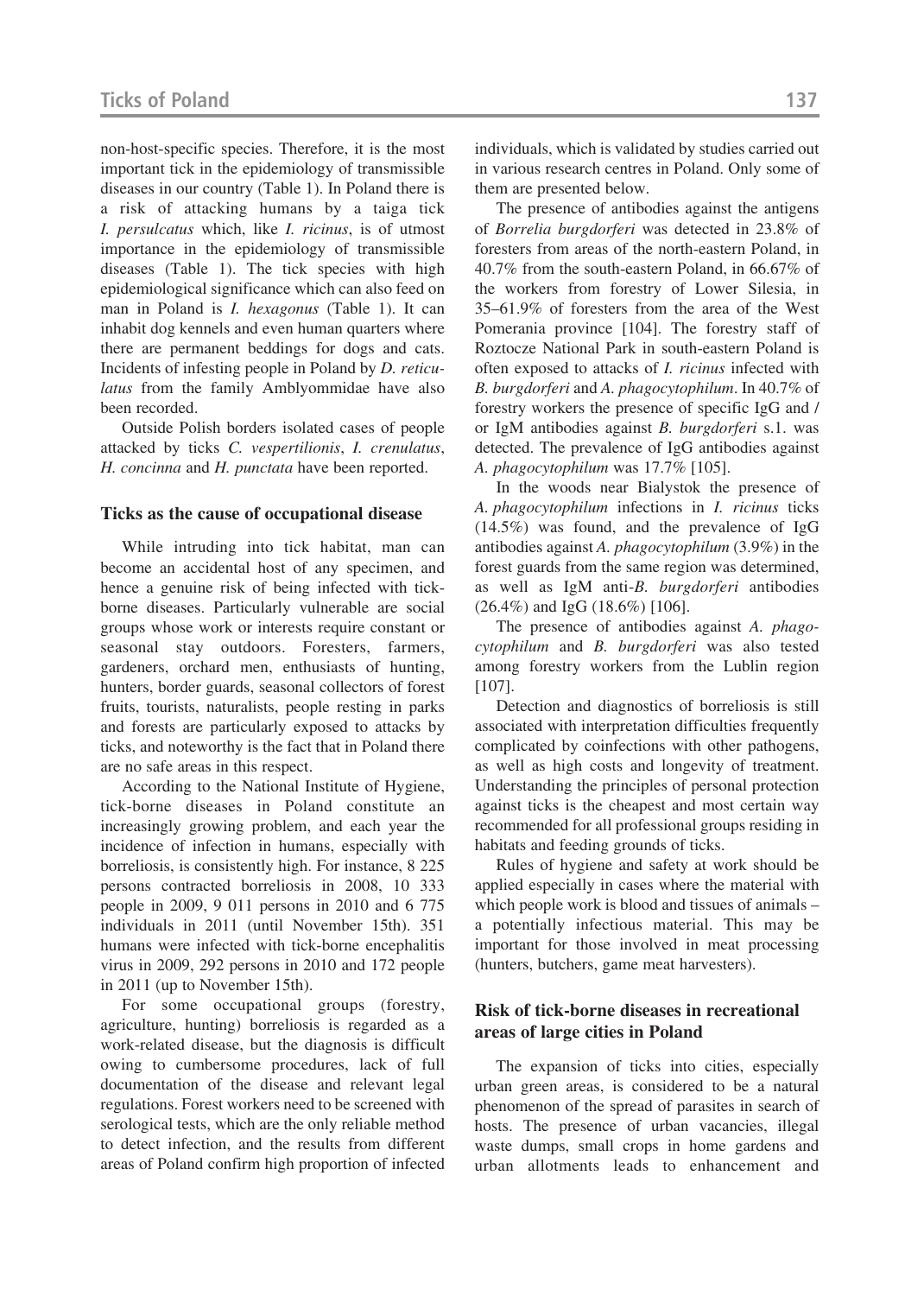maintenance of the population of small rodents within the small and large cities. Small rodents, large population of domestic animals and urban birds are the intermediate hosts of ticks and natural nutritional base for these parasites in each city. Noticeable is a close relationship between the development of gardening, horticulture, agro tourism, urbanization and the occurrence of ticks.

Studies carried out in the Polish urban areas have shown that ticks are present in cities, and that they are infected with morbific pathogens [41,48,67,68, 108–114].

It is necessary to pay special attention to familiarize the urban population, especially children and adolescents, with areas of occurrence of ticks and the principles of individual protection against their attacks. Notice-boards informing about the presence of ticks in parks and city squares would be advisable. High-risk territories are places with tall grass and undergrowth (up to 120 cm in height), but also paths and lawns in parks. Private gardens covered with autumn leaves and withered forest litter also create habitat for *I. ricinus*. Urban green zone and its permanent residents protect the population of ticks in cities from extinction. The risk is also in close contact of humans with pets, which may serve as periodical hosts of ticks subsequently dropping off in the home environment. Ticks can get to all parts of the body crawling on the skin under clothing, and the bite can occur anywhere.

# **Examples of risks to human health caused by ticks outside Polish borders**

Selected examples of ticks endangering people in different parts of the world have been presented. Most of the species live in warm and tropical countries, those that threaten human health are represented on all continents.

People travelling to work, especially where there is contact with soil, e.g. working in quarries or mineshafts, digging canals or ditches, building mounds of earth or stone, performing agricultural and archaeological jobs, etc., as well as tourists and holidaymakers in hot and warm areas, are exposed to attack by ticks of the genus *Ornithodoros* Koch, 1844 from family Argasidae, which are reservoirs and vectors of spirochetes of different species of the genus *Borrelia –* pathogens of tick-borne relapsing fever. Ticks of the genus *Ornithodoros* exist on all continents in the tropical and warm countries. In southern Europe there are 7 species [72,115].

In the wild these ticks live in the burrows and nests of mammals, birds and reptiles, in caves, crevices and cavities in rocks, in cracks in the soil, in clusters of stones. Most of the species exist on the steppes and semi-deserts, some live high in the mountains (e.g. *Ornithodoros tholozani* (Laboulbène and Megnin, 1882) (syn. *O. papillipes*) at an altitude of 2000–2800 meters above the sea level [72]). In the areas exploited by humans *Ornithodoros* ticks use as habitat huts of the natives, especially the old clay ones, less often brick apartment buildings, in which they live in the crevices of walls, under floors and in the cracks of furniture, as well as in synanthropic burrows of rodents. They use similar shelters in farm buildings and animal pens, ruins of old buildings as well as cracks, crevices and holes in clay and stone walls surrounding human domiciles [116,117].

*O. tholozani* is a reservoir and a vector of *Borrelia sogdianum* in the countries of western and central Asia. It is a polyxenic parasite whose hosts are various species of mammals, birds and reptiles, and it often attacks people. It is widespread from Kazakhstan, the Middle East, through the central and western Asian countries to Libya in the Mediterranean. This species causes outbreaks of tick-borne relapsing fever within human settlements [72].

Most *Ornithodoros* are parasites of night activity in host acquisition, but they are classified as anthropophilic species attacking people during daytime in glowing sunlight. One such species is *Ornithodoros asperus* Warburton, 1918 (syn. *O. verrucosus*) occurring from Iraq via Transcaucasia, the Caucasus to the south of Ukraine and Moldova. A case has been described [72] of a group, probably of tourists who during a very sunny day sheltered from strong sunlight in the shadow of the rocks where they were massively attacked by ticks transmitting *Borrelia caucasica*.

The countries of the western Mediterranean region are inhabited by *Ornithodoros erraticus* (Lucas, 1849), a tick attacking mainly small rodents and carrying *Borrelia hispanica,* the pathogen of Hispano-African relapsing fever in Spain, Portugal, Morocco, Algeria, Tunisia [118].

In the south of the Sahara in Africa there exists a dangerous species *Ornithodoros moubata* (Murray, 1877). It frequently inhabits homes of the natives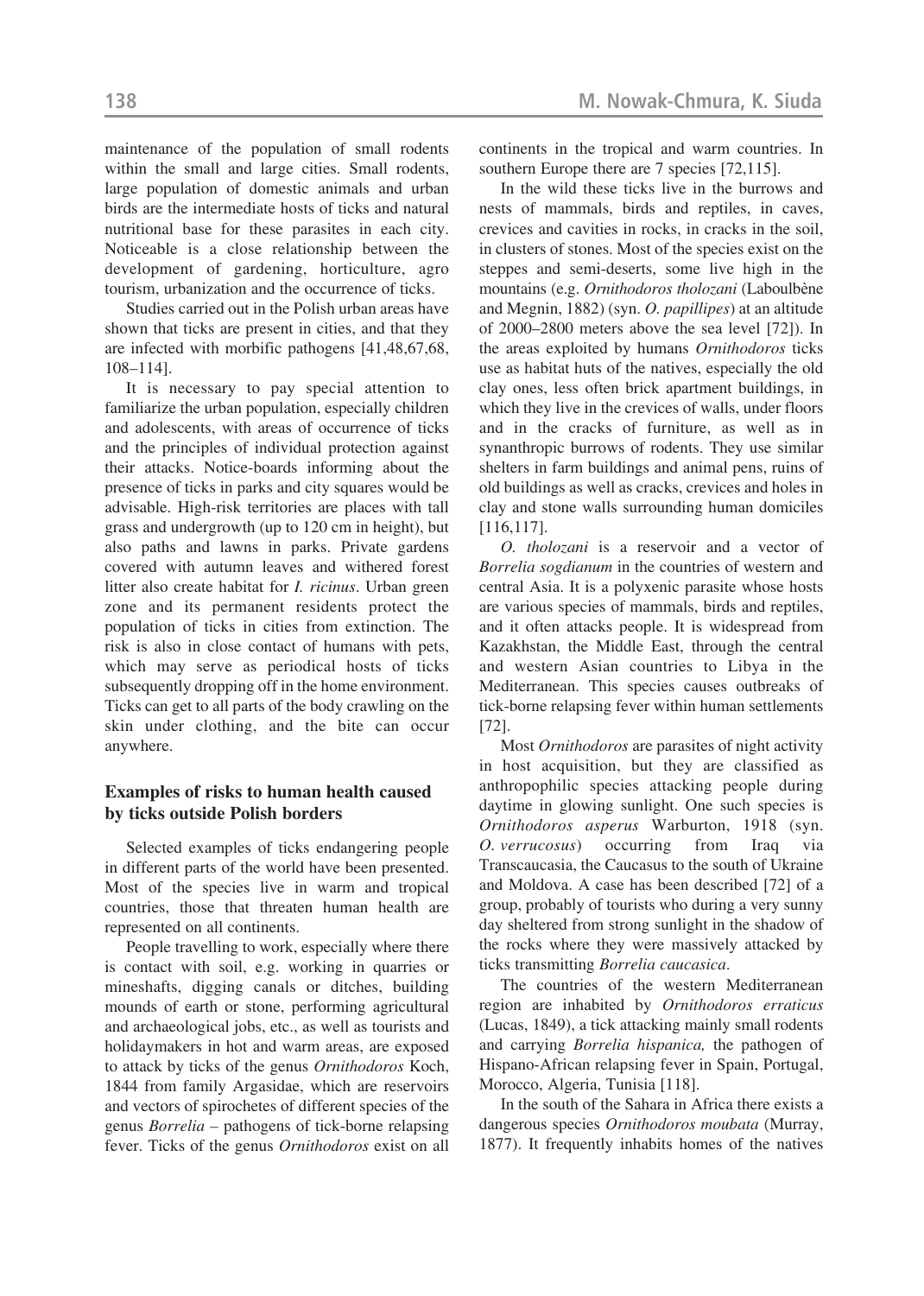and is a reservoir and a vector of *Borrelia duttoni*. People can be exposed to these ticks during safari trips to Africa.

From the *Ornithodoros* species inhabiting North America, most of the concerns raise in humans the attacks of *Ornithodoros coriaceus* Koch, 1844 occurring frequently in the mountainous coastal area of California (USA) and Mexico. [119] In California it is known as "Pajaroello", and the tick's attack is believed to be more dangerous than a rattlesnake bite.

In Eastern Europe and Asia (Russia, Mongolia, China, Japan) there is *I. persulcatus* [120]. Outside its compact range of distribution, its presence has been found in the Bialowieża Primeval Forest in Poland [85]. It exists in a variety of woods along the middle and southern taiga, and in forest steppes. It is very aggressive, more frequently than any other Ixodidae attacks man. In sparsely populated taiga *I. persulcatus* is most numerous in clearings, forest edges, on the outskirts of animal trails, resting and grazing areas of animals, and watering places of large mammals. It is one of the species of the genus Ixodes of major importance in the epidemiology of transmissible diseases (Table 1). Amongst its victims were probably exiles working in the taiga in the nineteenth and twentieth centuries.

Travelling to North America humans can come in contact with two species of ticks from the group of *I. ricinus*, i.e. *Ixodes scapularis* Say, 1821 and *Ixodes pacyficus* Cooley et Kohls, 1943, considered as some of the most important vectors of tick-borne diseases in North America.

Ticks can endanger people not only epidemiologically. The consequence of infestation with certain ticks can be poisoning of the host organism and generalized allergic and stress reactions, but the most dangerous direct consequence of tick parasitism to humans is the disease defined as tick paralysis. Approximately 43 species of ticks of the world fauna have been considered capable of inducing tick-borne paralysis with toxins contained in the saliva of ticks. Six of those tick species exist or are transferred into the Polish territory (Table 1), but in Poland there have not been officially recorded cases of tick paralysis. However, its incidence cannot be ruled out in people returning from areas of natural occurrence of the most important species of ticks in this respect. The ease and speed with which people move around the world, the fact that an attached tick cannot be seen (especially the American *Dermacentor)*, and that the first signs of tick paralysis usually occur five days after tick invasion, increase the likelihood of the disease in localities where nobody expects it.

Incubation period of tick paralysis usually lasts 5–7 days. The paralysis symptoms begin in the lower limbs, initially slight to increasing problems with coordination, ataxia, and muscle weakness. Within hours the symptoms of paralysis become more severe and gradually affect the trunk, upper limbs, neck, throat and face. The attacked person cannot move arms, legs, stand upright or sit. Descending, symmetrical, flaccid paralysis of the limbs follows with the weakening of tendon reflexes, and Romberg sign. There is also nystagmus, difficulty in speaking, breathing, chewing and swallowing, and reduced sensitivity. The body temperature is normal and the blood picture does not deviate from the norm. In the final phase of the disease (usually the second, third day) coma and death follow. The most vulnerable to the disease are young children (up to 2 years). The primary therapeutic procedure is to remove the tick in time prior to the patient's critical condition. The venom causing paralysis is likely to be quickly eliminated or metabolized in a short time and then the patient recovers quickly.

In the world fauna the most important role in causing tick paralysis in humans is played in North America by *Dermacentor andersoni* Stiles, 1908 and *Dermacentor variabilis* (Say, 1812), in Australia by *Ixodes holocyclus* Neumann, 1899 [118]. There is a known case of a group of Polish mountaineers from Cracow, who in Banff (Canada) in the Rocky Mountains collected *D. andersoni* from the clothing of one of the members of the expedition. It is known that just one feeding *D. andersoni* female may induce full paralysis and cause human death.

# **An overview of the latest Polish research on ticks**

In the latest Polish literature on tick issues much space is devoted to research into the epidemiology and significance of ticks in the transmission of tickborne diseases. Publications referring to the classic faunistics are relatively few, most of them contain information about *I. ricinus* – commonly occurring tick species in Poland. The research base on the biology and ecology of ticks is also increasing. The first report on Polish ticks data was presented by Lachmajer [85], an update and complete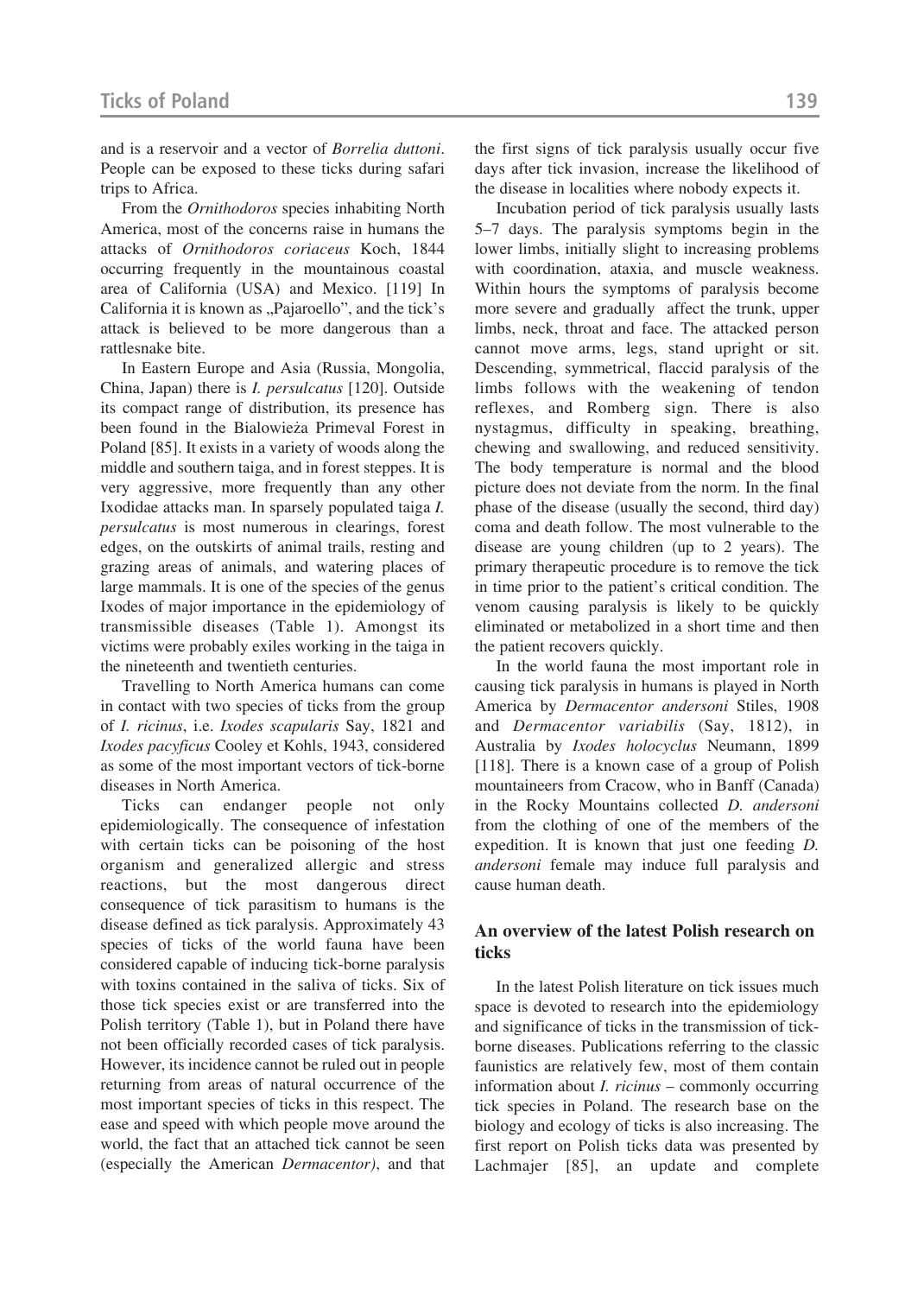descriptions were made by Siuda [1]. Research pursued in this field by the national centres at the turn of the century is presented in this study (Table 4).

### **Epidemiological research**

Studies on the role of ticks in the epidemiology of transmissible diseases are broadly represented by the Polish researchers [56,121–132], and the published works are often pioneering not only in Poland, but also in Europe and in the world [49,51,65,102,133–135].

Because the most important role in the biology and epidemiology of developing infectious and invasive diseases in Poland is played by *I. ricinus*, its role in epidemiology is most frequently studied and the prevalence of pathogens in the system vector–zoonotic reservoir is determined. The second most frequently studied epidemiologically tick is *D. reticulatus* [42–45,48,52,58,67,127, 136– 145], and on this occasion its foci are being discovered throughout Poland.

Monitoring public health risk of tick-borne diseases and recording the frequency of occurrence of tick attacks, especially on humans occupationally exposed to ticks, as well as determination of endemic sites are becoming increasingly important owing to high incidence rate and diagnostic difficulties [11,105,107,146–160].

Essential research trends in the twenty-first century parasitology are studies using methods of molecular genetics, whose aim is application of molecular methods for the detection of DNA of pathogens transmitted to humans by ticks [47,50,121,161–163].

An important issue in research is co-occurrence of micro-organisms not only within the populations of ticks from various regions in Poland, but mainly within the body of a single tick [59,164–167], and in patients bitten by ticks treated for meningitis [168] and with a diagnosis of borreliosis [169].

Several centres in Poland conduct research on the role of vertebrates as a reservoir of tick-borne pathogens: game [170–173] bison [174], dogs [175,176], rodents [126,177,178], birds [179], and testing animal products such as milk for the presence of tick-borne pathogens [151].

Extremely important studies are performed on epidemiological, clinical and molecular aspects of tick-borne diseases in humans [180–186].

### **Studies on the morphology and biology of ticks**

The database of world literature in the field of biology is enriched by the Polish insightful research on the anatomy and morphology of ticks [187,188], with particular emphasis on sense organs, pheromones and teratological changes [189–192], as well as research on the development of ticks [193,194], tick behaviour in natural and laboratory conditions associated with host acquisition and feeding [195].

Circadian and seasonal activity of Polish ticks is still not sufficiently understood. Many species are difficult to observe in the wild. Consequently, most researchers examine tick life cycles for the species easiest to obtain for study: *I. ricinus*, *D. reticulatus* [44,103].

Research on the relationship between parasite species and vertebrate host species, a necessary relationship for the development and survival of the parasite population, is a common topic of studies of Polish parasitologists. It is also reflected in the study of tick-host specificity [44,100,196–198].

#### **Faunistic studies**

Faunistic studies are conducted only by a few research centres and are focused on the occurrence, distribution and abundance of ticks in habitats in various Polish regions, both in urban areas and in natural biotopes [4,97,110,113,114,199– 204].

Studies on biodiversity of ticks feeding on hosts, large and small vertebrates, have their long tradition dating back to the early twentieth century [89,205,206]. They are successful insofar as they in progress and bring a lot of new findings on, among others, infestation of different hosts by ticks, location of ticks on the body of the host and consequences of their feeding [73,76,84,196,207– 216].

There are research centres regularly monitoring distribution of ticks in Poland, expansion of their ranges and discovery of new localities of species. The following areas in Poland are best known in terms of the presence of ticks: West-Pomeranian and Pomeranian provinces [68,76,97, 217], northeastern Poland and Masovia [3,88,111,218–221], Lower Silesia province [222,223], areas of the south-eastern Poland, especially the Lublin region [224–226], and the provinces of southern Poland: Silesia, Świętokrzyskie, Lesser Poland, Subcar-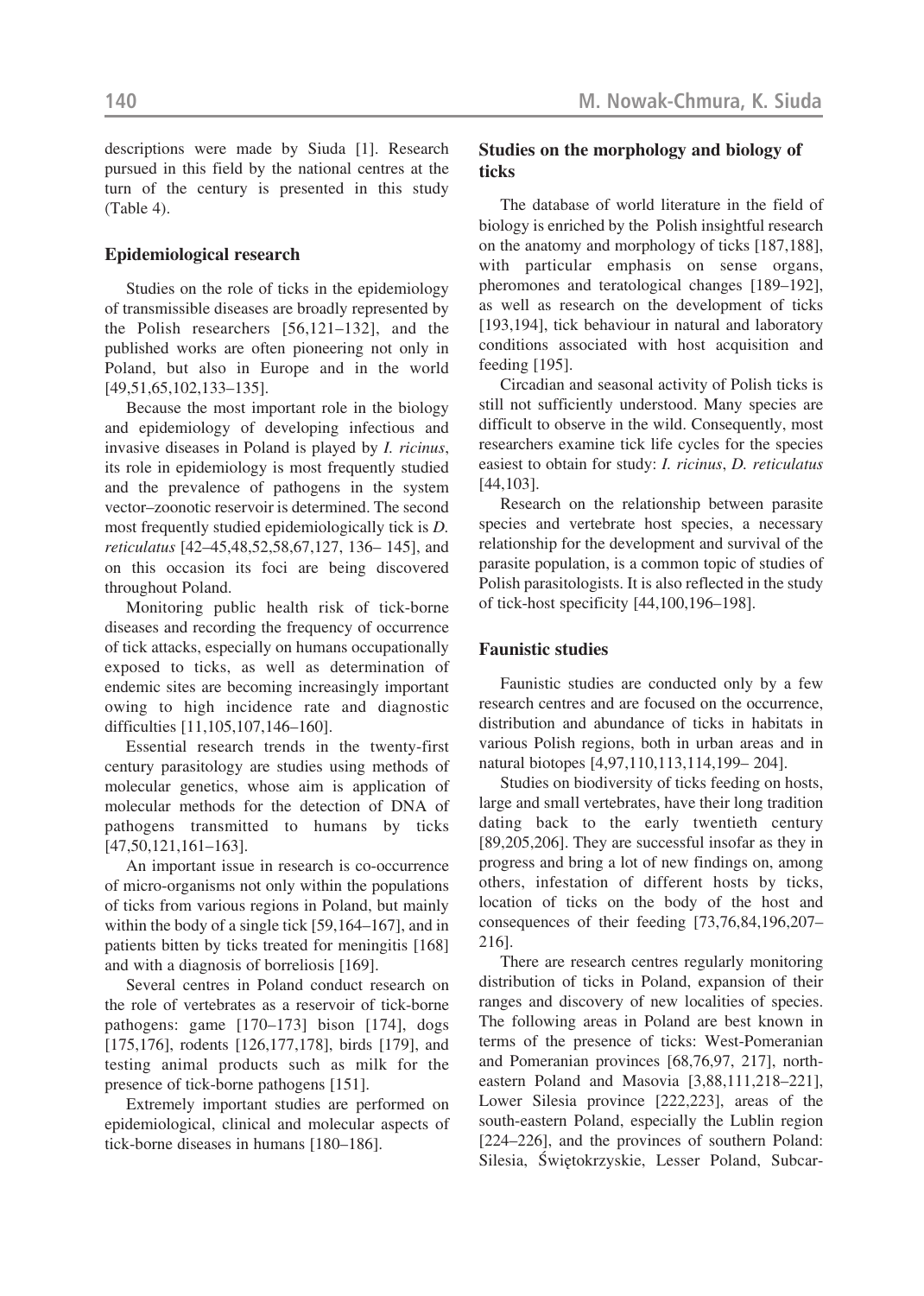| Research centre in Poland*                                                                                                                                          | Current research interests                                                                                                                                                                                                                                                                                                                                                                                                                                                                                                                                                                                                                                                                                                                                                                                                                                                                                                                                                                                                                                                                                                                                            |  |  |  |
|---------------------------------------------------------------------------------------------------------------------------------------------------------------------|-----------------------------------------------------------------------------------------------------------------------------------------------------------------------------------------------------------------------------------------------------------------------------------------------------------------------------------------------------------------------------------------------------------------------------------------------------------------------------------------------------------------------------------------------------------------------------------------------------------------------------------------------------------------------------------------------------------------------------------------------------------------------------------------------------------------------------------------------------------------------------------------------------------------------------------------------------------------------------------------------------------------------------------------------------------------------------------------------------------------------------------------------------------------------|--|--|--|
| Department of Tropical<br>Parasitology, Chair of Tropical<br>Medicine and Parasitology,<br>National Centre of Tropical<br>Medicine,<br>Medical University of Gdańsk | - studies on haematophagous arthropods and their role in the transmission of<br>zoonoses in Poland,<br>- research on the role of Ixodidae in the epidemiology of transmissible<br>diseases: tularemia, tick-borne encephalitis, and since the 90s of the last<br>century, mainly the so-called "emerging infectious diseases" - newly diagnosed<br>infectious and invasive zoonoses in the world: Lyme disease, human<br>granulocyte anaplasmosis, spotted fever group (SFG) rickettsiosis, babesiosis<br>and their natural foci,<br>- research on prevalence of infections in ticks with pathogens and their spread<br>in the areas under study,<br>- research on co-infections with several tick-borne pathogens,<br>- studies on prevalence level of pathogens in tick populations and host density<br>of these parasites,<br>- molecular detection and genotyping of pathogens in ticks and their natural<br>hosts,<br>- identifying areas of occurrence of natural tick-borne disease foci in Poland<br>with special reference to northern and north-eastern part of the country,<br>- research on the prevalence of infection in people exposed to tick attacks |  |  |  |
| Department of Invertebrate<br>Zoology, University of Gdańsk                                                                                                         | - study of ticks feeding on deer and bison, analysis of causes of location on the<br>host body,<br>- analysis of feeding traces and histopathological changes caused by ticks in<br>bison,<br>- research on variability of <i>Ixodes ricinus</i> in ungulates,<br>- studies of ticks feeding on wild boar, determination of dynamics and seasonal<br>occurrence, parameters of infection and location,<br>- study of ticks feeding on small mammals,<br>- research on the occurrence of ticks in Poland, especially in the northern part<br>of the country                                                                                                                                                                                                                                                                                                                                                                                                                                                                                                                                                                                                            |  |  |  |
| Chair and Department of Biology<br>and Parasitology,<br>Medical University of Lublin                                                                                | - research on morphology of ticks with a special focus on sense organs and<br>teratological changes,<br>- study on the development of embryonic and extra-embryonic stages, and<br>factors affecting the development of ticks Argas reflexus, Ixodes ricinus,<br>Dermacentor reticulatus, Dermacentor marginatus,<br>- research on tick-host system,<br>- study on the behaviour of ticks associated with the search for the host and<br>feeding in natural and laboratory conditions,<br>- research on tick distribution and ecology, especially in the south-eastern part<br>of the country,<br>- studies on the role of ticks in epidemiology of transmissible diseases, transfer<br>of tick-borne pathogens in south-eastern Poland,<br>- monitoring public health risks of tick-borne diseases through serological<br>testing and recording the frequency of tick attacks,<br>- study of chemical and biological surveillance of tick abundance                                                                                                                                                                                                                  |  |  |  |
| Department of Parasitology,<br>Faculty of Biology,<br>University of Warsaw, Warsaw                                                                                  | - research towards identifying the prevalence of pathogens (Borrelia<br>burgdorferi s.l., Anaplasma phagocytophilum, Bartonella sp., Babesia sp.) in<br>the vector - zoonotic reservoir system taking into account variability amongst<br>and within species of pathogens and their phylogenetics,<br>- studies on the effects of various environmental factors on the prevalence of<br>pathogens in <i>Ixodes ricinus</i> tick populations in different biotopes (urban<br>biotopes with strong anthropopression and natural biotopes of mixed forests<br>with little anthropopression)                                                                                                                                                                                                                                                                                                                                                                                                                                                                                                                                                                              |  |  |  |

## Table 4. List of scientific centres in Poland conducting research on ticks and their medical significance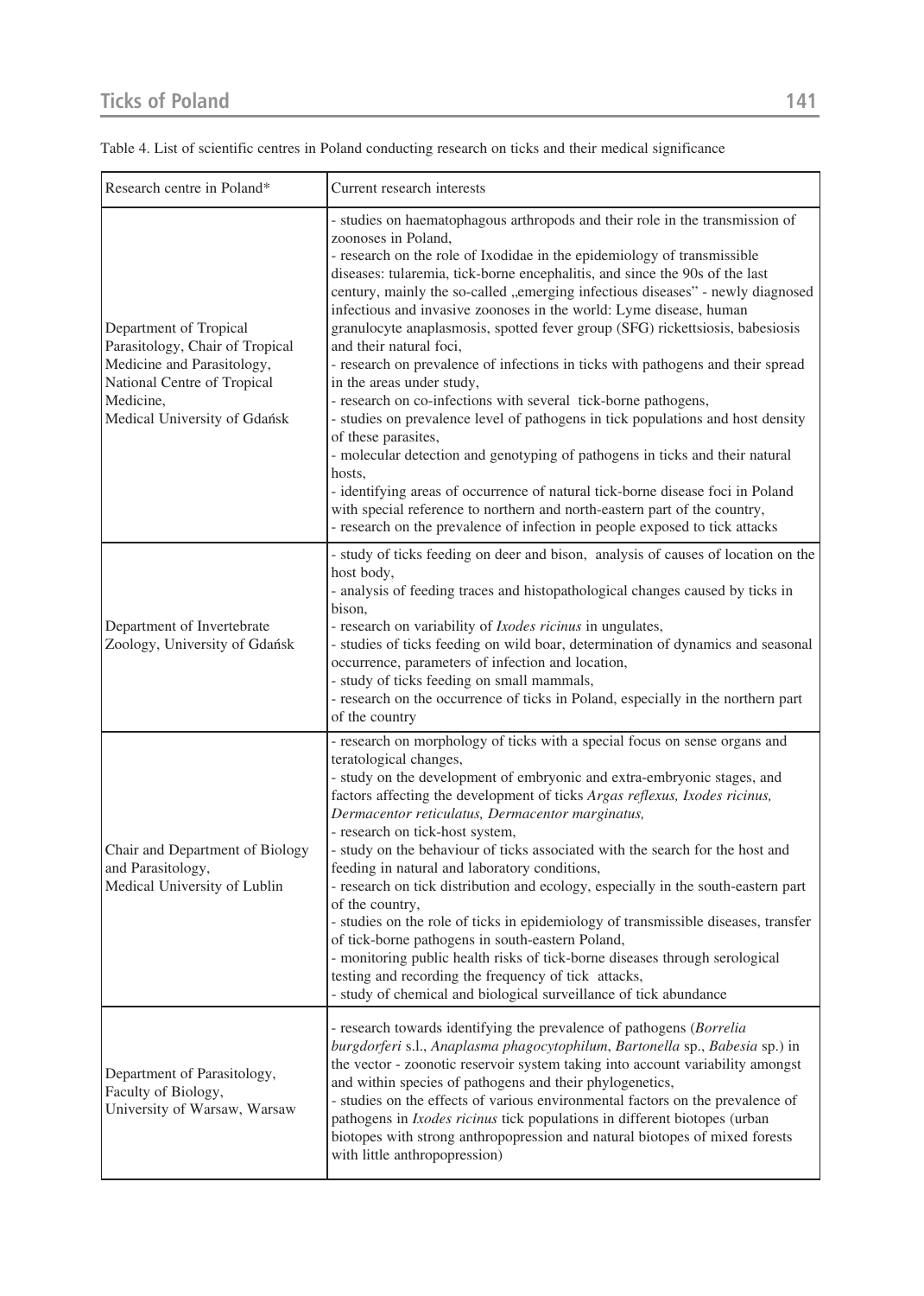| Research centre in Poland*                                                                                                                                                            | Current research interests                                                                                                                                                                                                                                                                                                                                                                                                                                                                                                                                                                                                                                                                                                                                                                                                                                                                                                                                                                        |  |  |  |
|---------------------------------------------------------------------------------------------------------------------------------------------------------------------------------------|---------------------------------------------------------------------------------------------------------------------------------------------------------------------------------------------------------------------------------------------------------------------------------------------------------------------------------------------------------------------------------------------------------------------------------------------------------------------------------------------------------------------------------------------------------------------------------------------------------------------------------------------------------------------------------------------------------------------------------------------------------------------------------------------------------------------------------------------------------------------------------------------------------------------------------------------------------------------------------------------------|--|--|--|
| Department of Microbial<br>Ecology and Environmental<br>Protection,<br>Institute of Genetics and<br>Microbiology,<br>University of Wrocław                                            | - monitoring the occurrence of ticks in selected districts of Lower Silesia in forest<br>and urban areas Wrocław,<br>- structures of tick populations, seasonal activity, ecological relationships of tick<br>activity,<br>- mapping the results of environmental and laboratory studies using geographic<br>information systems (Arc View),<br>- determination of the degree of tick infection with Borrelia burgdorferi s.l.<br>(DFM method and nested PCR)                                                                                                                                                                                                                                                                                                                                                                                                                                                                                                                                     |  |  |  |
| Department of Invertebrate<br>Zoology and Parasitology,<br>Institute of Biology,<br>Pedagogical University of<br>Cracow                                                               | - research on fauna and taxonomy of ticks (Ixodida) in Poland and Central<br>Europe,<br>- studies on the occurrence, distribution and abundance of ticks in urban<br>recreational areas and natural biotopes (landscape and national parks), especially<br>in the southern Poland,<br>- research on daily and annual cycles of ticks,<br>- studies on ecology, host specificity and epidemiological significance of ticks,<br>- research on migration of alien species of ticks (Ixodes, Amblyomma, Hyalomma)<br>to Poland on different hosts and spread of ticks beyond their natural ranges of<br>occurrence                                                                                                                                                                                                                                                                                                                                                                                    |  |  |  |
| Department of Parasitology,<br>Medical University of Silesia<br>in Katowice, Sosnowiec                                                                                                | - studies on the occurrence of ticks, especially in the Silesia province,<br>- epidemiological studies on human and animal exposure to tick-borne pathogens<br>such as, among others, spirochetes of Borrelia burgdorferi s. l., Anaplasma<br>phagocytophilum, Babesia sp., tick-borne encephalitis virus, Toxoplasma gondii,<br>rickettsiae                                                                                                                                                                                                                                                                                                                                                                                                                                                                                                                                                                                                                                                      |  |  |  |
| Department of Genetics,<br>Faculty of Biology,<br>University of Szczecin,<br>Szczecin                                                                                                 | - studies using molecular genetics methods, the aim of which is application of<br>molecular methods for the detection of DNA of human disease pathogens<br>transmitted by ticks (Borrelia, Babesia, Ehrlichia/Anaplasma, Rickettsia,<br>Bartonella),<br>- research on delimitation of areas endemic for Ixodes ricinus and borreliosis,<br>babesiosis, anaplasmosis in forested areas of Szczecin and West Pomeranian<br>province,<br>- research on coexistence of DNA of various pathogens in <i>Ixodes ricinus</i> ,<br>- study on participation of forest birds and rodents in Greater Poland in the spread<br>of borreliosis, babesiosis, anaplasmosis, ehrlichiosis, Bartonella genus,<br>- studies on the role of wild game and forest vertebrates as reservoir of tick-borne<br>pathogens,<br>- study of bacteria of the genus <i>Bartonella</i> in the tissues of game animals (roe<br>deer, red deer) and Ixodes ricinus infesting these animals in areas of West<br>Pomeranian province |  |  |  |
| Division of Parasitology and<br>Parasitic Diseases, Department of<br>Preclinical Sciences, Faculty of<br>Veterinary Medicine, Warsaw<br>University of Life Sciences -<br>SGGW, Warsaw | - epidemiology of canine diseases transmitted by ticks, especially babesiosis in<br>dogs                                                                                                                                                                                                                                                                                                                                                                                                                                                                                                                                                                                                                                                                                                                                                                                                                                                                                                          |  |  |  |
| Department of Applied<br>Entomology, Faculty of<br>Horticulture and Landscape<br>Architecture, Warsaw University<br>of Life Sciences - SGGW,<br>Warsaw                                | - research on anatomy and role of Ixodes scapularis synganglion,<br>- popularization of knowledge about ticks, methods of protection against ticks                                                                                                                                                                                                                                                                                                                                                                                                                                                                                                                                                                                                                                                                                                                                                                                                                                                |  |  |  |
| Department of Biology and<br>Medical Parasitology,<br>Pomeranian Medical University,<br>Szczecin                                                                                      | - the role of <i>Ixodes ricinus</i> in the epidemiology of transmissible diseases,<br>including Lyme disease and piroplasmosis in the areas of north-western Poland,<br>especially Szczecin and vicinity                                                                                                                                                                                                                                                                                                                                                                                                                                                                                                                                                                                                                                                                                                                                                                                          |  |  |  |

<u> 1989 - Johann John Stone, mars eta biztanleria (</u>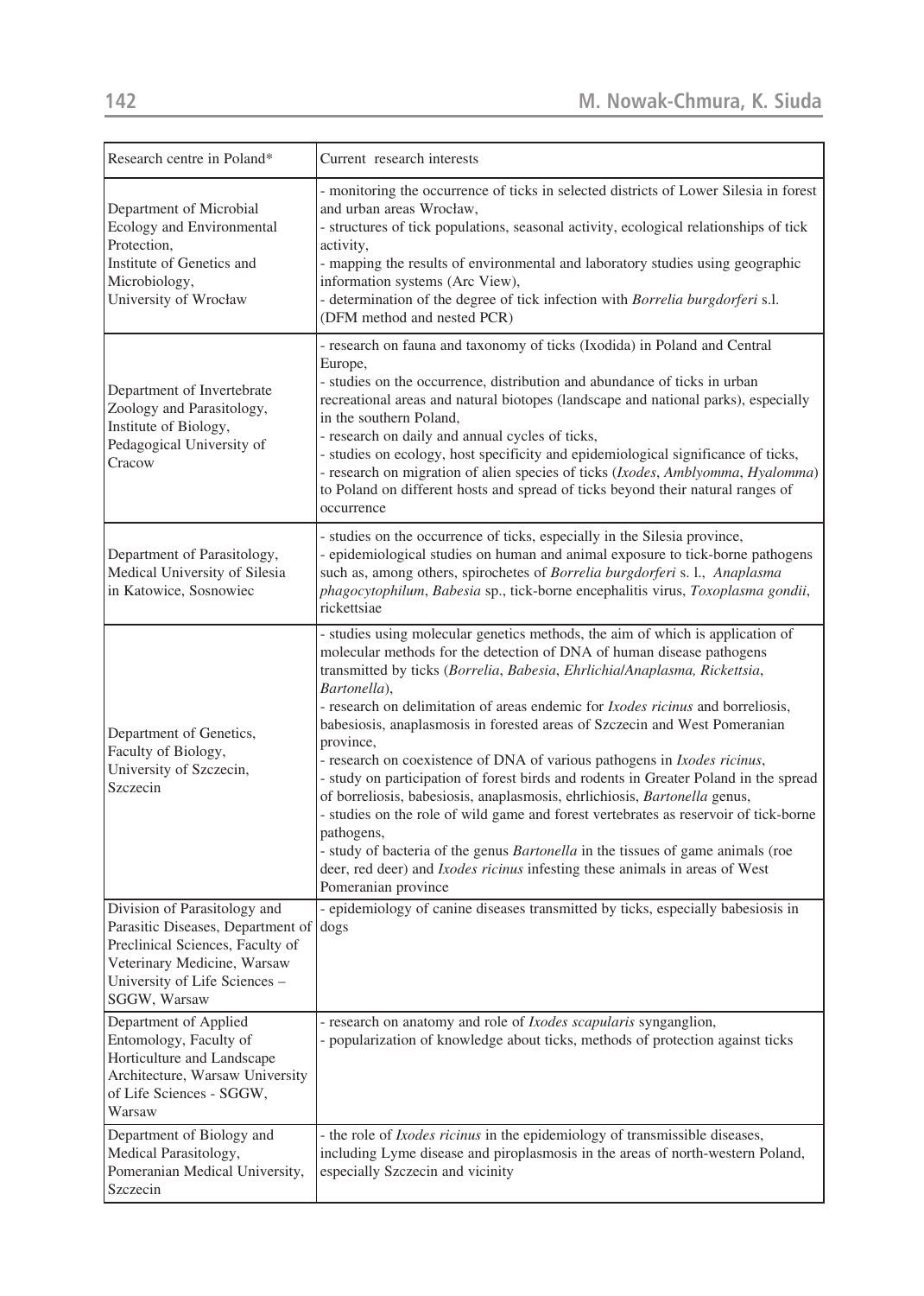| Research centre in Poland*                                                                                                                               | Current research interests                                                                                                                                                                                                                                                                                                                                                                                                                                                                                                                                                                                                                                                                                                                               |
|----------------------------------------------------------------------------------------------------------------------------------------------------------|----------------------------------------------------------------------------------------------------------------------------------------------------------------------------------------------------------------------------------------------------------------------------------------------------------------------------------------------------------------------------------------------------------------------------------------------------------------------------------------------------------------------------------------------------------------------------------------------------------------------------------------------------------------------------------------------------------------------------------------------------------|
| W. Stefański Institute of<br>Parasitology of Polish Academy<br>of Sciences, Warsaw                                                                       | - studies on the occurrence, distribution, activity, annual cycle and range of tick<br>hosts in Poland and their role as a reservoir and vector of tick-borne diseases,<br>- research on the role of ticks and mammals in the spread of micro-organisms<br>(Borrelia burgdorferi s.l., Babesia microti, Babesia canis, Babesia divergens,<br>Bartonella sp., Rickettsia sp., Hepatozoon canis, Anaplasma phagocytophilum) in<br>selected Polish regions,<br>- research on prevalence of tick-borne infection of small mammals in Poland,<br>- studies on the occurrence and distribution of ticks in urban recreational areas and<br>natural biotopes,<br>- occurrence, biology and epidemiological significance of Dermacentor reticulatus<br>in Poland |
| Unit of Zoonoses,<br>Institute of Rural Health, Lublin                                                                                                   | - the role of ticks in the epidemiology of disease transmission (Lyme disease,<br>anaplasmosis, babesiosis, bartonellosis, tick-borne encephalitis),<br>- frequency of occurrence of specific pathogens in ticks Ixodes ricinus and<br>Dermacentor reticulatus,<br>- tick activity in the foci of specific tick-borne diseases,<br>- occurrence of tick-borne encephalitis virus in milk,<br>- prevalence of antibodies against specific pathogens in occupationally exposed<br>populations, foresters and farmers,<br>- tick-borne disease prevention                                                                                                                                                                                                   |
| Laboratory of Rickettsiae,<br>Chlamydiae and Enzootic<br>Spirochetes National Institute of<br>Public Health,<br>National Institute of Hygiene,<br>Warsaw | - research on microorganisms that are etiological agents of zoonoses transmitted by<br>ticks,<br>-performance of full range of diagnostic testing (in humans, animal reservoirs,<br>vectors) allowing detection of infections with bacteria Borrelia burgdorferi s.l.,<br>Coxiella burnetii, and the genera of Rickettsia, Bartonella, Anaplasma (serological,<br>molecular, bacteriological testing, culture of etiological agent)                                                                                                                                                                                                                                                                                                                      |
| High School of Civil Sciences,<br>Lublin                                                                                                                 | - expansion of <i>Dermacentor reticulatus</i> and <i>Ixodes ricinus</i> in urban environments<br>of southeastern Poland, especially the Lublin region,<br>- assessment of the risks of tick attacks in environments with varying degrees of<br>anthropopression                                                                                                                                                                                                                                                                                                                                                                                                                                                                                          |
| Department of Infectious<br>Diseases and Hepatology,<br>Medical University of Białystok                                                                  | - the study of ticks as vectors of human and animal diseases (bison, northern vole),<br>- selected epidemiological, clinical and molecular aspects of Anaplasma<br>phagocytophilum<br>- the agent of human granulocyte anaplasmosis,<br>- diagnostic and therapeutic testing of tick-borne diseases: tick-borne encephalitis<br>and Lyme disease,<br>- vaccination against tick-borne encephalitis                                                                                                                                                                                                                                                                                                                                                       |
| Department of Infectious<br>Diseases and Neuroinfections,<br>Medical University of Bialystok                                                             | - diagnosis, epidemiology and treatment of tick-borne diseases                                                                                                                                                                                                                                                                                                                                                                                                                                                                                                                                                                                                                                                                                           |
| Department of Biochemistry<br>and Molecular Biology,<br>University of Natural Sciences<br>and Humanities in Siedlce                                      | - molecular testing for the role of Ixodes ricinus in the transmission of human and<br>animal pathogens (Babesia sp., Anaplasma phagocytophilum, Borrelia burgdorferi<br>s.l.) in the area of central and eastern Poland                                                                                                                                                                                                                                                                                                                                                                                                                                                                                                                                 |

\* The review presents achievements of research institutions from which full information about their studies has been obtained

#### pathia [81,92,227–229].

Research is also in progress on migration of alien species of ticks (Ixodes, Amblyomma, Hyalomma) to Poland on different hosts and aspects of expansion of ticks outside their natural ranges of occurrence, hence the knowledge of importing alien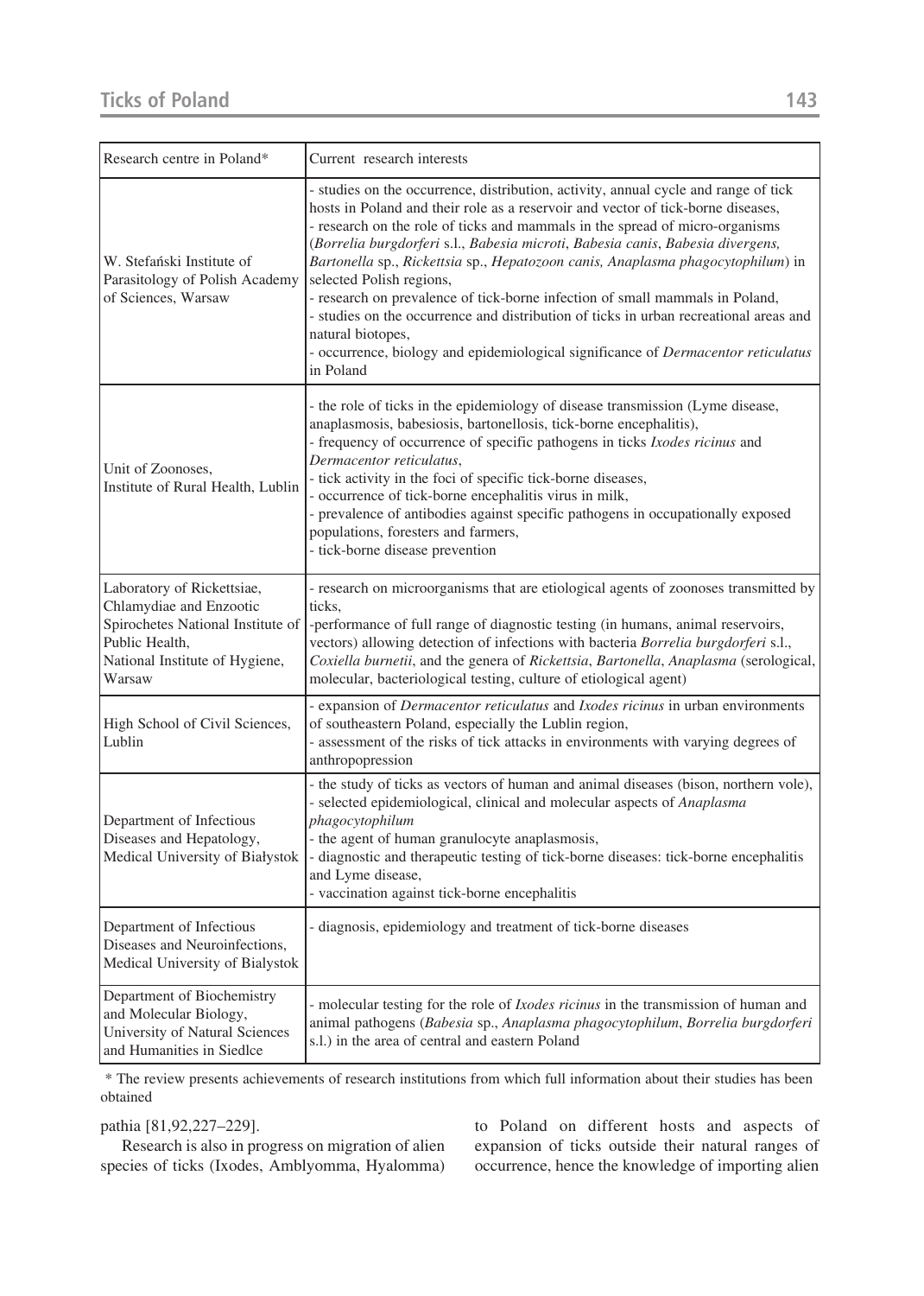tick species to the territory of Poland is systematically increasing [99–101,230,231].

Extremely important are comprehensive publications popularizing knowledge of ticks and tick-borne diseases which should be available primarily for family doctors, naturalists, forests and national parks employees, teachers, tourists, schoolchildren and students. Especially in the spring, when ticks activity in host acquisition is increasing, there is a need for publications on methods of protection against ticks and widely understood prophylaxis [185,232–239].

#### **Prevention of tick attacks in Poland**

**Ixodid ticks from families: Ixodidae:** *I. ricinus***, Amblyommidae:** *D. reticulatus.* Broadly defined recreational places in Poland are areas of high risk of exposure to ticks and tick-borne diseases. There are no safe places in Poland in this respect. People spending their free time in the city in recreational settings (private gardens, allotments, parks, walking paths for animals), and outside the city (places of summer recreation for children and adults, forest and parts of the forest immediately adjacent to areas inhabited by humans, pastures, meadows, hiking trails, river banks and others) should be aware of prophylaxis against tick attacks.

The easiest protection is appropriate clothing, preferably in bright colours, preventing parasites from moving to bare skin, e.g. long pants tucked into socks, boots, a long-sleeved sweatshirt tightly inserted into trousers, a hat or cap on the head, neck protected with a scarf. Additional and recommended protective measures are repellents which should be sprayed on the skin and clothing. The aim is to prevent tick transfer to bare skin, but effectiveness of such measures is limited to a few hours, therefore it is recommended to repeat repellent application several times a day. In order to limit contact with ticks, walking trails overgrown with tall grass, shrubs and wildlife trails should be avoided as well as lying down on the grass without spreading a blanket. After spending time outdoors, especially during the spring and autumn periods of ticks activity, the entire body, hair and clothes should be searched for ticks; light coloured clothing will help detect moving parasites. The smallest developmental forms of ticks (larvae and nymphs), owing to very small size (about 1–2 mm), may be difficult to notice. Each tick embedded in the skin must be removed immediately with a firm, fast

motion using fine tweezers, or with a tissue or instruments available in pharmacies to remove ticks. Strict hygiene measures should be observed while pulling a tick. Ticks must not be removed with bare fingers, nor should any grease or lubricant fluid be applied. After removal of the parasite the site should be disinfected. The removed tick may be sent for examination to an appropriate laboratory. In case of less accessible places assistance in removing the tick should be sought from an experienced nurse or a doctor at the health clinic. The place after tick removal should be monitored and, if feeling unwell in the next few weeks, going to a doctor and informing him about tick infestation is recommended. People residing in forests or for other reasons staying in the areas of constant exposure to ticks may, after consulting a doctor, undergo vaccination against viral encephalitis transmitted by ticks. One possibility of infection with tick-borne encephalitis virus is also eating raw goat's milk and dairy products from goats infected with the virus by parasitizing ticks.

The simplest procedures performed in the immediate environment of humans aiming at reduction of tick population are removing shrubby thickets, regular mowing, restricting access of small rodents and other wild animals to human buildings, and inspection of the skin and fur of farm animals.

# **Argasids of genus** *Argas* **(Argasidae) in Poland and Europe**

Effective protection against argasids is getting rid of pigeons, hosts of these ticks, which nest near human dwellings and windows in attics, lofts, in wild nests built on balconies and other constructions, in order to prevent ticks from entering the human living quarters. Argasids of the subgenus *Argas* spend the day hidden in the frames of window cracks, crevices and fissures in walls, behind paintings, folds of curtains, and during the night they quest for host, who can often be accidental sleeping man. Therefore, the neighbourhood of pigeon lofts with resting place for the night should be avoided. Flats once converted from lofts or attics where pigeons had lived, or flats on the top floors bordering bird nests should undergo disinfection with specialist chemicals to eradicate ticks. Incompetently chosen methods to control the ticks, or unprofessionally secured cracks in the walls and adjacent windows can allow ticks to survive even a few years without access to the host.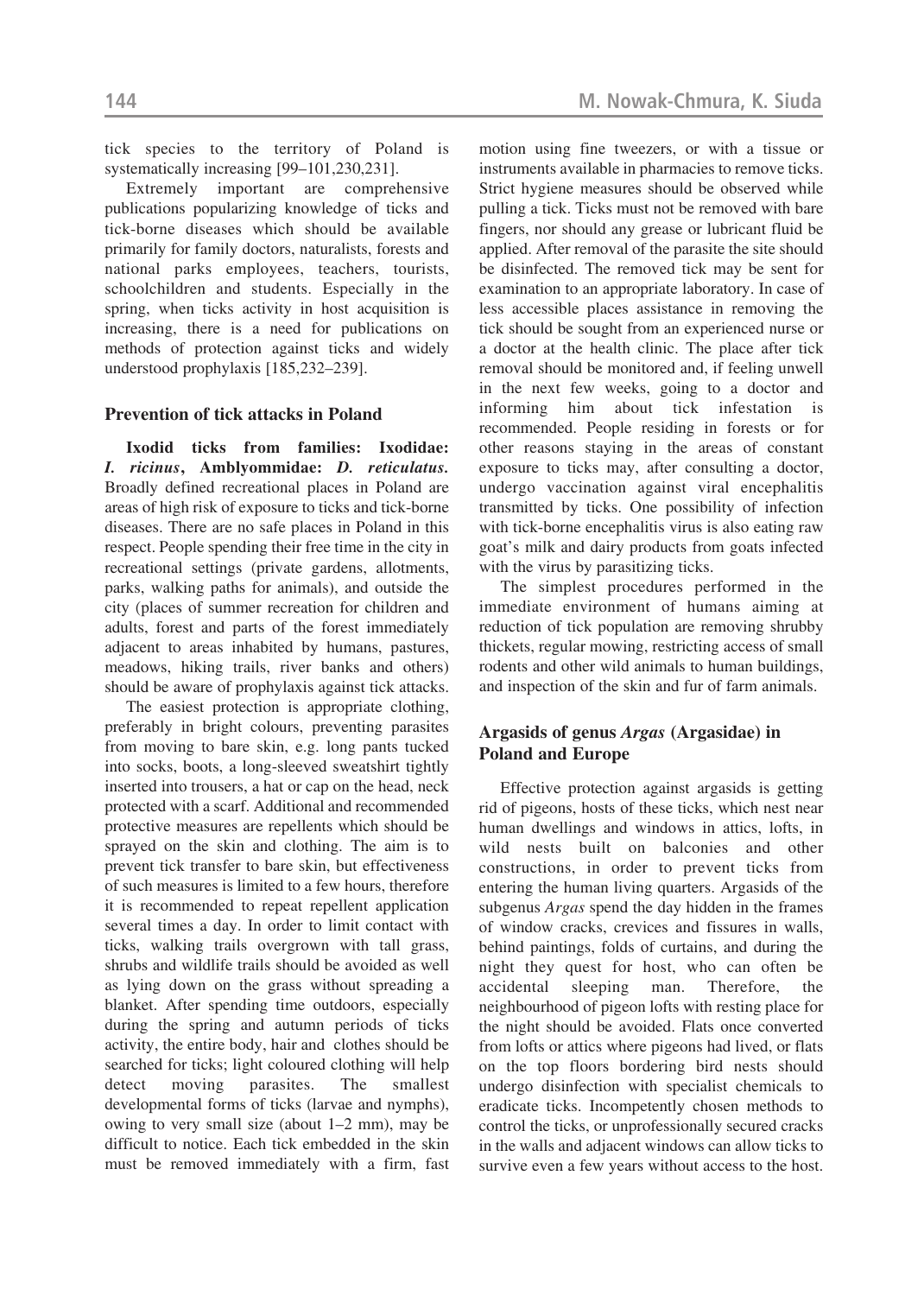One way to detect the presence of ticks in the room is observation of walls and cracks in walls where ticks can leave their droppings in the form of offwhitish lumps, or sticking double-sided adhesive tape in places adjacent to openings, on the windowsills, and wherever their movement is expected. While attempting to move, ticks will stick to the tape. [11] In the absence of possibility of isolating lofts from human domiciles, walls should to be adequately protected in order to eliminate cracks, holes and hideouts, which will prevent tick migration between two adjacent compartments.

Parasitizing ticks can cause serious human health problems [11], therefore noticing on the human body blisters, itching and rashes and recurrent dyspnoea should be consulted with a physician.

Bat argasids *C. vespertilionis* are active during the day, therefore people intruding into hiding places of bats, such as caves, must be protected from argasids attacks with suitable tight clothing. Appropriate repellents can be applied, which should be sprayed on the skin and clothes.

# **Argasidae (Ornitodorinae): a possibility of contact during trips to warm and tropical countries**

Tourists travelling to warm and tropical countries may be attacked by ticks of the subfamily Ornithodorinae. It is difficult to determine the presence of ticks in the room. The easiest way is to collect the dry content from cracks, or the ground level parts of walls and floors, and leave in the sun. Under the influence of heat, ticks will demonstrate activity and will be easier to observe. Staying overnight or hiding from the sun in mud huts, ruins of buildings, caves, rocks, etc. should be avoided, as well as setting up tents or sleeping outdoors in a place where there are many rodent burrows. In cases when the aforementioned places cannot be avoided, protective insect repellents should be sprayed on the skin, clothes and a sleeping bag. Impenetrable mosquito nets, sleeping bags and clothing are recommended. While staying overnight in such room the bed should be moved away from walls. Inserting bed legs in water and paraffin oil can also act as a deterrent.

From the twenties of the 20th century attempts have been made at biological control of ticks, but without much success. Ticks have many natural enemies (such as arthropods, amphibians, birds, mammals, nematodes, protozoa, entomopathogenic fungi, viruses, bacteria), which have also been used in fight against ticks. Combating ticks by chemical means is prohibited in order to protect the environment, and the European Union restricts the use of pesticides that were once exploited to fight ticks [240]. There are several techniques to control ticks in their natural environment, i.e. influencing changes in microclimatic habitat conditions which impede their development cycle, land drainage, melioration, removal of shrubs and grasses from habitats, chemical and biological procedures [71]. In Poland no techniques to combat ticks in their natural environment are used.

Polish scientists conducting research on ticks greatly contribute to ever-increasing recognition of parasitism of this group, identification of species, diagnosis and treatment of diseases, i.e. utilizing all possible means offered by the twenty-first century to save human health and life.

#### **References**

- [1] Siuda K. 1993. Kleszcze (Acari: Ixodida) Polski. II. Systematyka i rozmieszczenie. Monografie Parazytologiczne vol. 12. Polish Parasitological Society, Warsaw.
- [2] Guglielmone A.A., Robbins R.G., Apanaskevich D.A., Petney T.N., Estrada-Peńa A., Horak I.G., Shao R., Barker S.C. 2010. The Argasidae, Ixodidae and Nuttalliellidae (Acari: Ixodida) of the world: a list of valid species names. *Zootaxa* 2528: 1-28.
- [3] Karbowiak G., Kiewra D. 2010. New locations of *Dermacentor reticulatus* ticks in Western Poland: the first evidence of the merge in *D. reticulatus* occurrence areas? *Wiadomości Parazytologiczne* 56: 333-340.
- [4] Nowak M. 2011. Discovery of *Dermacentor reticulatus* (Fabricius, 1794) (Acari: Amblyommidae) standings in the Lubuskie Province (Western Poland). *Experimental and Applied Acarology* 54: 191-197.
- [5] Siuda K., Hoogstraal H., Clifford C.M., Wassef H.Y. 1979. Observations on the subgenus *Argas* (Ixodoidea: Argasidae: *Argas*). 17. *Argas* (*A.*) *polonicus* sp. n. parasitizing domestic pigeons in Kraków, Poland. *Journal of Parasitology* 65: 170-181.
- [6] Dusbábek F. 1985. Identify of *Argas* (*Agras*) *polonicus* populations in Czechoslovakia and Poland. *Folia Parasitologica* 32: 163-171.
- [7] Bielenin I. 1980. Dalsze przypadki zaatakowania ludzi przez *Argas polonicus* Siuda, Hoogstraal, Clifford et Wassef, 1979, poza *locus typicus*. In: Materiały IV Sympozjum Akaroentomologii Medycznej i Weterynaryjnej, 4-6 IX 1980 Gdańsk: 2.
- [8] Siuda K., Jarosz Z., Norek L. 1982. Przypadek zaatakowania strażaków-hejnalistów Kościoła Mariackiego w Krakowie przez obrzeżki polskie *Argas* (*Argas*)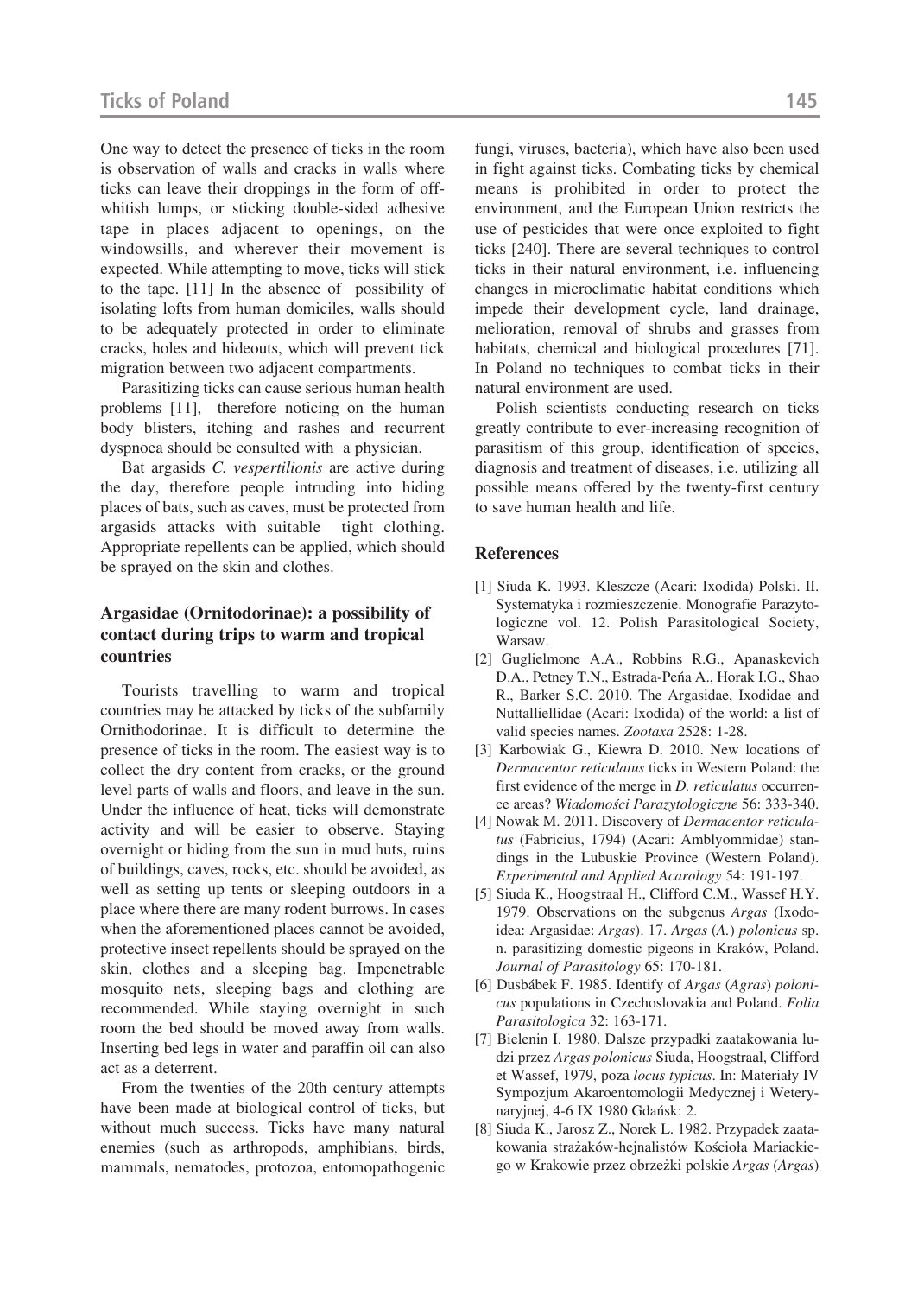*polonicus* Siuda, Hoogstraal, Clifford et Wassef, 1979 (Acarina, Ixodides, Argasidae). *Wiadomości Parazytologiczne* 27: 57-62.

- [9] Bartosik K. 2011. Biological characteristics and medical importance of ticks from the family Argasidae parasitizing humans. In: *Stawonogi. Pasożyty człowieka i zwierząt*. (Eds. A. Buczek, C. Błaszak). Akapit, Lublin: 53-62.
- [10] Siuda K. 2006. Charakterystyka kleszczy (Ixodida) o znaczeniu medycznym w Polsce. In: *Biologia molekularna patogenów przenoszonych przez kleszcze*. (Ed. B. Skotarczak). Wydawnictwo Lekarskie PZWL, Warszawa: 33-41.
- [11] Śpiewak R., Lundberg M., Gunnaro S., Johansson S.G.O., Buczek A. 2006. Allergy to pigeon tick (*Argas reflexus*) in Upper Silesia, Poland. *Annals of Agricultural and Environmental Medicine* 13: 107- 112.
- [12] Tahmasebi F., Ghiasi S.M., Mostafavi E., Moradi M., Piazak N., Mozafari A., Haeri A., Fooks A.R., Chinikar S. 2010. Molecular epidemiology of Crimean-Congo hemorrhagic fever virus genome isolated from ticks of Hamadan province of Iran. *Journal of Vector Borne Diseases* 47: 211-216.
- [13] Bielashova V.S. 1966. *Argas vespertilionis* ticks in Kazakhstan. In: *Pervoe Akarologicheskoe Soveshchanie* (Ed. B.E. Bychowskij). Tezisy Dokladov, Izdatel'stvo Nauka, Moskov-Leningrad: 25-26.
- [14] Dusbábek F., Rosický B. 1976. Argasid ticks (Argasidae: Ixodoidea) of Czechoslovakia. *Acta Scientiarum Naturalium Brno* 10: 1-43.
- [15] Gavrilovskaya I.N. 2001. Issyk-Kul virus disease. In: *The Encyclopedia of Arthropod-transmitted Infections.* (Ed. M.W. Service), CABI Publishing, UK London: 321-234.
- [16] Hoogstraal H. 1956. African Ixodoidea. I. Ticks of the Sudan (with special reference to Equatoria Province and with preliminary reviews of the genera *Boophilus*, *Margaropus* and *Hyalomma*). Dep. Navy, Bur. Med. Surg., Washington D.C.
- [17] Hoogstraal H. 1985. Argasid and Nuttalliellid ticks as parasites and vectors. *Advances in Parasitology* 24: 135-238.
- [18] Hubbard M.J., Baker A.S., Cann K.J. 1998. Distribution of *Borrelia burgdorferi* s.l. spirochaete DNA in British ticks (Argasidae and Ixodidae) since the 19th century, assessed by PCR. *Medical and Veterinary Entomology* 12: 89-97.
- [19] EFSA Panel on Animal Health and Welfare (AHAW). Scientific Opinion on Geographic Distribution of Tick-borne Infections and their Vectors in Europe and the other Regions of the Mediterranean Basin. 2010. *European Food Safety Authority Journal* 8: 1723.
- [20] Bown K.J., Lambin X., Telford G.R., Ogden N.H., Telfer S., Woldehiwet Z., Birtles R.J. 2008. Relative importance of *Ixodes ricinus* and *Ixodes trian-*

*guliceps* as vectors for *Anaplasma phagocytophilum* and *Babesia microti* in field vole (*Microtus agrestis*) populations. *Applied and Environmental Microbiology* 74: 7118-7125.

- [21] Grigor'eva L.A., Tret'kiakov K.A. 1998. Features of the parasitic system of ixodid ticks – *Borrelia* in small mammals in the Russian Northwest. *Parazitologiia* 32: 422-430.
- [22] Karbowiak G. 2004. Zoonotic reservoir of *Babesia microti* in Poland. *Polish Journal of Microbiology* 53: 61-65.
- [23] Nefedova V.V., Korenberg E.I., Fadeeva I.A., Gorelova N.B. 2005. Genetic characteristics of human pathogenic *Borrelia* isolated from *Ixodes trianguliceps* Bir. and *Ixodes pavlovskyi* Pom. *Meditsinskaia Parazitologiia* 2: 9-12.
- [24] Lachmajer J. 1965. Potencjalna szkodliwość kleszczy nadrodziny Ixodoidea na terenie Polski. *Wiadomości Parazytologiczne* 1-2: 171-177.
- [25] Spitalská E., Literák I., Kocianová E., Taragel'ová V. 2011. The importance of *Ixodes arboricola* in transmission of *Rickettsia* spp., *Anaplasma phagocytophilum*, and *Borrelia burgdorferi* sensu lato in the Czech Republic, Central Europe. *Vector Borne and Zoonotic Diseases* 11: 1235-1241.
- [26] Filippova N.A. 1977. Iksodowyje kleshch podsiem. Ixodinae. Fauna SSSR. Paukoobraznye. Vol. 4. Izdatelstvo Nauka, Leningrad.
- [27] Nijhof A.M., Bodaan C., Postigo M., Nieuwenhuijs H., Opsteegh M., Franssen L., Jebbink F., Jongejan F. 2007. Ticks and associated pathogens collected from domestic animals in the Netherlands. *Vector Borne and Zoonotic Diseases* 7: 585-595.
- [28] Graham R.I., Mainwaring M.C., Du Feu R. 2010. Detection of spotted fever group *Rickettsia* spp. from bird ticks in the U.K. *Medical* and *Veterinary Entomology* 24: 340-343.
- [29] L'vov D.K., Aristova V.A., Gromashevskii V.L., Skvortsova T.M., Boiko V.A., Mel'nikova E.E., Gushchina E.A., Iarulova R.A., Morozova T.N., Petrova E.S. 1998. Kama, a new virus (Flaviviridae, Flavivirus, Tiulenii antigenic group), isolated from *Ixodes lividus* ticks. *Voprosy Virusologii* 43: 71-74.
- [30] Chastel C., Chandler L., Le Goff F., Chastel O., Tesh R., Shope R. 1999. Chizé virus, a new phlebovirus isolated in France from *Ixodes* (*Trichotoixodes*) *frontalis*.*Acta Virologica* 43: 279-283.
- [31] Adamska M. 2006. Wektor i rezerwuar *Bartonella* spp. In: *Biologia molekularna patogenów przenoszonych przez kleszcze*. (Ed. B. Skotarczak). Wydawnictwo Lekarskie PZWL, Warszawa: 203-211.
- [32] Chu C.Y., Jiang B.G., He J., Gao Y., Zhang P.H., Wu X.M., Zhang W.Y., Shi H., Gaowa H.S., Wang J.B., Foley J.E., Liu W., Cao W.C. 2011. Genetic diversity of *Borrelia burgdorferi* sensu lato isolates from Northeastern China. *Vector Bor-*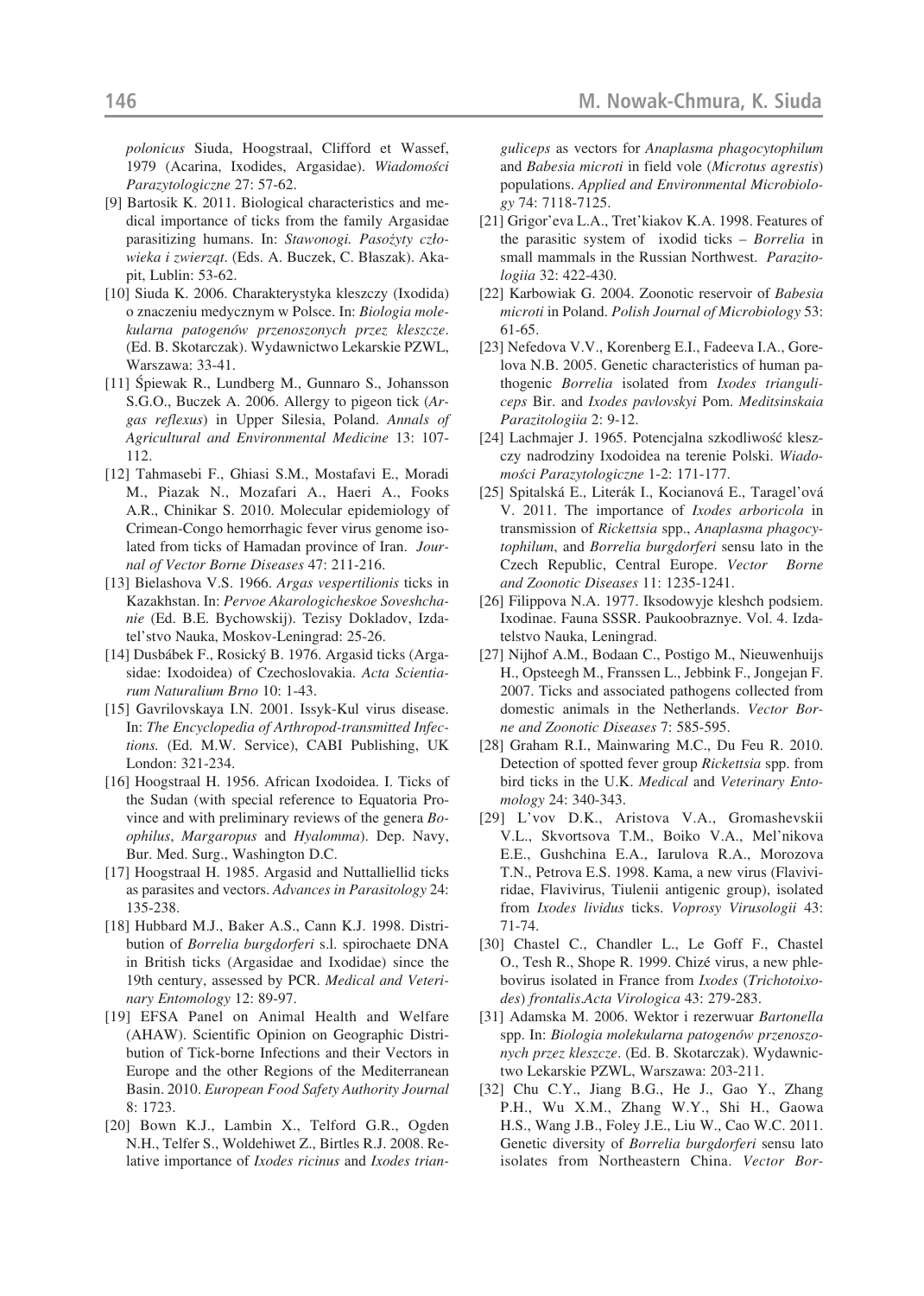*ne and Zoonotic Diseases* 11: 877-882.

- [33] Fomenko N.V., Borgoiakov VIu., Panov V.V. 2011. Genetic features of *Borrelia miyamotoi* transmitted by *Ixodes persulcatus*. *Molekuliarnaia Genetika, Mikrobiologia i Virusologia*. 2: 12-17.
- [34] Katargina O., Geller J., Vasilenko V., Kuznetsova T., Järvekülg L., Vene S., Lundkvist Ĺ., Golovljova I. 2011. Detection and characterization of *Babesia* species in *Ixodes* ticks in Estonia. *Vector Borne and Zoonotic Diseases* 11: 923-928.
- [35] Kollaritsch H., Chmelík V., Dontsenko I., Grzeszczuk A., Kondrusik M., Usonis V., Lakos A. 2011. The current perspective on tick-borne encephalitis awareness and prevention in six Central and Eastern European countries: report from a meeting of experts convened to discuss TBE in their region. *Vaccine* 20: 4556-4564.
- [36] Morozova O.V., Cabello F.C., Dobrotvorsky A.K. 2004. Semi-nested PCR detection of *Bartonella henselae* in *Ixodes persulcatus* ticks from Western Siberia, Russia. *Vector Borne and Zoonotic Diseases* 4: 306-309.
- [37] Moskvitina N.S., Romanenko V.N., Ternovo-V.A., Ivanova N.V., Protopopova E.V., Kravchenko L.B., Kononova Iu.V., Kuranova V.N., Chausov E.V., Moskvitin S.S., Pershikova N.L., Gashkov S.I., Konovalova S.N., Bol'shakova N.P., Loktev V.B. 2008. Detection of the West Nile Virus and its genetic typing in ixodid ticks (Parasitiformes: Ixodidae) in Tomsk City and its suburbs. *Parazitologiia* 42: 210-225.
- [38] Pukhovskaia N.M., Rar V.A., Ivanov L.I., Vysochina N.P., Igolkina Ia.P., Fomenko N.V., Zara-chenkova N.V., Plashkova V.V.,Oreshkina S.G., Mal'tseva I.P., Chistov V.A., Chechikova V.A. 2010. PCR detection of the causative agents of infections transmitted by ticks on the Kamchatka Peninsula. *Meditsinskaia Parazitologiia* 4: 36-39.
- [39] Rar V.A., Epikhina T.I., Livanova N.N., Panov V.V., Doroschenko E.K., Pukhovskaya N.M., Vysochina N.P., Ivanov L.I. 2011. Genetic variability of *Anaplasma phagocytophilum* in *Ixodes persulcatus* ticks and small mammals in the Asian part of Russia. *Vector Borne and Zoonotic Diseases* 11: 1013-1021.
- [40] Saito K., Ito T., Asashima N., Ohno M., Nagai R., Fujita H., Koizumi N., Takano A., Watanabe H., Kawabata H. 2007. Case report: *Borrelia valaisiana* infection in a Japanese man associated with traveling to foreign countries. *American Journal of Tropical Medicine and Hygiene* 77: 1124–1127.
- [41] Bukowska K., Kosik-Bogacka D., Kuźna-Grygiel W. 2003. The occurrence of *Borrelia burgdorferi* sensu lato in population *Ixodes ricinus* in forest areas of Szczecin during 2000-2001. *Annales of Agricultural and Evironmental Medicine* 10: 5-8.
- [42] Cisak E., Wójcik-Fatla A., Stojek N. M., Chmielew-

ska-Badora J., Zwoliński J., Buczek A., Dutkiewicz J. 2006. Prevalence of *Borrelia burgdorferi* genospecies in *Ixodes ricinus* ticks from Lublin region (eastern Poland). *Annals of Agricultural and Environmental Medicine* 13: 301-306.

- [43] Grzeszczuk A., Stańczak J. 2006. Highly variable year to year prevalence of *Anaplasma phagocytophilum* in *Ixodes ricinus* ticks in northeastern Poland. Four years follow-up. *Annals of New York Academy of Science* 1078: 309-311.
- [44] Karbowiak G. 2009. Kleszcz łąkowy *Dermacentor reticulatus* – występowanie, biologia i rola jako wektora chorób odkleszczowych. Rozprawa habilitacyjna. Agencja Reklamowo-Wydawnicza A. Grzegorczyk, Warszawa.
- [45] Kuźna-Grygiel W., Bukowska K., Cichocka A., Kosik-Bogacka D., Skotarczak B. 2002. The prevalence of piroplasms in a population of *Ixodes ricinus* (Acari: Ixodidea) form north-western Poland. *Annals of Agricultural and Evironmental Medicine* 9: 175-178.
- [46] Podsiadly E., Chmielewski T., Sochon E., Tylewska-Wierzbanowska S. 2007. *Bartonella henselae* in *Ixodes ricinus* ticks removed from dogs. *Vector*-*Borne and Zoonotic Diseases* 7:189-192.
- [47] Rymaszewska A. 2008. Wykrywanie i analiza DNA *Rickettsia helvetica* izolowanego z populacji kleszcza pospolitego *Ixodes ricinus* na Pomorzu Zachodnim (Polska). In: *Stawonogi. Oddziaływanie na żywiciela*. (Eds. A. Buczek, C. Błaszak). Wydawnictwo Akapit, Lublin: 137-147.
- [48] Siński E., Rijpkema S.G. 1997. Występowanie zakażeń *Borrelia burgdorferi* s.l. u kleszczy *Ixodes ricinus* w miejskim i podmiejskim biotopie leśnym. *Przegląd Epidemiologiczny* 51: 431-435.
- [49] Skotarczak B., Cichocka A. 2001. Isolation and amplification by polymerase chain reaction DNA of *Babesia microti* and *Babesia divergens* inoland. *Annals of Agricultural and Environmental Medicine* 8: 187- 189.
- [50] Skotarczak B., Rymaszewska A., Wodecka B, Sawczuk M., Adamska M., Maciejewska A. 2006. PCR detection of granulocytic *Anaplasma* and *Babesia* in *Ixodes ricinus* ticks and birds in west-central Poland. *Annals of Agricultural and Environmental Medicine* 13: 21-23.
- [51] Stańczak J. 2006. The occurrence of spotted fever group (SFG) rickettsiae in *Ixodes ricinus* ticks (Acari: Ixodidae) in northern Poland. *Annals of the New York Academy of Sciences*. 1078: 512-514.
- [52] Stańczak J., Gabre R.M., Kruminis-Łozowska W., Racewicz M., Kubica-Biernat B. 2004. *Ixodes ricinus* as a vector of *Borrelia burgdorferi* sensu lato, *Anaplasma phagocytophilum* and *Babesia microti* in urban and suburban forests. *Annals of Agricultural and Environmental Medicine* 11: 109-114.
- [53] Stojek N.M., Dutkiewicz J. 2004. Studies on the occurrence of Gram-negative bacteria in ticks: *Ixodes ri-*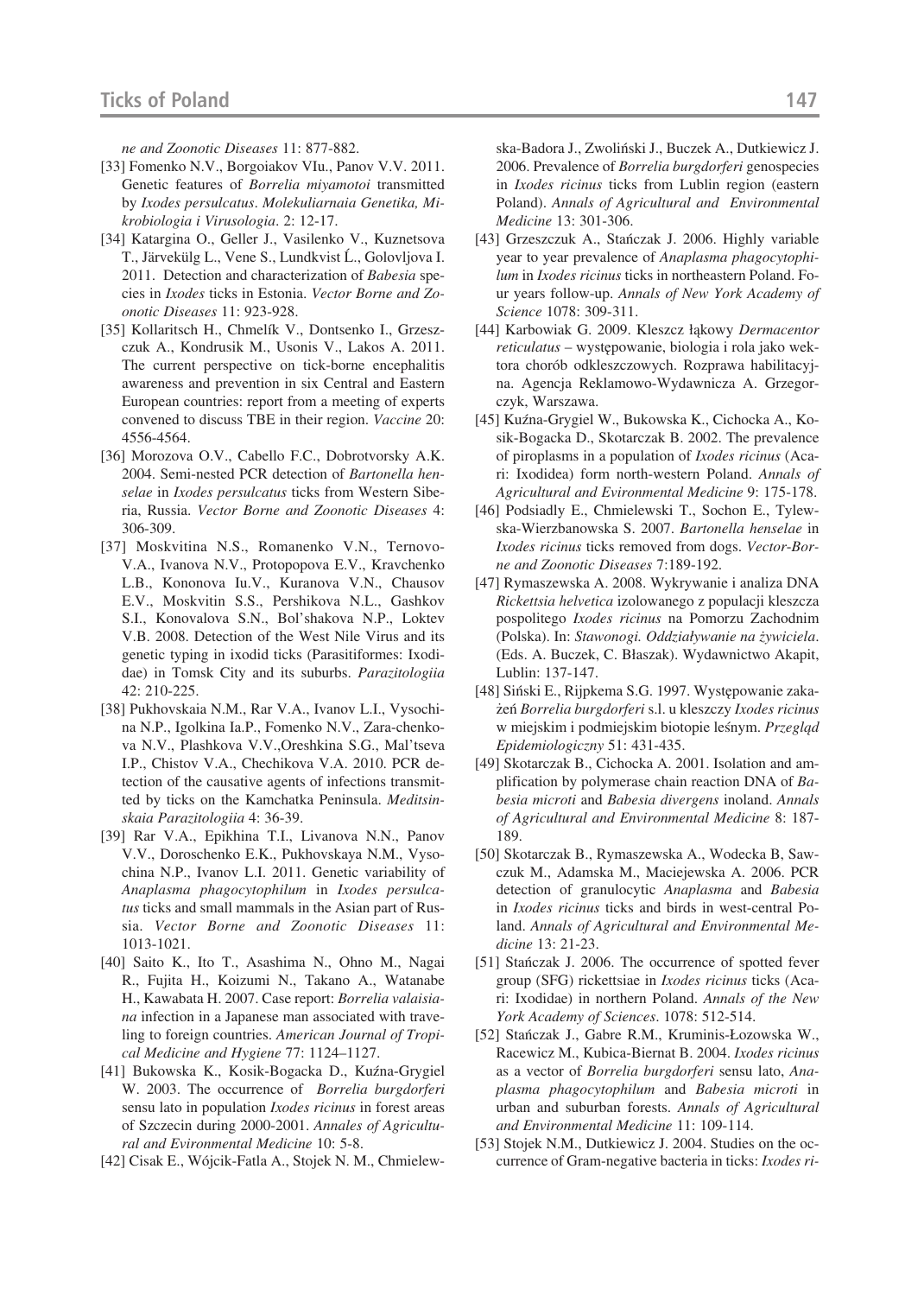*cinus* as a potential vector of *Pasteurella*. *Annals of Agricultural and Environmental Medicine* 11: 319-322.

- [54] Sroka J., Chmielewska-Badora J., Dutkiewicz J. 2003. *Ixodes ricinus* as a potential vector of *Toxoplasma gondii*. *Annals of Agricultural and Environmental Medicine* 10: 121-123.
- [55] Sroka J., Wójcik-Fatla A., Zwoliński J., Zając V., Sawczuk M., Dutkiewicz J. 2008. Preliminary study on the occurrence of *Toxoplasma gondii* in *Ixodes ricinus* ticks from north-western Poland with the use of PCR. *Annals of Agricultural and Environmental Medicine* 15: 333-338.
- [56] Wodecka B. 2003. Detection of DNA of *Borrelia burgdorferi* sensu lato in *Ixodes ricinus* ticks in north- -western Poland. *Annals of Agricultural and Environmental Medicine* 10: 171-178.
- [57] Wodecka B. 2006. Rozpowszechnienie genogatunków z kompleksu *Borrelia burgdorferi* s.l. w populacjach kleszczy *I. ricinus* w krajach europejskich. In: *Biologia molekularna patogenów przenoszonych przez kleszcze.* (Ed. B. Skotarczak). Wydawnictwo Lekarskie, PZWL Warszawa: 105-110.
- [58] Wodecka B., Skotarczak B. 2005. First isolation of *Borrelia lusitaniae* DNA from *Ixodes ricinus* ticks in Poland. *Scandinavian Journal of Infectious Diseases* 37: 27-34.
- [59] Wójcik-Fatla A., Szymańska J., Wdowiak L., Buczek A., Dutkiewicz J. 2009. Coincidence of three pathogens (*Borrelia burgdorferi* sensu lato, *Anaplasma phagocytophilum* and *Babesia microti*) in *Ixodes ricinus* ticks in the Lublin macroregion. *Annals of Agricultural and Environmental Medicine* 16: 151-158.
- [60] Morzaria S.P., Bland P., Brocklesby D.W. 1976. Ultrastructure of *Babesia major* in the tick *Haemaphysalis punctata*. *Research in Veterinary Science* 21: 1-11.
- [61] Pavlov P., Rosický B., Hubálek Z., Daniel M., Bárdos V., Minár J., Juricová Z. 1978. Isolation of Bhanja virus from ticks of the genus *Haemaphysalis* in southeast Bulgaria and presence of antibodies in pastured sheep. *Folia Parasitologica* 25: 67-73.
- [62] Chu C.Y., Jiang B.G., Liu W., Zhao Q.M., Wu X.M., Zhang P.H., Zhan L., Yang H., Cao W.C. 2008. Presence of pathogenic *Borrelia burgdorferi* sensu lato in ticks and rodents in Zhejiang, south-east China. *Journal of Medical Microbiology* 57: 980-985.
- [63] Shpynov S.N., Rudakov N.V., Iastrebov V.K., Khazova T.G., Fournier P.E., Raoult D. 2004. Detection of *Rickettsia hulinii* in ticks of the *Haemaphysalis concinna* species in Russia. *Zhurnal of Microbiology Epidemiology and Immunology (Russia*): 2: 26-29.
- [64] Spitalská E., Kocianová E. 2003. Detection of *Coxiella burnetii* in ticks collected in Slovakia and Hungary. *European Journal of Epidemiology* 18: 263-266.
- [65] Stańczak J. 2006. Detection of spotted fever group

(SFG) rickettsiae in *Dermacentor reticulatus* (Acari: Ixodidae) in Poland. *International Journal of Medical Microbiology* 296 S1: 144-148.

- [66] Welc-Falęciak R., Bajer A., Behnke J.M., Siński E. 2008. Effects of host diversity and the community composition of ixodid ticks (Ixodidae) on *Babesia microti* infection. *International Journal of Medical Microbiology* 289 S1: 235-242.
- [67] Zygner W., Jaros S., Wędrychowicz H. 2008. Prevalence of *Babesia canis*, *Borrelia afzelii*, and *Anaplasma phagocytophilum* infection in hard ticks removed from dogs in Warsaw (central Poland). *Veterinary Parasitology* 153: 139-142.
- [68] Izdebska J.N., Fryderyk S., Kentzer B. 2008. A mass occurrence of the European pigeon tick *Argas reflexus* (Acari, Argasidae) in Gdańsk. In: *Stawonogi. Wpływ na żywiciela*. (Eds. A. Buczek, C. Błaszak). Akapit, Lublin: 47-50.
- [69] Buczek A., Solarz K. 1993. Atakowanie ludzi przez *Argas* (A.) *reflexus* (Ixodida, Argasidae) – groźne pasożyty człowieka i zwierząt. *Polski Tygodnik Lekarski* 48: 238-239.
- [70] Grzywacz M., Kuźmicki R. 1975. Przypadek inwazji *Argas reflexus* (Fabricius, 1794) u człowieka. *Wiadomości Lekarskie* 28: 1571-1577.
- [71] Siuda K. 1991. Kleszcze (Acari: Ixodida) Polski. I. Zagadnienia ogólne. Monografie Parazytologiczne. Vol. 11. Wydawnictwo Naukowe PWN, Warszawa- -Wrocław.
- [72] Filippova N.A. 1966. Argasowyje kleszczy (Argasidae). Fauna SSSR. Paukoobraznyje. Vol. 4. Nauka, Moskwa.
- [73] Siuda K., Stanko M., Piksa K., Górz A. 2009. Ticks (Acari: Ixodida) parasitizing bats in Poland and Slovakia. *Wiadomości Parazytologiczne* 55: 39-45.
- [74] Yamaguti N., Tipton V.J., Keegan H.L., Toshioka S. 1971. Ticks of Japan, Korea, and the Ryukyu Islands. Brigham Young University Science Bulletin Biol.
- [75] Haitlinger R. 1980. Przyczynek do znajomości *Acarina* drobnych ssaków subalpejskiej strefy polskich Tatr. *Wiadomości Parazytologiczne* 26: 713-719.
- [76] Izdebska J.N., Kadulski S. 2011. New records of the tick *Ixodes trianguliceps* Birula, 1895 in the Kashubian Coastland, Żuławy Wiślane and Tuchola Forest. In: *Stawonogi. Pasożyty człowieka i zwierząt.* (Eds. A. Buczek, C. Błaszak). Akapit, Lublin: 25-31.
- [77] Lachmajer J. 1962. The ecology of the tick *Ixodes trianguliceps* Bir., 1895. *Biuletyn Instytutu Medycyny Morskiej Gdańsk* 13: 149-161.
- [78] Arthur D.R. 1963. British ticks. Butterworths, London.
- [79] Haitlinger R. 1991. Stawonogi występujące na bobrze europejskim (*Castor fiber* L.) w Polsce. *Wiadomości Parazytologiczne* 37: 107-109.
- [80] Kadulski S. 1989. Występowanie stawonogów pasożytniczych na łownych *Lagomorpha* i *Artiodactyla* Polski – próba syntezy. Zeszyty Naukowe, Uniwersy-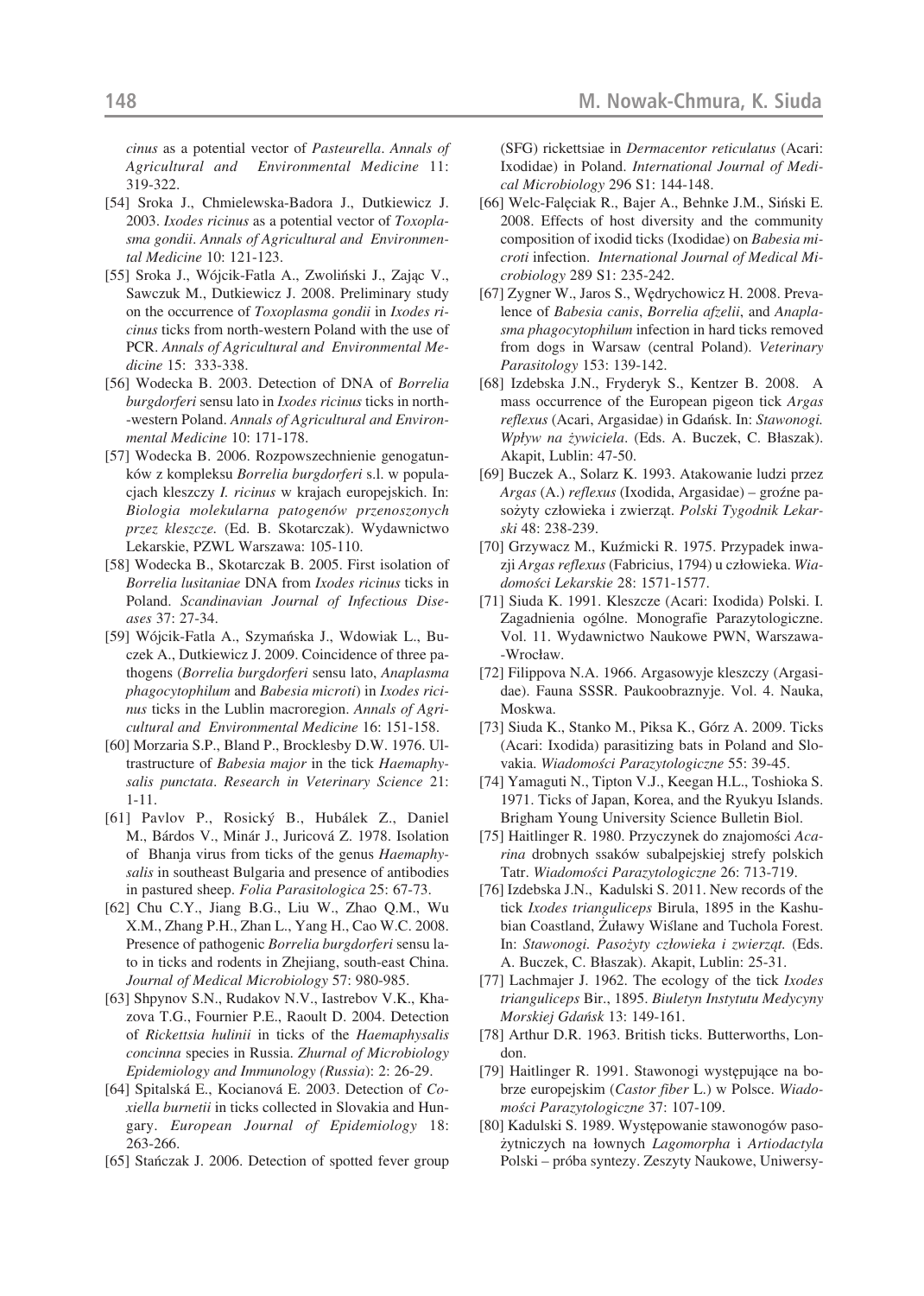tet Gdański*.* Rozprawy i monografie 132. Wydawnictwo Uniwersytetu Gdańskiego.

- [81] Siuda K., Nowak-Chmura M. 2011. Fauna of ticks (Ixodida) in the Beskid Wyspowy. In: *Stawonogi. Pasożyty człowieka i zwierząt.* (Eds. Buczek A., Błaszak C.). Akapit, Lublin: 13-24.
- [82] Gothe R., Kunze K., Hoogstraal H. 1979. The mechanisms of pathogenicity in the tick paralyses. *Journal of Medical Entomology* 16: 357-369.
- [83] Schulze P., Schlottke E. 1929. Kleinhőhlenbewohnende deutsche Zecken mit Beschreibung dreier neuer Baumhőhlenbruter und einer Bestimmungtabelle der deutschen *Ixodes*. Erste Mitteilung., Sber. Abh. Natur. Ges. Rostock (1927-1929), 3F, 2: 95-110.
- [84] Siuda K., Nowak M., Gierczak M. 2010. Confirmation of occurrence of *Ixodes* (*Pholeoixodes*) *rugicollis* Schulze et Schlottke, 1929 (Acari: Ixodidae) in Poland, including the morphological description and diagnostic features of this species. *Wiadomości Parazytologiczne* 56: 77-80.
- [85] Lachmajer J. 1967. Species composition and distribution of Ixodoidea (Acarina) in Poland. *Wiadomości Parazytologiczne* 13: 511-515.
- [86] Siuda K. 1985. *Ixodes* (*Trichotoixodes*) *frontalis* (Panzer, 1798), (Acari: Ixodida: Ixodidae) a new species for Polish fauna. *Przegląd Zoologiczny* 29: 497-502.
- [87] Haitlinger R., Ruprecht A.L. 1985. Stawonogi zebrane na nietoperzach z Kujaw (Acari i Siphonaptera). *Polskie Pismo Entomologiczne* 55: 615-618.
- [88] Karbowiak G., Wieczorek M., Borowski Z., Wita I. 2007. The new locality of *Ixodes apronophorus* Schulze, 1924 in Biebrza National Park, Poland. *Wiadomości Parazytologiczne* 53: 343-345.
- [89] Lachmajer J., Wegner Z. 1959. Characteristics of a natural focus of encephalitis viruses in the neighbourhood of Kartuzy (Gdańsk Province) 1957. II Small mammals and their ecto-parasites in the neighbourhood of Kartuzy. *Biuletyn Instytutu Medycyny Morskiej Gdańsk* 10: 175-184.
- [90] Zwolski W. 1960. Badania nad ekoparazytofauną drobnych ssaków w ogniskach naturalnych gorączki błotnej. *Wiadomości Parazytologiczne* 6: 519-527.
- [91] Lachmajer J.1977. Biology and epidemiological role of arthropods in environments at various stages of anthropogenization. State of investigations in Ixodides, parasites of rodents and on Nematocera. *Wiadomości Parazytologiczne* 22: 9-19.
- [92] Siuda K., Nowak M., Grycz K., Solarz K. 2004. Stan wiadomości nad rozprzestrzenieniem *Ixodes ricinus* (Linnaeus, 1758) (Acari: Ixodida: Ixodidae) na terenie województwa małopolskiego. In: *Zróżnicowanie i przemiany środowiska przyrodniczo- kulturowego Wyżyny Krakowsko-Częstochowskiej.* Vol. I. (Ed. J. Partyka) Wydawnictwo Ojcowski Park Narodowy, Ojców: 295-301.
- [93] Lachmajer J., Skierska B., Wegner Z. 1956. Klesz-

cze rodzaju *Haemaphysalis* Koch (Ixodidae) znalezione na terenie Polski. *Biuletyn Instytutu Medycyny Morskiej Gdańsk* 7: 189-195.

- [94] Siuda K. 1986. Ixodidae (Ixodida, Acari) pasożyty ptaków Polski. II. Względnie i przypadkowo ornitofilne. *Wiadomości Parazytologiczne* 32: 483-487.
- [95] Nosek J. 1971. The ecology, bionomics and behaviour of *Haemaphysalis* (*Haemaphysalis concinna*) tick. *Zeitschrift für Parasitenkunde* 36: 233-241.
- [96] Siuda K., Zięba P., Bogdaszewska Z., Stańczak J., Sebesta R. 1998. Review of data on the distribution of the tick *Dermacentor reticulatus* (Fabricius, 1794) (Acari, Ixodida, Ixodidae) in Poland. Zeszyty Naukowe 214. Ochrona Środowiska 2. Akademia Techniczno-Rolnicza im. J.J. Śniadeckich w Bydgoszczy: 155-160.
- [97] Kadulski S., Izdebska J.N. 2009. New data on distribution of *Dermacentor reticulatus* (Fabr.) (Acari, Ixodidae) in Poland. In: *Stawonogi. Inwazje i ich kontrola*. (Eds. A. Buczek, C. Błaszak). Akapit, Lublin: 53-58.
- [98] Szymański S. 1986. Distribution of the tick *Dermacentor reticulatus* (Fabricius, 1794) (Ixodidae) in Poland. *Acta Parasitologica Polonica* 31: 143-154.
- [99] Nowak-Chmura M. 2011. *Ixodes eldaricus* Djaparidze, 1950 (Ixodidae) on migrating birds reported first time in Poland. *Veterinary Parasitology* DOI: 0.1016/j.vetpar.2011.11.029
- [100] Nowak M. 2010. Parasitisation and localization of ticks (Acari: Ixodida) on exotic reptiles imported into Poland. *Annals of Agricultural and Environmental Medicine* 17: 237-242.
- [101] Nowak M. 2010. The international trade in reptiles (Reptilia) – the cause of the transfer of exotic ticks (Acari: Ixodida) to Poland. *Veterinary Parasitology* 169: 373-381.
- [102] Nowak M., Cieniuch S., Stańczak J., Siuda K. 2010. Detection of *Anaplasma phagocytophilum* in *Amblyomma flavomaculatum* ticks (Acari: Ixodidae) collected from lizard *Varanus exanthematicus* imported to Poland. *Experimental and Applied Acarology* 51: 363-371.
- [103] Nowak M., Siuda K., Solarz K., Góra A., Cuber P. 2009. A risk of infection with ticks of *Ixodes ricinus* (Linnaeus, 1758) species (Acari: Ixodidae) in south- -eastern Poland depending on the daily and seasonal rhythm. In *Stawonogi. Inwazje i ich kontrola.* (Eds. A. Buczek, C. Błaszak). Akapit, Lublin: 31-43.
- [104] Niścigorska J. 2006. Borelioza jako choroba zawodowa lesników. In: *Biologia molekularna patogenów przenoszonych przez kleszcze.* (Ed. B. Skotarczak). Wydawnictwo Lekarskie, PZWL Warszawa: 156-158.
- [105] Cisak E., Chmielewska-Badora J., Zwoliński J., Wójcik-Fatla A., Polak J., Dutkiewicz J. 2005. Risk of tick-borne bacterial diseases among workers of Roztocze National Park (south-eastern Poland). *An-*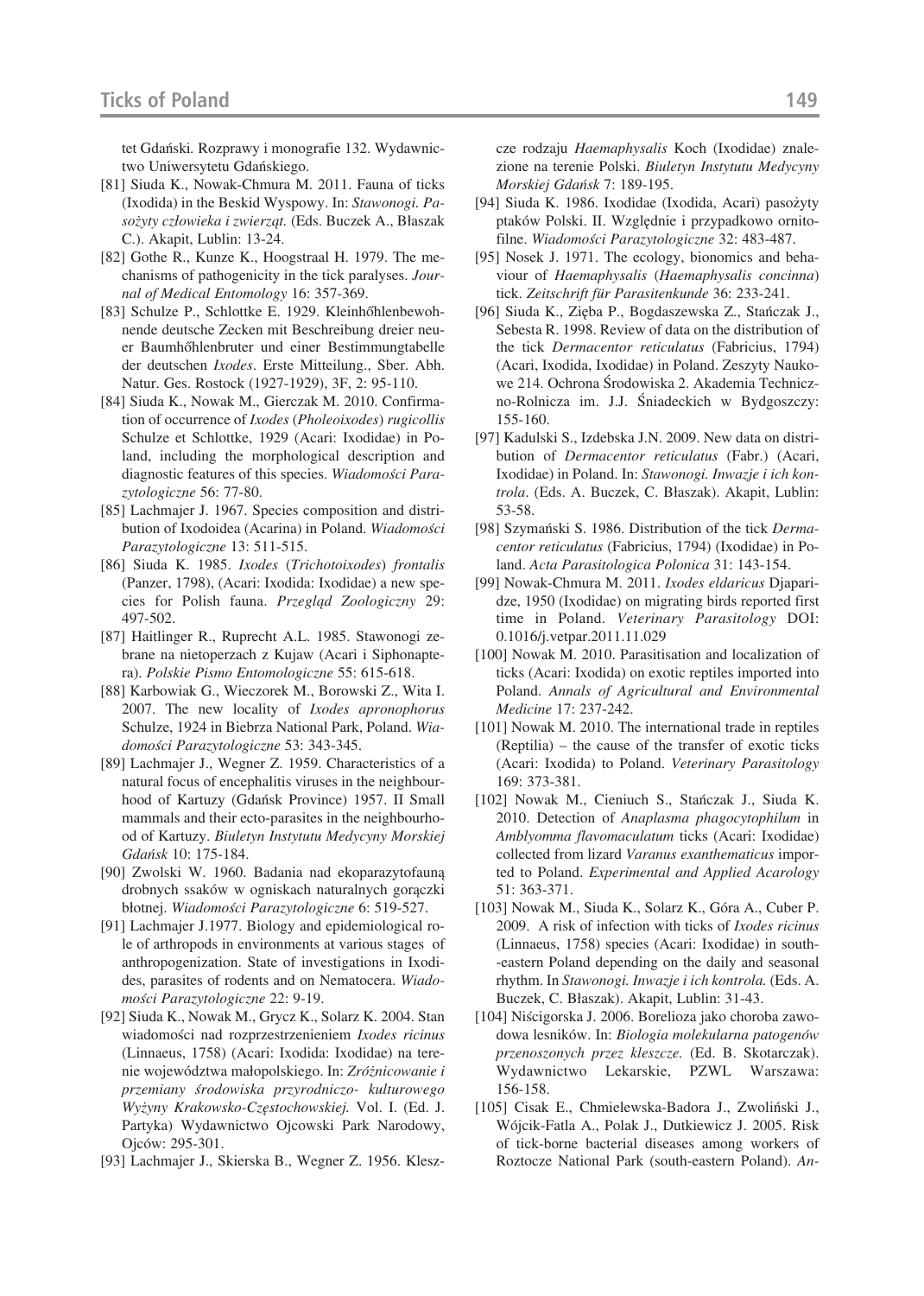*nals of Agricultural and Environmental Medicine* 12: 127-132.

- [106] Grzeszczuk A. 2006. *Anaplasma phagocytophilum* in *Ixodes ricinus* ticks and human granulocytic anaplasmosis seroprevalence among forestry rangers in Białystok region*. Advances in Medical Sciences*: 51: 283-286.
- [107] Zwoliński J., Chmielewska-Badora J., Cisak E., Buczek A., Dutkiewicz J. 2004. Występowanie przeciwciał przeciw *Anaplasma phagocytophilum* i *Borrelia burgdorferi* u leśników w regionie lubelskim. *Wiadomości Parazytologiczne* 50: 221-227.
- [108] Bartosik K., Drączkowski P., Jung M., Olszewski K., Buczek A. 2008. Argasids and bedbugs infestations in an urban areas. In: *Stawonogi. Oddziaływanie na żywiciela*. (Ed. A. Buczek, C. Błaszak). Akapit, Lublin: 29-45.
- [109] Biaduń W., Chybowski J. 2008. Rozmieszczenie i względna liczebność kleszcza pospolitego *Ixodes ricinus* L. w granicach administracyjnych Lublina. In: *Fauna miast – Ochronić różnorodność biotyczną w miastach* (Eds. P. Indykiewicz, L. Jerzak, T. Barczak). SAR "Pomorze" Bydgoszcz: 303-308.
- [110] Karbowiak G., Siuda K. 2001. Występowanie kleszcza pospolitego *Ixodes ricinus* (Acari: Ixodida) na terenach rekreacyjnych dużych aglomeracji miejskich w Polsce i jego znaczenie epidemiologiczne. In: *Bioróżnorodność i ekologia populacji zwierzęcych w środowiskach zurbanizowanych*. (Eds. P. Indykiewicz, T. Barczak, G. Kaczorowski). Nice, Bydgoszcz: 150-154.
- [111] Karbowiak G., Supergan M. 2007. The new locality of *Argas reflexus* Fabricius, 1794 in Warsaw, Poland. *Wiadomości Parazytologiczne* 53: 143-144.
- [112] Kiewra D., Sobczyński M. 2007. Ryzyko zakażenia krętkami *Borrelia burgdorferi* s.l. na terenie Wrocławia i Ślężańskiego Parku Krajobrazowego. In: *Stawonogi. Środowisko, patogenny i żywiciele* (Eds. A. Buczek, C. Błaszak). Koliber, Lublin: 113-118.
- [113] Siuda K., Pet'ko B., Stanko M., Karbowiak G. 2002. The distribution of the tick *Ixodes ricinus* (Linnaeus, 1758) (Acari: Ixodida: Ixodidae) on the area of Kraków. In: *Postępy polskiej akarologii* (Ed. S. Ignatowicz). Wydawnictwo SGGW, Warszawa: 119-130.
- [114] Supergan M., Grytner-Zięcina B., Karbowiak G., Hapunik J. 2008. Rozmieszczenie kleszczy w lasach i parkach aglomeracji warszawskiej. In: *Stawonogi. Oddziaływanie na żywiciela*. (Eds. A. Buczek, C. Błaszak). Akapit, Lublin: 63-71.
- [115] Manilla G. 1998. *Fauna d'Italia. Acari. Ixodida*. Edizioni Calderoni Bologna, Bologna, Italy.
- [116] Petrishcheva P.A., Zemskaya A.A. 1962. Argasovye kleshchi (semejstvo Argasidae). In: *Perenoschiki vozbuditelej prirodnoochagovykh boleznej* (Ed. P.A. Petrishcheva). Gosudarstvennoe Izdatelstvo Meditsinskoj Literatury, Moskva: 263-291.
- [117] Tarasov V.V. 1988. Ekologiya krovososushchikh

nasekomykh i kleshchej. Izdatelstvo Moskovskogo Universiteta, Moskva.

- [118] Sonenshine D.E. 1993. Biology of ticks. Vol. 2. Oxford University Press, Oxford, New York.
- [119] Furman D.P., Loomis E.C. 1984. The ticks of California (Acari: Ixodida). *Bulletin of the California Insect Survey* 25: 1-239.
- [120] Kolonin G.V. 2009. Fauna of ixodid ticks of the world (Acari, Ixodidae). Moscov.
- [121] Chmielewska-Badora J., Zwoliński J., Cisak E., Wójcik-Fatla A., Buczek A., Dutkiewicz J. 2007. Prevalence of *Anaplasma phagocytophilum* in *Ixodes ricinus* ticks determined by polymerase chain reaction with two pairs of primers detecting 16S rRNA and ankA genes. *Annals of Agricultural and Environmental Medicine* 14: 281-285.
- [122] Chmielewski T., Podsiadly E., Karbowiak G., Tylewska-Wierzbanowska S. 2009. *Rickettsiae* spp. in ticks, Poland. *Emerging Infectious Diseases* 15: 486-488.
- [123] Cisak E., Chmielewska-Badora J., Rajtar B., Zwoliński J., Jabłoński L., Dutkiewicz J. 2002. Study on the occurrence of *Borrelia burgdorferi* sensu lato and tick-borne encephalitis virus (TBEV) in ticks collected in Lublin region (eastern Poland). *Annals of Agricultural and Environmental Medicine* 9: 105-110.
- [124] Grzeszczuk A., Stańczak J., Kubica-Biernat B., Racewicz M., Kruminis-Łozowska W., Prokopowicz D. 2004. Human granulocytic ehrlichiosis in north- -eastern Poland: Seroprevalence in humans and infection rates in *Ixodes ricinus* ticks. *Annals of Agricultural and Environmental Medicine* 11: 99-103.
- [125] Humiczewska M., Kuźna-Grygiel W., Kołodziejczyk L., Białek S., Kozłowska A., Rozen W., Sych Z. 2003. Intensywność zakażenia populacji *Ixodes ricinus* krętkami *Borrelia burgdorferi* sensu lato w lasach północno-zachodniej Polski. *Wiadomości Parazytologiczne* 49: 255-271.
- [126] Karbowiak G., Siński E. 1994. Rola kleszczy i drobnych ssaków w szerzeniu się zakażeń *Borrelia burgdorferi* i *Babesia microti*. *Przegląd Epidemiologiczny* 48: 219-224.
- [127] Kiewra D., Rydzanicz K., Lonc E. 2006. Prevalence of *Borrelia burgdorferi* s.l. in *Ixodes ricinus* collected from five wooded areas in Lower Silesia (Poland). In: *Stawonogi. Znaczenie epidemiologiczne.* (Eds. A. Buczek, C. Błaszak). Koliber, Lublin: 183-187.
- [128] Kosik-Bogacka D., Kuźna-Grygiel W., Bukowska K., Jaborowska M. 2006. Role of mosquitoes and ticks in transmission of some of the epizootic diseases. *Advances in Agricultural Sciences* 10: 59-64.
- [129] Siński E., Karbowiak G., Siuda K., Buczek A., Jongejan F. 1994. Zakażenie kleszczy *Borrelia burgdorferi* w wybranych rejonach Polski. *Przegląd Epidemiologiczny* 48: 461-465.
- [130] Siński E., Bajer A., Welc R., Pawełczyk A.,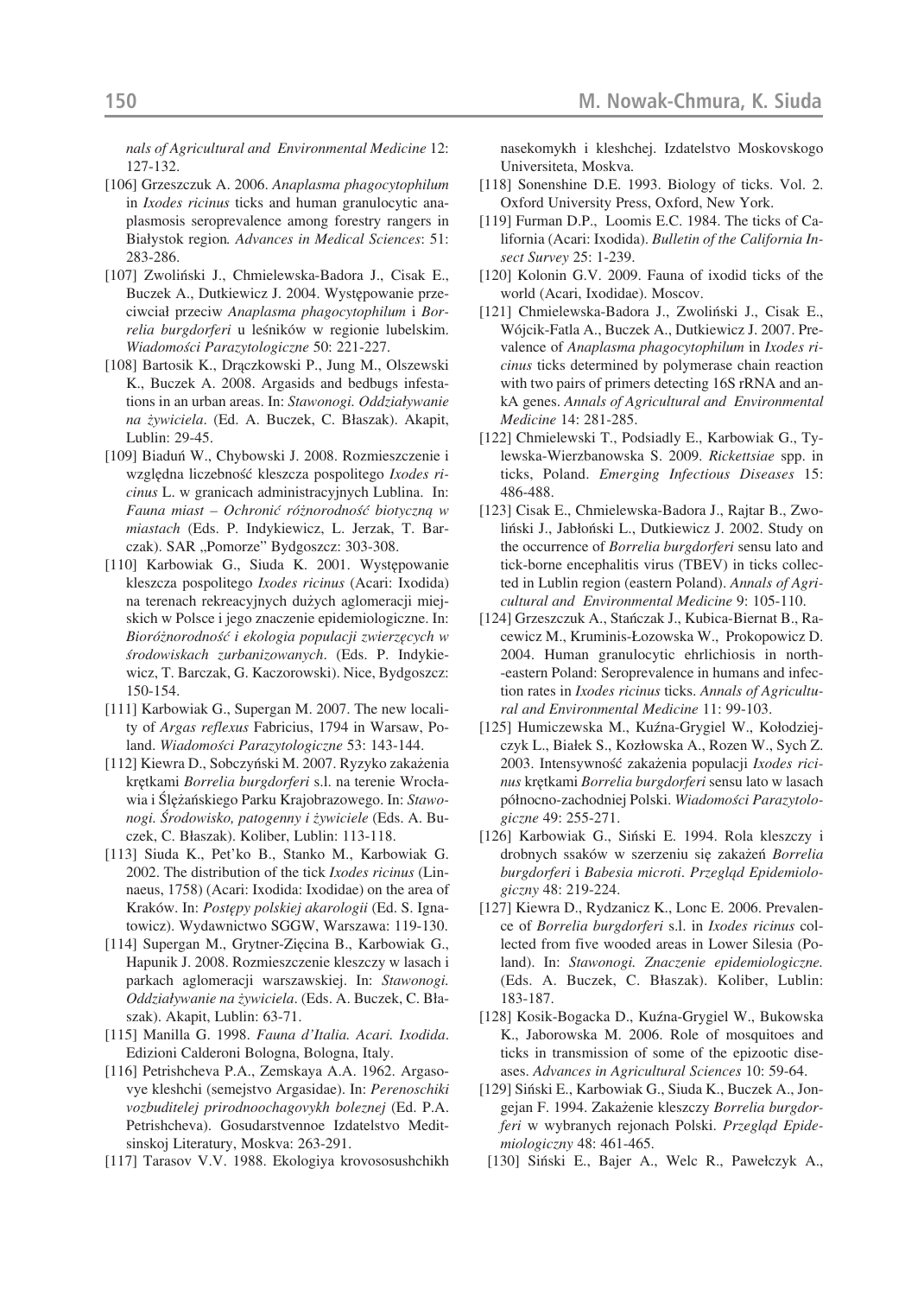Ogrzewalska M., Behnke J.M. 2006. *Babesia microti*: prevalence in wild rodents and *Ixodes ricinus* ticks from the Mazury Lake District of North-Eastern Poland. *International Journal of Medical Microbiology* 296 S1: 137-143.

- [131] Skotarczak B., Cichocka A. 2001. The occurrence DNA of *Babesia microti* in ticks *Ixodes ricinus* in the forest areas of Szczecin. *Folia Biologica* 49: 247-250.
- [132] Stańczak J., Kubica-Biernat B., Racewicz M., Kruminis-Łozowska W., Kur J. 2000. Detection of three genospecies of *Borrelia burgdorferi* sensu lato in *Ixodes ricinus* ticks collected in different regions of Poland. *International Journal of Medical Microbiology* 290: 559-566.
- [133] Skotarczak B., Rymaszewska A., Wodecka B., Sawczuk M. 2003. Molecular evidence of coinfection of *Borrelia burgdorferi* sensu lato, human granulocytic ehrlichiosis agent, and *Babesia microti* in ticks from north-western Poland. *Journal of Parasitology* 89: 194-196.
- [134] Stańczak J., Racewicz M., Kubica-Biernat B., Kruminis-Łozowska W., Dąbrowski J., Adamczyk A., Markowska M. 1999. Prevalence of *Borrelia burgdorferi* sensu lato in *Ixodes ricinus* ticks (Acari, Ixodidae) in different Polish woodlands. *Annals of Agricultural and Environmental Medicine* 6: 127-132.
- [135] Wegner Z., Stańczak J., Racewicz M., Kruminis- -Łozowska W., Kubica-Biernat B. 1993/1994. Occurrence of *Borrelia* spirochaetes in ticks (Acari, Ixodidae) collected in the forest areas in Olsztyn Provence (north-central Poland). *Bulletin of the Institute* of *Maritime and Tropical Medicine in Gdynia* 44/45: 51-59.
- [136] Biaduń W., Rzymowska J., Stępień-Rukasz H., Niemczyk M., Chybowski J. 2007. The occurence of *Borrelia burgdorferi* sensu lato in *Ixodes ricinus* and *Dermacentor reticulatus* ticks collected from roe deer and deer shot in the south-eastern Poland. *Bulletin of the Veterinary Institute in Puławy* 51: 213-217.
- [137] Ciepiela A.P., Komoń T., Sytykiewicz H. 2006. Preliminary studies on the prevalence of *Borrelia burgdorferi* sensu lato in *Ixodes ricinus* (L.) within Nadbużanski Landscape Park. In: *Stawonogi. Znaczenie epidemiologiczne.* (Eds. A. Buczek, C. Błaszak). Wydawnictwo Koliber, Lublin: 213-219.
- [138] Cuber P., Asman M., Solarz K., Szilman E., Szilman P. 2010. Pierwsze stwierdzenia obecności wybranych patogenów chorób transmisyjnych w kleszczach *Ixodes ricinus* (Acari: Ixididae) zebranych w okolicach zbiorników wodnych w Rogoźniku (województwo śląskie). In: *Stawonogi. Ekologiczne i patologiczne aspekty układu pasożyt- żywiciel.* (Eds. A. Buczek, C. Błaszak.). Akapit, Lublin: 155-164.
- [139] Cuber P., Asman M., Solarz K., Szilman E., Szilman.P. 2011. The prevalence of *Anaplasma phagocytophilum* and *Babesia* sp. in ticks (Acari: Ixodida) collected from recreational areas of Silesian Province. In: *Stawonogi. Pasożyty człowieka i zwierząt*. (Eds.

A. Buczek. C. Błaszak). Akapit, Lublin: 105-113.

- [140] Kondrusik M., Pancewicz S.A., Grygorczuk S., Czupryna P., Moniuszko A., Zajkowska J.M. 2011. Prewalencja *Anaplasma phagocytophilum* w kleszczach *Ixodes ricinus* na terenie województwa podlaskiego – ocena zróżnicowania sezonowego i pomiędzy stanowiskami. In: *Stawonogi. Pasożyty człowieka i zwierząt.* (Eds. A. Buczek, C. Błaszak). Akapit, Lublin: 95-104.
- [141] Pawełczyk A., Siński E. 2004. Prewalencja zakażenia kleszczy *I. ricinus* krętkami *Borrelia burgdorferi* s.l.: sezonowe i roczne zmiany. *Wiadomości Parazytologiczne* 50: 253-258.
- [142] Sytykiewicz H., Pucyk A. 2007. Detection of *Babesia* sp. DNA in common tick population occuring at Kampinos National Park. W: *Stawonogi. Środowisko, patogeny i żywiciele.* (Eds. A. Buczek, C. Błaszak). Wydawnictwo Koliber, Lublin: 147-152.
- [143] Wójcik-Fatla A., Cisak E., Chmielewska-Badora J., Zwoliński J., Buczek A., Dutkiewicz J. 2006. Prevalence of *Babesia microti* in *Ixodes ricinus* ticks from Lublin region (eastern Poland). *Annals of Agricultural and Environmental Medicine* 13: 319-322.
- [144] Wójcik-Fatla A., Cisak E., Zając V., Zwoliński J., Dutkiewicz J. 2011. Prevalence of tick-borne encephalitis virus in *Ixodes ricinus* and *Dermacentor reticulatus* ticks collected from the Lublin region (eastern Poland). *Ticks and Tick-borne Diseases* 2: 16-19.
- [145] Zygner W., Bąska P., Wiśniewski M., Wędrychowicz H. 2010. The molecular evidence of *Babesia microti* in hard ticks removed from dogs in Warsaw (central Poland). *Polish Journal of Microbiology* 59: 95-97.
- [146] Bartosik K., Kubrak T., Olszewski T., Jung M., Buczek A. 2008. Prevention of tick bites and protection against tick-borne diseases in South-Eastern Poland. *Annals of Agricultural and Environmental Medicine* 15: 181-185.
- [147] Bartosik K., Lachowska-Kotowska P., Szymańska J., Wójcik-Fatla A., Pabis A., Buczek A. 2011. Environmental conditioning of incidence of tick-borne encephalitis in the south-eastern Poland in 1996–2006. *Annals of Agricultural and Environmental Medicine* 18: 119-126.
- [148] Bartosik K., Sitarz M., Szymańska J., Buczek A. 2011. Tick bites on humans in the agricultural and recreational areas in south-eastern Poland. *Annals of Agricultural and Environmental Medicine* 18: 151-157.
- [149] Buczek A., Bartosik K., Rudek A., Rudek M., Wójcik-Fatla A., Szymańska J., Iskrzyńska-Popiołek Ż. 2010. Environmental conditioning of borreliosis in forestry workers of various forest inspectorates in the central part of Poland. In: *Stawonogi. Ekologiczne i patologiczne aspekty układu pasożyt-żywiciel.* (Eds. A. Buczek, C. Błaszak). Wydawnictwo Akapit, Lublin: 207-219.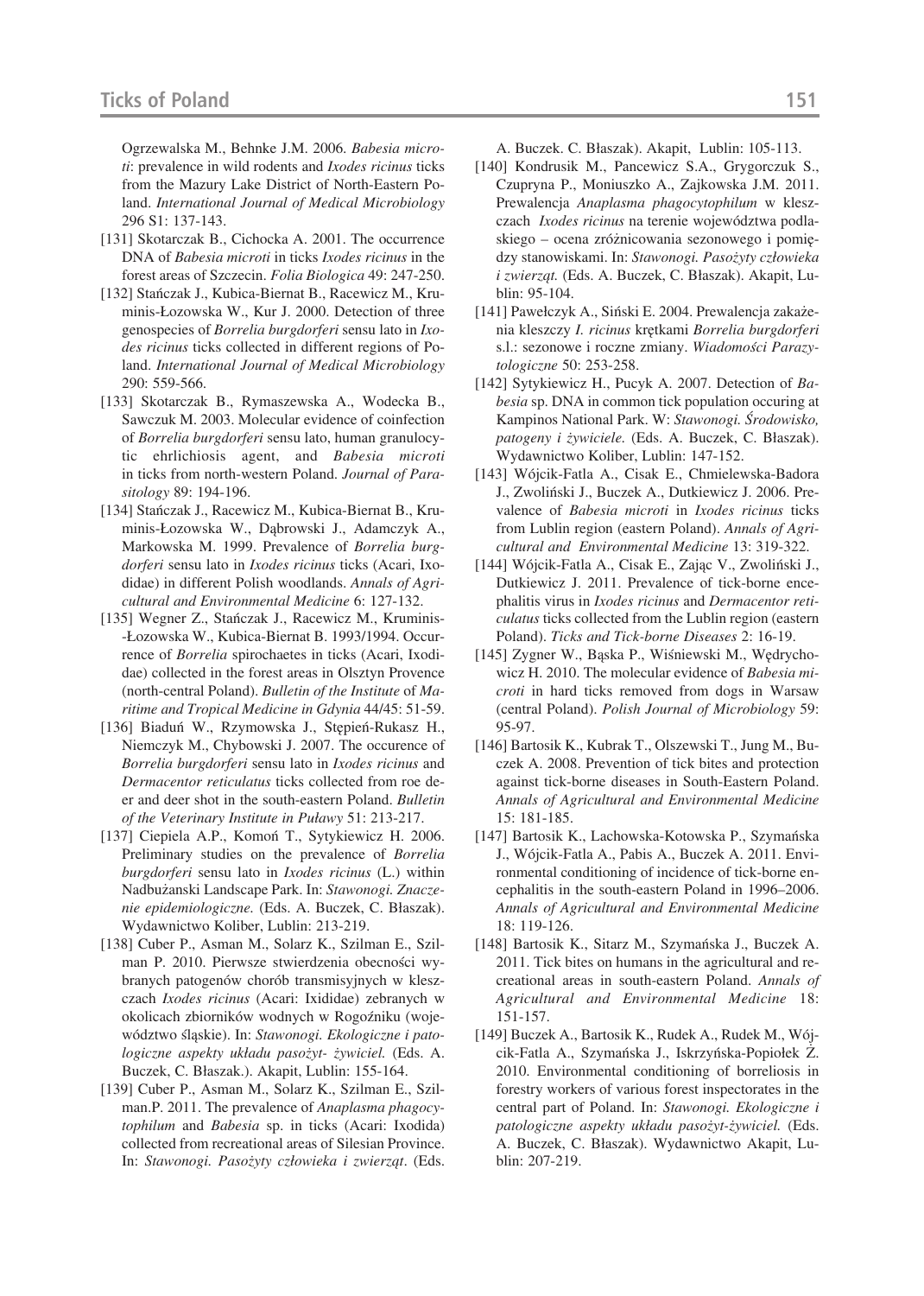- [150] Cisak E., Chmielewska-Badora J., Zwoliński J., Dutkiewicz J., Patorska-Mach E. 2003. Ocena częstości zakażeń wirusem kleszczowego zapalenia mózgu i krętkami *Borrelia burgdorferi* wśród rolników indywidualnych na terenie Lubelszczyzny. *Medycyna Pracy* 54: 139-144.
- [151] Cisak E., Wójcik-Fatla A., Zając V., Sroka J., Buczek A., Dutkiewicz J. 2010. Prevalence of tick-borne encephalitis virus (TBEV) in samples of raw milk taken randomly from cows, goats and sheep in eastern Poland. *Annals of Agricultural and Environmental Medicine* 17: 283- 286.
- [152] Cisak E., Zwoliński J., Chmielewska-Badora J., Dutkiewicz J., Wójcik-Fatla A., Zając V. 2011. Analysis of the state of knowledge and awareness in the area of tick-borne diseases prophylaxis in the population at occupational risk. *Zdrowie Publiczne* 121: 47- 51.
- [153] Flisiak R., Prokopowicz D., Flisiak I., Bobrowska E., Mięgoć H., Grzeszczuk A., Sulik E., Okołów C. 1994. Zagrożenie endemiczne Boreliozą z Lyme w regionie Puszczy Białowieskiej. *Przegląd Epidemiologiczny* 3: 211-217.
- [154] Hajdul M., Zaremba M., Karbowiak G., Siński E. 2006. Ryzyko zakażenia krętkami *Borrelia burgdorferi* s. l. w biotopach leśnych okolic Warszawy. In: *Stawonogi. Znaczenie epidemiologiczne.* (Eds. A. Buczek, C. Błaszak), Wydawnictwo Koliber, Lublin: 195-203.
- [155] Kiewra D., Dobracki W., Lonc E, Dobracka B. 2004. Ekspozycja na ukłucia przez kleszcze a występowanie rumienia wędrującego u pacjentów z boreliozą z Lyme na terenie Dolnego Śląska. *Przegląd Epidemiologiczny* 58: 281-288.
- [156] Kondrusik M., Miedzińska T., Pancewicz S.A., Zajkowska J.M., Grygorczuk S.S., Świerzbińska R., Saniutycz-Kuroczycki S., Hermanowska-Szpakowicz T 2004. Zachorowania na kleszczowe zapalenie mózgu (KZM) w woj. białostockim-podlaskim w latach 1993-2002. *Przegląd Epidemiologiczny* 58: 273-280.
- [157] Lejbrandt E., Szlendak E. 2004. Borelioza z Lyme w województwie mazowieckim w 2003 roku. In: *Stawonogi. Interakcje pasożyt-żywiciel*. (Eds. A. Buczek, C. Błaszak) Wydawnictwo Liber, Lublin: 193-200.
- [158] Pancewicz S.A., Zajkowska J., Kondrusik M., Snarska-Furła I., Świerbińska R., Hermanowska- -Szpakowicz T. 1998. Wykrywalność przeciwciał przeciwko *Borrelia burgdorferi* wśród pracowników leśnictwa w północno-wschodnim regionie Polski. *Medycyna Pracy* 3: 253- 260.
- [159] Podsiadły E., Chmielewski T., Karbowiak G., Kędra E., Tylewska-Wierzbanowska S. 2011. The occurrence of spotted fever rickettsioses and other tick- -borne infections in forest workers in Poland. *Vector- -Borne and Zoonotic Diseases* 11: 985-989.
- [160] Zwoliński J., Wójcik-Fatla A., Chmielewska-Badora J., Cisak E., Buczek A., Dutkiewicz J. 2007. Re-

lationship between *Anaplasma phagocytophilum* infection in *Ixodes ricinus* ticks and exposed forestry workers on the territory of Lublin Region. *Zdrowie Publiczne* 117: 134-137.

- [161] Rymaszewska A. 2007. Symbiotic bacteria in oocyte and ovarian cell mitochondria of the tick *Ixodes ricinus*: biology and phylogenetic position. *Parasitology Research* 100: 917-920.
- [162] Wodecka B. 2011. FlaB gene as a molecular marker for distinct identification of *Borrelia species* in environmental samples by the PCR-restriction fragment length polymorphism method. *Applied and Environmental Microbiology* 77: 7088-7092.
- [163] Wodecka B., Leonska A., Skotarczak B. 2010. A comparative analysis of molecular markers for the detection and identification of *Borrelia spirochaetes* in *Ixodes ricinus*. *Journal of Medical Microbiology* 59: 309-314.
- [164] Siński E. 2009. Wpływ koinfekcji u kleszczy (Ixodidae) na transmisję mikropasożytów krwi. *Wiadomości Parazytologiczne* 55: 341-347.
- [165] Skotarczak B., Wodecka B., Cichocka A. 2002. Coexistence DNA of *Borrelia burgdorferi* sensu lato and *Babesia microti* in *Ixodes ricinus* ticks from north-western Poland*Annals of Agricultural and Environmental Medicine* 9: 25-28.
- [166] Skotarczak B., Adamska M., Sawczuk M., Maciejewska A., Wodecka B., Rymaszewska. A. 2008. Coexistence of tick-borne pathogens in game animals and ticks in western Poland. *Veterinarni Medicina* 53: 668-675.
- [167] Stańczak J., Racewicz M., Kruminis-Łozowska W., Kubica-Biernat B. 2002. Coinfection of *Ixodes ricinus* (Acari: Ixodidae) in north Poland with the agents of Lyme borreliosis (LB) and human granulocytic ehrlichiosis (HGE). *International Journal of Medical Microbiology* 33: 198-201.
- [168] Pancewicz S., Dunaj J., Zajkowska J., Kondrusik M., Grygorczuk S., Moniuszko A., Czupryna P., Wierzbińska R. 2011. Występowanie koinfekcji wirusem kleszczowego zapalenia mózgu, *B. burgdorferi*, A*. phagocytophilum* i *Babesia* sp. u chorych leczonych z powodu zapaleń opon mózgowo-rdzeniowych po ekspozycji na pokłucie przez kleszcze – doniesienie wstępne. In: *Stawonogi. Pasożyty człowieka i zwierząt* (Eds. A. Buczek, C. Błaszak). Akapit, Lublin: 115-123.
- [169] Chmielewska-Badora J., Cisak E., Zając V., Zwoliński J., Dutkiewicz J. 2010. Występowanie współzakażeń *Borrelia burgdorferi*, *Anaplasma phagocytophilum*, *Bartonella* spp. i *Babesia microti* u pacjentów z rozpoznaniem boreliozy. *Medycyna Ogólna* 16: 217-225.
- [170] Adamska M. 2006. DNA *Anaplasma phagocytophilum* we krwi saren oraz w pozyskanych z nich kleszczach. *Medycyna Weterynaryjna* 62: 201-203.
- [171] Adamska M. 2008. Wild ruminants in the area of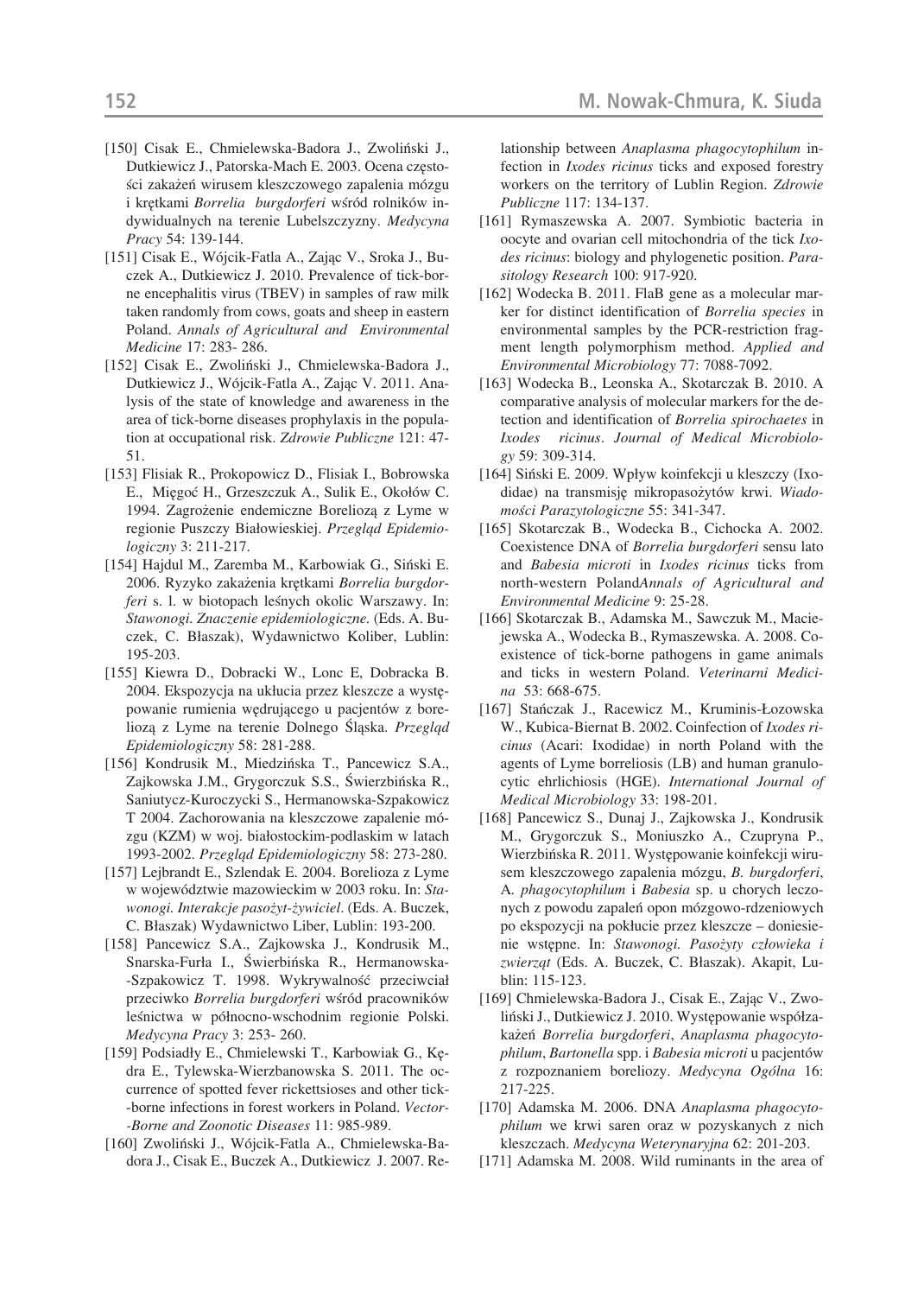the north-western Poland as potential reservoir hosts of *Bartonella schoenbuchensis* and *Bartonella bovis*. *Acta Parasitologica* 53: 407-410.

- [172] Sawczuk M., Maciejewska A., Skotarczak B. 2008. Identification and molecular characterization of *Theileria* sp infecting red deer (*Cervus elaphus*) in northwestern Poland. *European Journal of Wildlife Research* 54: 225-230.
- [173] Skotarczak B., Adamska M. 2005. Detection of *Bartonella* DNA in roe deer (*Capreolus capreolus*) and in ticks removed from deer. *European Journal of Wildlife Research* 51: 287-290.
- [174] Grzeszczuk A., Ziarko S., Prokopowicz D., Radziwon P.M. 2004. Zakażenie żubrów z Puszczy Białowieskiej bakteriami *Anaplasma phagocytophilum*. *Medycyna Weterynaryjna* 60: 600-601.
- [175] Skotarczak B., Koś W., Wodecka B., Rymaszewska A., Sawczuk M., Zajkowska J., Pancewicz S., Świerzbińska P. 2003. Pies domowy jako rezerwuar krętków *Borrelia burgdorfer*i sensu lato z terenów endemicznych dla choroby z Lyme w Północno-Zachodniej Polsce. In: *Stawonogi i żywiciele* (Eds. A. Buczek, C. Błaszak). Akapit, Lublin: 231-240.
- [176] Zygner W., Górski P., Wędrychowicz H. 2009. Detection of the DNA of *Borrelia afzelii*, *Anaplasma phagocytophilum* and *Babesia canis* in blood samples from dogs in Warsaw. *Veterinary Record* 164: 465-467.
- [177] Pawełczyk A., Siński E. 2000. Prevalence of IgG antibodies response to *Borrelia burgdorferi* s.l. in populations of wild rodents from Mazury Lakes District region of Poland. *Annals of Agricultural and Environmental Medicine* 7: 79-83.
- [178] Pawełczyk A., Siński E. 2001. Współwystępowanie *Borrelia garinii* i *B. afzelii* wśród populacji gryzoni leśnych. *Wiadomości Parazytologiczne* 47: 741-746.
- [179] Michalik J., Wodecka B., Skoracki M., Sikora B., Stańczak J. 2008. Prevalence of avian-associated *Borrelia burgdorferi* s.l. genospecies in *Ixodes ricinus* ticks collected from blackbirds (*Turdus merula*) and song thrushes (*T. philomelos*). *International Journal of Medical Microbiology* 298S1: 129-138.
- [180] Chmielewska-Badora J., Cisak E., Dutkiewicz J. 2000. Lyme borreliosis and multiple sclerosis: any connection? A seroepidemic study. *Annals of Agricultural and Environmental Medicine* 7: 141-143.
- [181] Grzeszczuk A. 2004. Human anaplasmosis emerging tick-borne disease. In: Stawonogi*. Interakcje pasożyt-żywiciel.* (Eds. A. Buczek, C. Błaszak). Wydawnictwo Liber, Lublin: 103-108.
- [182] Grzeszczuk A., Stańczak J. 2006. High prevalence of *Anaplasma phagocytophilum* infection in ticks removed from human skin in north-eastern Poland. *Annals of Agricultural and Environmental Medicine* 13: 1-4.
- [183] Grzeszczuk A., Barrat N.C., Bakken S.J., Dumler

J.S. 2007. Anaplasmosis in humans. In: *Rickettsial diseases old and new.* (Eds. P. Parola, D. Raoult). Taylor and Francis Group, Inforam Healthcare, USA, Inc. New York, London: 223-236.

- [184] Kondrusik M., Grygorczuk S., Skotarczak B., Wodecka B., Rymaszewska A., Pancewicz S., Zajkowska J., Świerzbińska R., Hermanowska-Szpakowicz T. 2007. Molecular and serological diagnosis of *Borrelia burgdorferi* infection among patients with diagnosed Erythema migrant. *Annals of Agricultural and Environmental Medicine* 14: 159-163.
- [185] Prokopowicz D. 1995. Choroby przenoszone przez kleszcze. Wydawnictwo Fundacji PB Bűchnera, Warszawa.
- [186] Tylewska-Wierzbanowska S., Chmielewski T., Kondrusik M., Hermanowska-Szpakowicz T., Sawicki W., Sułek K. 2001. First cases of acute human granulocytic ehrlichiosis in Poland. *European Journal of Clinical Microbiology and Infectious Diseases* 20:196-198.
- [187] Izdebska J.N. 2006. Porównanie samic kleszczy *Ixodes ricinus* z żubrów i innych żywicieli z różnych rejonów Polski. In: *Perspektywy rozwoju populacji żubrów*. (Ed. W. Olech).Wydawnictwo Artisco: 85-89.
- [188] Szlendak E. 2008. Anatomia synganglionu *Ixodes scapularis* Say (Acari: Ixodidae) z uwzględnieniem rozmieszczenia wybranych grup komórek neurosekrecyjnych oraz przypuszczalna rola synganglionu w regulacji witelogenezy i syntezy ekdysteroidów. Wydawnictwo SGGW, Warszawa.
- [189] Bartosik K., Drączkowski P., Kwestarz E., Wołoszyn-Horak E., Buczek A. 2010. Morphometric features of Haller's organ in *Ixodes ricinus* (L.) ticks (Acari: Ixodida: Ixodidae) of Polish population. In: *Stawonogi. Ekologiczne i patologiczne aspekty układu pasożyt- żywiciel.* (Eds. A. Buczek, C. Błaszak). Wydawnictwo Akapit, Lublin: 75-82.
- [190] Boczek J., Szlendak E. 2005. Feromony kleszczy i innych roztoczy. In: *Stawonogi. Różnorodność form i oddziaływań.* (Eds. A. Buczek, C. Błaszak). Wydawnictwo Koliber, Lublin: 69-76.
- [191] Buczek A. 2000. Experimental teratogeny in the tick *Hyalomma marginatum marginatum* (Acari: Ixodida: Ixodidae): Effect of high humidity on embryonic development. *Journal of Medical Entomology* 37: 807-814.
- [192] Siuda K., Nowak M., Kowalczyk M., Górz A., Piksa K., Szylman P., Karbowiak G. 2006. Cases of anomalies of ticks collected from natural environment (Acari: Ixodida: Ixodidae). In: *Advances in Polish Acarology*. (Eds. G. Gabryś, S. Ignatowicz). SGGW, Warszawa: 304-311.
- [193] Jasik K., Buczek A. 2004. Development of the salivary glands in embryos of *Ixodes ricinus* (Acari: Ixodidae). *Experimental and Applied Acarology* 32: 219-229.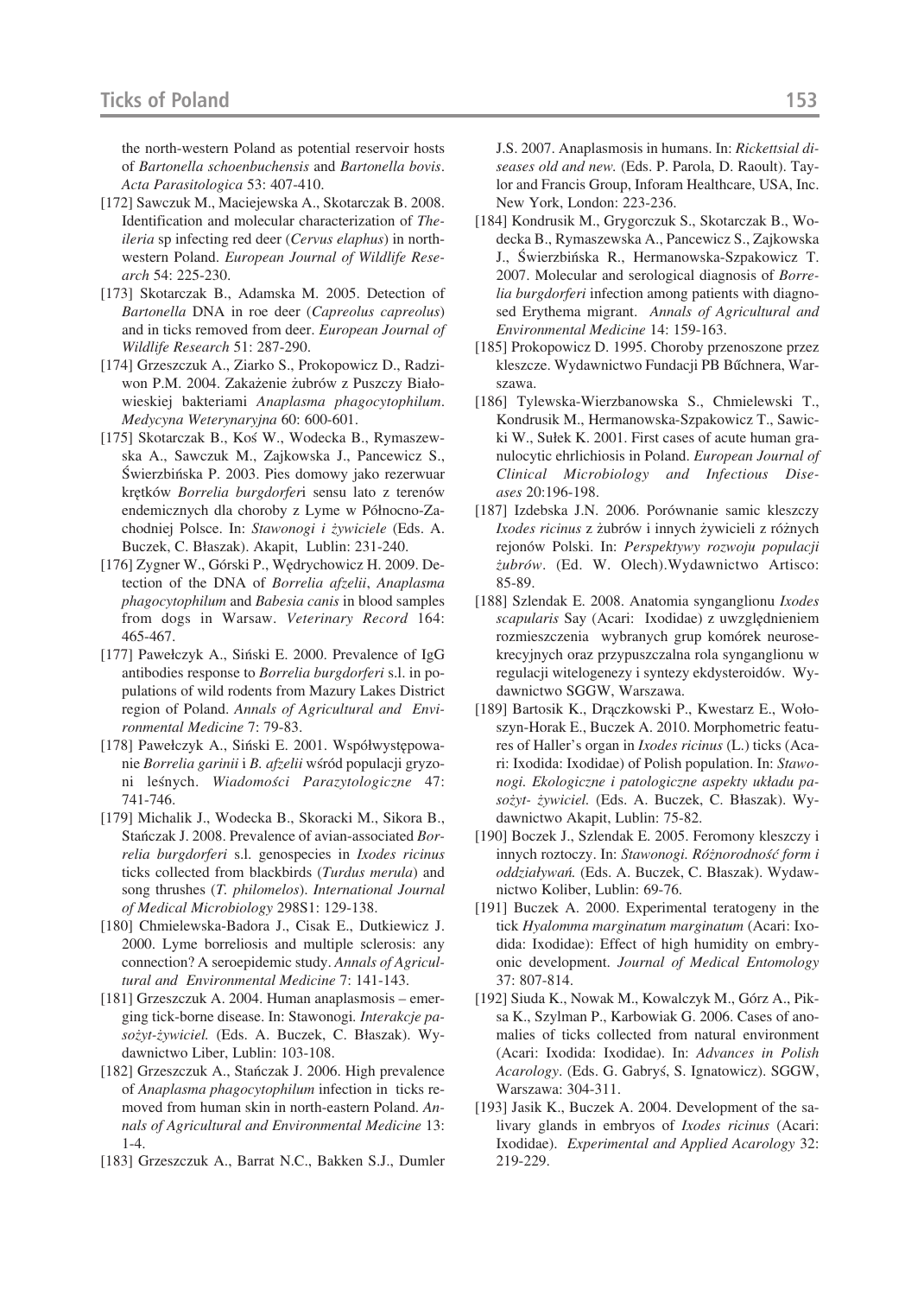- [194] Jasik K., Buczek A. 2005. Origin of alimentary tract in embryogenesis of *Ixodes ricinus* (Acari: Ixodidae). *Journal of Medical Entomology* 42: 541-547.
- [195] Buczek A., Kuśmierz A., Olszewski K., Buczek L., Czerny K., Łańcut M. 2002. Comparison of rabbit skin changes after feeding of *Ixodes ricinus* (L.) and *Dermacentor reticulatus* (Fabr.). In: *Acarid phylogeny and evolution: adaptation in mites and ticks.* (Eds. F. Bernini, R. Nannelli, G. Nuzzaci, E. de Lillo). Proceedings of the IV Symposium of the European Association of Acarologists, Kluwer Acad. Publ., Dordrecht: 419-424.
- [196] Karbowiak G. 2000. The role of *Apodemus flavicollis* and *Clethrionomys glareolus* as hosts of *Ixodes ricinus* and *Dermacentor reticulatus* in northern Poland. In: Proceedings of the 3rd International Conference Ticks and Tick - borne pathogens into the 21st century. (Eds. M. Kazimírová, M. Labuda, P.A. Nuttall). High Tatra Mountains, Slovakia 30 August - 3 September 1999. Institute of Zoology SAS, Bratislava: 181-183.
- [197] Karbowiak G., Izdebska J.N., Czaplińska U., Wita I. 2003. Przypadki zimowania kleszczy z rodziny Ixodidae na żywicielach w Puszczy Białowieskiej. In: *Stawonogi i żywiciele*. (Eds. A. Buczek, C. Błaszak). Liber, Lublin: 77-82.
- [198] Siuda K., Majszak A., Nowak M. 2006. Ticks (Acari: Ixodida) parasitizing birds (Aves) in Poland. *Biological Letters* 43: 147-151.
- [199] Biaduń W., Krasnodębski S. 2007. Występowanie kleszcza pospolitego *Ixodes ricinus* L. w środowiskach o różnym stopniu i charakterze antropopresji. *Wiadomości Parazytologiczne* 53: 133-137.
- [200] Kiewra D., Lonc E., Żyszkowska W., Rydzanicz K. 2008. Rozprzestrzenienie kleszczy *Ixodes ricinus* w Masywie Ślęży (Dolny Śląsk) – mapowanie i wizualizacja danych środowiskowych z zastosowaniem GIS. In: *Stawonogi. Oddziaływanie na żywiciela* (Eds. A. Buczek, C. Błaszak). Akapit, Lublin: 81-86.
- [201] Kiewra D., Lonc E., Rydzanicz K. 2009. Kartowanie środowiskowych badań parazytologicznych na przykładzie kleszczy pospolitych *Ixodes ricinus*. *Wiadomości Parazytologiczne* 9: 399-404.
- [202] Nowak M., Siuda K. 2009. Kleszcze. In: *Magurski Park Narodowy – Monografia Przyrodnicza.* (Eds. A. Górecki, B. Zemanek). Krempna, Kraków: 177-180.
- [203] Siuda K., Ślusarczyk J., Nowak M. 2001. Rozprzestrzenienie kleszcza *Ixodes ricinus* (Linnaeus, 1758) (Acari: Ixodida: Ixodidae) na terenie Garbu Tenczyńskiego. In: *Badania naukowe w południowej części Wyżyny Krakowsko-Częstochowskiej* (Ed. J. Partyka). Wydawca Ojcowski Park Narodowy: 295-298.
- [204] Skotarczak B., Soroka M., Wodecka B. 1999. Występowanie *Ixodes ricinus* na wybranych terenach rekreacyjnych województwa szczecińskiego. *Wiadomości Parazytologiczne* 45: 507-517.
- [205] Kahl K. 1971. Przyczynek do znajomości występo-

wania *Ixodes ricinus* (L.) na ptakach wędrownych. *Wiadomości Parazytologiczne* 17: 417-426.

- [206] Pawlik B., Dymon M., Kochan W., Siuda K. 1973. Stopień zakleszczenia drobnych ssaków w Ojcowskim Parku Narodowym. *Wiadomości Parazytologiczne* 19: 735-745.
- [207] Fryderyk S. 2000. Pasożytnicze Acari dzika (*Sus scrofa* L.) z Pojezierza Pomorskiego. *Wiadomości Parazytologiczne* 46: 163-168.
- [208] Izdebska J.N. 1998. Występowanie *Dermacentor reticulatus* (Acari, Ixodidae) u żubra (*Bison bonasus*) z Puszczy Białowieskiej. *Przegląd Zoologiczny* 42: 219-221.
- [209] Izdebska J.N. 2001. European bison arthropod from closed Polish breeding facilities. *Acta Parasitologica* 46: 135-137.
- [210] Izdebska J.N. 2004. Obserwacje lokalizacji kleszczy (Acari, Ixodidae) u żubrów (*Bison bonasus*) w Polsce. In: *Stawonogi. Interakcje pasożyt-żywiciel*. (Eds. A. Buczek, C. Błaszak). Wydawnictwo Liber, Lublin: 45-51.
- [211] Izdebska, J.N., Cydzik K. 2010. Analysis of the reasons for differences in topical specificity among various species of tick (Acari, Ixodidae) infesting European bison (Acari, Ixodidae) infesting European bison. *European Bison Conservation Newsletter* 3: 75-84.
- [212] Izdebska J.N., Rolbiecki L. 2004. An analysis of symptoms of parasitic arthropod infestation on bison skin. (Eds. M. Karasińska, K. Daleszczyk). In: Proccedings of Conference of European Bison Conservation, Mammals Research Institute PAS, Białowieża: 58-61.
- [213] Jędrysik D. 2006. Stawonogi pasożytnicze sarny *Capreolus capreolus* (L.) z terenów Pojezierzy Południowobałtyckich. Ph.D. Thesis, University of Gdańsk.
- [214] Kadulski S. 1996. Dalsze badania nad stawonogami pasożytniczymi łosia *Alces alces* w Polsce. *Wiadomości Parazytologiczne* 42: 349-355.
- [215] Kadulski S., Szczurek B. 2004. Ectoparasites on fallow deer, *Dama dama* (L.) in Pomerania, Poland. *Acta Parasitologica* 49: 80-86.
- [216] Zygner W., Wędrychowicz H. 2006. Occurrence of hard ticks in dogs from Warsaw area. *Annals of Agricultural and Environmental Medicine* 13: 355-359
- [217] Fryderyk S. 1998. Nowe interesujące stwierdzenie *Dermacentor reticulatus* (Fabr.) (Acari, Ixodidae) na dziku (*Sus scrofa* L.). *Wiadomości Parazytologiczne* 44: 737-739.
- [218] Bogdaszewska Z. 2004. Występowanie i ekologia kleszcza łąkowego *Dermacentor reticulatus* (Fabricius, 1794) w ognisku mazurskim. I. Określenie obecnego zasięgu występowania. *Wiadomości Parazytologiczne* 50: 727-730.
- [219] Bogdaszewska Z., Karbowiak G., Siuda K. 2006. Występowanie i biologia kleszcza łąkowego *Derma-*